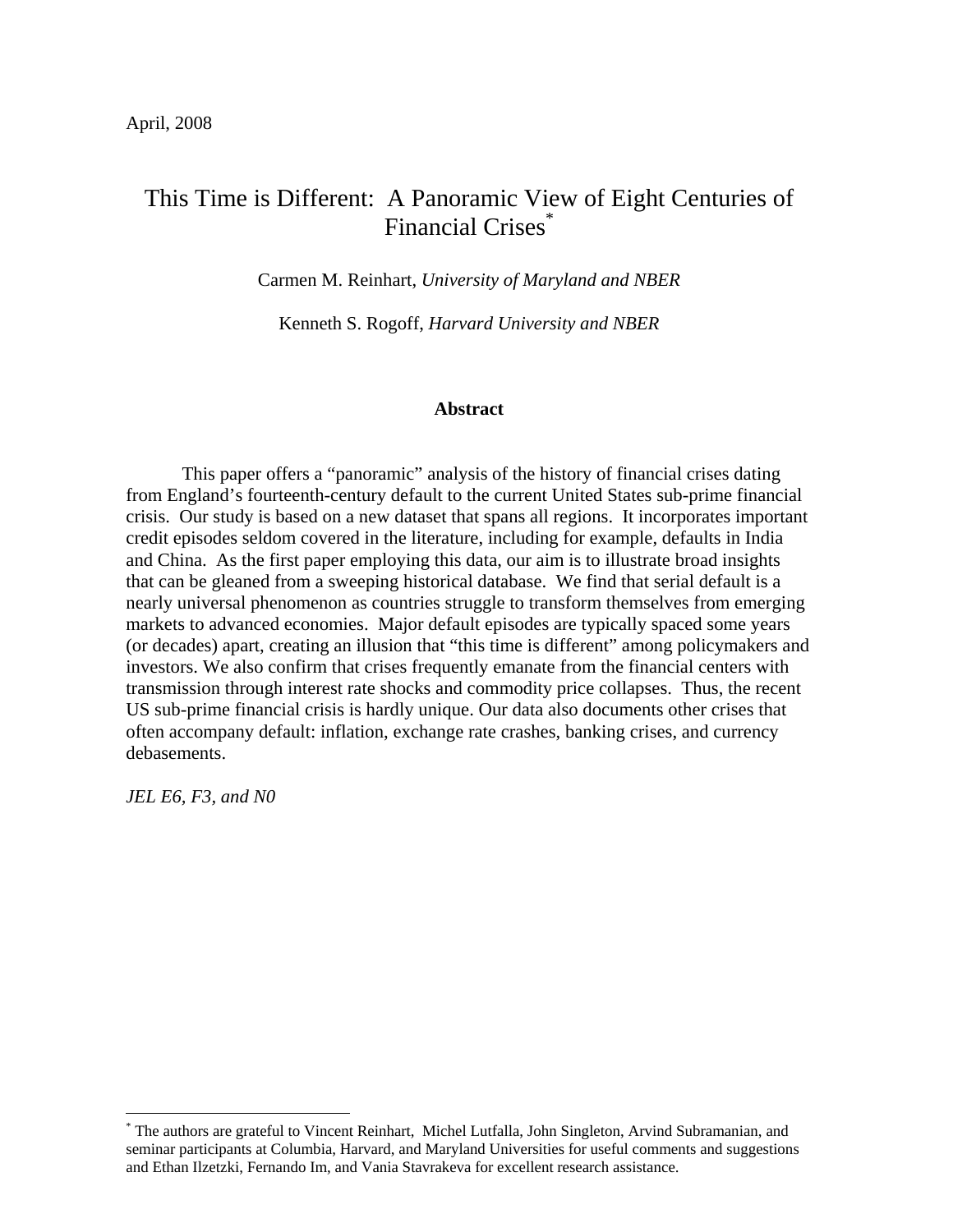### **I. Introduction**

 The economics profession has an unfortunate tendency to view recent experience in the narrow window provided by standard datasets. That is why Friedman and Schwartz's monumental monetary history of the United States still resonates almost one-half century after publication (Friedman and Schwartz, 1963). With a few notable exceptions, crosscountry empirical studies on financial crises typically begin in 1980 and are limited in several other important respects.<sup>1</sup>. Yet an event that is rare in a three decade span may not be all that rare when placed in a broader context.

This paper introduces a comprehensive new historical database for studying debt and banking crises, inflation, currency crashes and debasements. The data covers sixty-six countries in Africa, Asia, Europe, Latin America, North America, and Oceania. The range of variables encompasses external and domestic debt, trade, GNP, inflation, exchange rates, interest rates, and commodity prices. The coverage spans eight centuries, going back to the date of independence or well into the colonial period for some countries. As we detail in an annotated appendix, the construction of our dataset builds on the work of many scholars;<sup>2</sup> it also includes a considerable amount of new material from diverse primary and secondary sources. In addition to a systematic dating of external debt and exchange rate crises, this paper catalogues dates for domestic inflation and banking crises. For the dating of sovereign defaults on domestic debt, see Reinhart and Rogoff (2008b).

The paper is organized as follows. Section II provides highlights of the dataset, with special reference to the current conjuncture. We note that policymakers should not be overly cheered by the absence of major external defaults from 2003 to 2007, after the wave

 $\overline{a}$ 

<sup>&</sup>lt;sup>1</sup> Among many important previous studies include work by Bordo, Eichengreen, Lindert, Morton and Taylor.

 $2^2$  See the longer working paper version of this paper, Reinhart and Rogoff (2008a) and its detailed data appendices for the full listing of sources.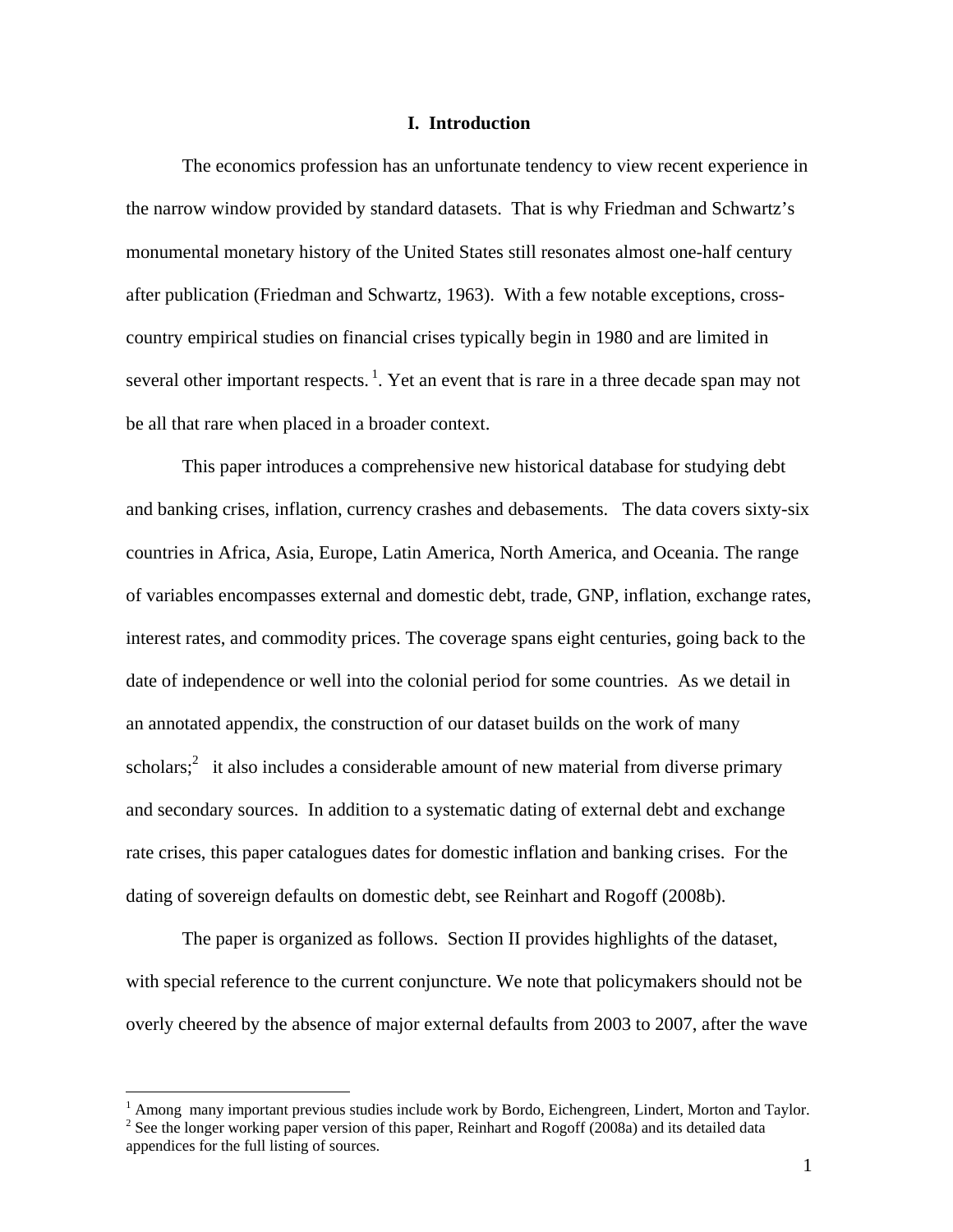of defaults in the preceding two decades. Serial default remains the norm, with international waves of defaults typically separated by many years, if not decades.

Serial default is a universal rite of passage through history for nearly all countries as they pass through the emerging market state of development. We also find that high inflation, currency crashes, and debasements often go hand-in-hand with default. Last, but not least, we find that historically, significant waves of increased capital mobility are often followed by a string of domestic banking crises.

Section III of the paper gives an overview of the sample and data. Section IV catalogues the history of default on external debts, from England's defaults in the Middle Ages, to Spain's thirteen defaults from the 1500s on, to twentieth-century defaults in emerging markets. Our data set marks the years that default episodes are resolved as well as when they began, allowing us to look at the duration of default in addition to the frequency.

Section V looks at the effect of global factors on sovereign default. We show how shocks that originate at the center can lead to financial crises worldwide. In this respect, the 2007–2008 US sub-prime financial crisis is hardly exceptional. Section VI shows that episodes of high inflation and currency debasement are just as much a universal right of passage as default. In the concluding section, we take up the issue of how countries can graduate from the perennial problem of serial default.

## **II. First Insights: The Big Picture**

 What are some basic insights one gains from this panoramic view of the history of financial crises? We begin by discussing sovereign default on external debt (that is, when a government defaults on its own external or private-sector debts that were publicly guaranteed.)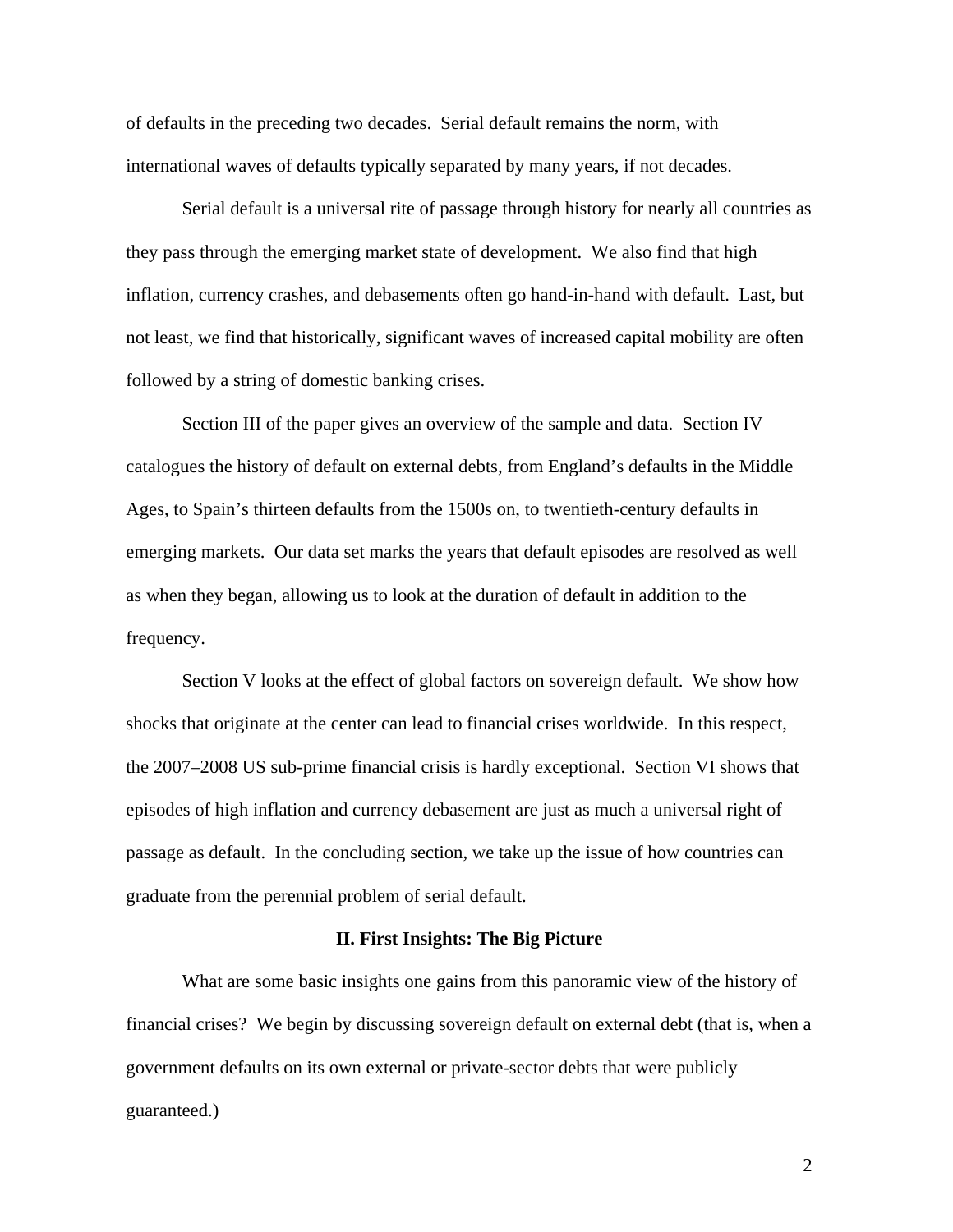For the world as a whole (or at least the more than 90 percent of global GDP represented by our dataset), the current period can be seen as a typical lull that follows large global financial crises. Figure 1 plots for the years 1800 to 2006 (where our dataset is most complete) the percentage of all independent countries in a state of default or restructuring during any given year. Aside from the current lull, *one fact that jumps out from the figure are the long periods where a high percentage of all countries are in a state of default or restructuring*. *Indeed, there are five pronounced peaks or default cycles in the figure***.** The first is during the Napoleonic War. The second runs from the 1820s through the late 1840s, when, at times, nearly half the countries in the world were in default (including all of Latin America). The third episode begins in the early 1870s and lasts for two decades. Figure 1



*Sovereign External Debt: 1800-2006 Percent of Countries in Default or Restructuring*

Sources: Lindert and Morton (1989), Macdonald (2003), Purcell and Kaufman (1993), Reinhart, Rogoff, and Savastano (2003), Suter (1992), and Standard and Poor's (various years). Notes: Sample size includes all countries, out of a total of sixty six listed in Table 1, that were independent states in the given year.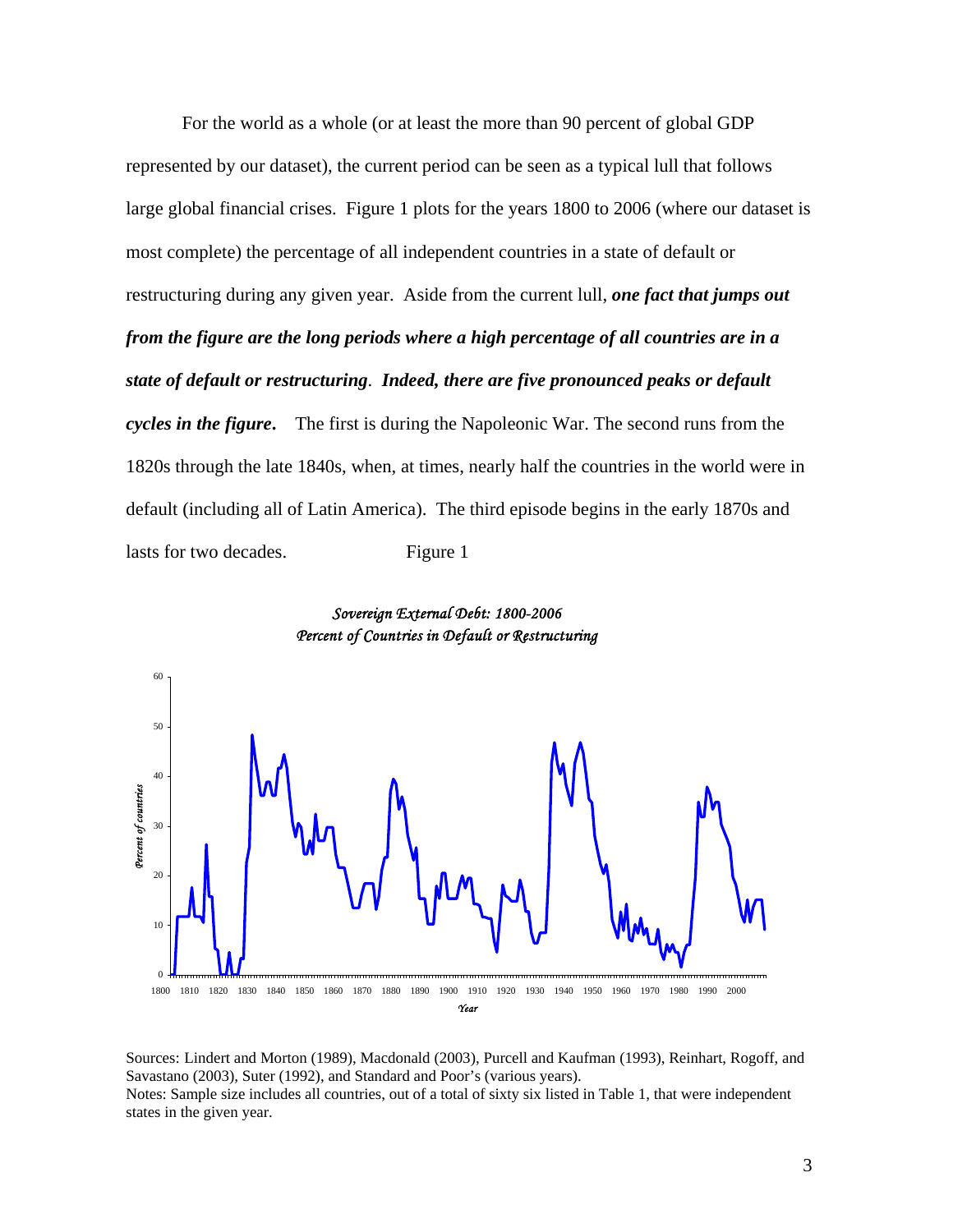The fourth episode begins in the Great Depression of the 1930s and extends through the early 1950s, when again nearly half of all countries stood in default.<sup>3</sup> The most recent default cycle encompasses the emerging market debt crises of the 1980s and 1990s.

 Weighing countries by their share of global GDP, the current lull stands out even more against the preceding century. As figure 2 illustrates, only the two decades before World War I—the halcyon days of the gold standard—exhibited tranquility anywhere close to that of the 2003-to-2007 period. Looking forward, one cannot fail to note that whereas one and two decade lulls in defaults are not at all uncommon, *each lull has invariably been followed by a new wave of default.* Figure 2





 Kindleberger (1988) is among the few scholars who emphasize that the 1950s can be viewed as a financial crisis era.

 $\overline{a}$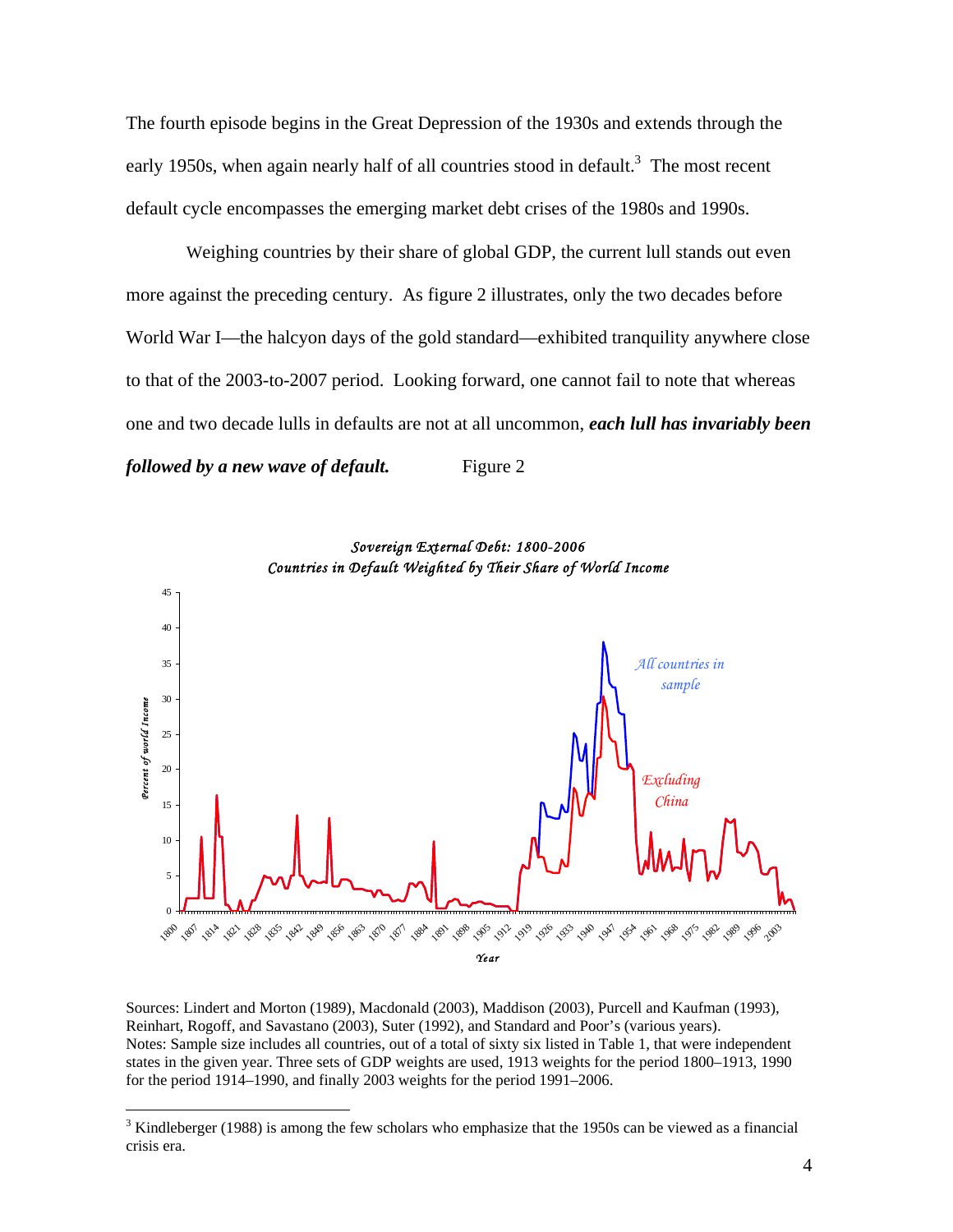Figure 2 also shows that the years just after World War II mark the peak of the largest default era in modern world history, with countries representing almost 40 percent of global GDP in a state of default or rescheduling. This is partly a result of new defaults produced by the war, but also due to the fact that many countries never emerged from the defaults surrounding the Great Depression of the  $1930s<sup>4</sup>$  Weighted by GDP, the Napoleonic War defaults become as important as any other period. Outside World War II, only the peak of the 1980s debt crisis nears the levels of the depression-war years.

As Section IV details*, serial default on external debt—that is, repeated sovereign default—is the norm throughout every region in the world, including Asia and Europe.* 

Our extensive new dataset also confirms the prevailing view among economists that *global economic factors, including commodity prices and center country interest rates, play a major role in precipitating sovereign debt crises.*<sup>5</sup>

Another strong regularity found in the literature on modern financial crises (e.g., Kaminsky and Reinhart, 1999 and Reinhart and Rogoff, 2008c) is that countries experiencing sudden large capital inflows are at high risk of having a debt crisis. The evidence here suggests the same to be true over a much broader sweep of history, with surges in capital inflows often preceding external debt crises at the country, regional, and global level since 1800, if not before.

Also consonant with the modern theory of crises is the striking correlation between freer capital mobility and the incidence of banking crises, as illustrated in Figure 3. *Periods of high international capital mobility have repeatedly produced international banking crises, not only famously as they did in the 1990s, but historically.* The figure plots a three-year moving average of the share of all countries experiencing banking crises

 $\overline{a}$ 

<sup>&</sup>lt;sup>4</sup> Kindleberger (1989) emphasizes the prevalence (but does not quantify) default after World War II; a classic on the great depression is Eichengreen (1992).

 $5$  See Bulow and Rogoff (1990), and Mauro, Sussman and Yafeh (2006).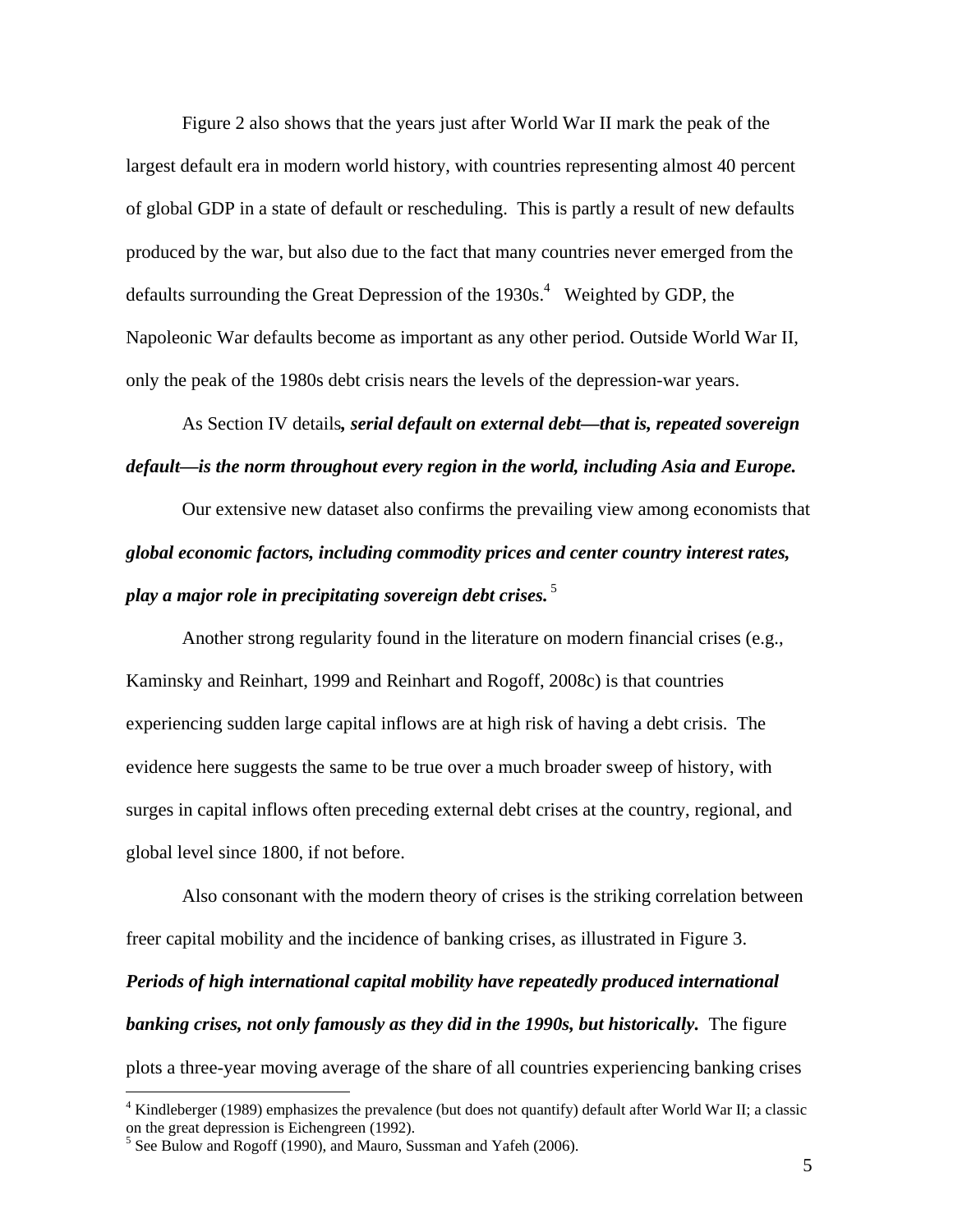on the right scale. On the left scale, we employ our favored index of capital mobility, due to Obstfeld and Taylor (2003), updated and backcast using their same design principle, to cover our full sample period. While the Obstfeld–Taylor index may have its limitations, it nevertheless provides a summary of de facto capital mobility based on actual flows.

The dating of banking crises episodes is discussed in detail in the working paper version of this paper. What separates this study from previous efforts (that we are aware of) is that for so many countries, our dating of crises extends back to far before the muchstudied modern post– World War II era; specifically we start in 1800. (Our work was greatly simplified back to 1880 by the careful study of Bordo, et al., 2001). The earliest advanced economy banking crisis in our sample is Denmark in 1813; the two earliest ones we clock in emerging markets are India, 1863, and Peru 10 years later.



| онг |  |
|-----|--|
|-----|--|

*1800 1810 1820 1830 1840 1850 1860 1870 1880 1890 1900 1910 1920 1930 1940 1950 1960 1970 1980 1990 2000*

Sources: Bordo et al. (2001), Caprio et al. (2005), Kaminsky and Reinhart (1999), Obstfeld and Taylor (2004), and these authors.

Notes: As with external debt crises, sample size includes all countries, out of a total of sixty six listed in Table 1 that were independent states in the given year. The smooth red line (right scale) shows the judgmental index of the extent of capital mobility given by Obstfeld and Taylor (2003), backcast from 1800 to 1859 using their same design principle.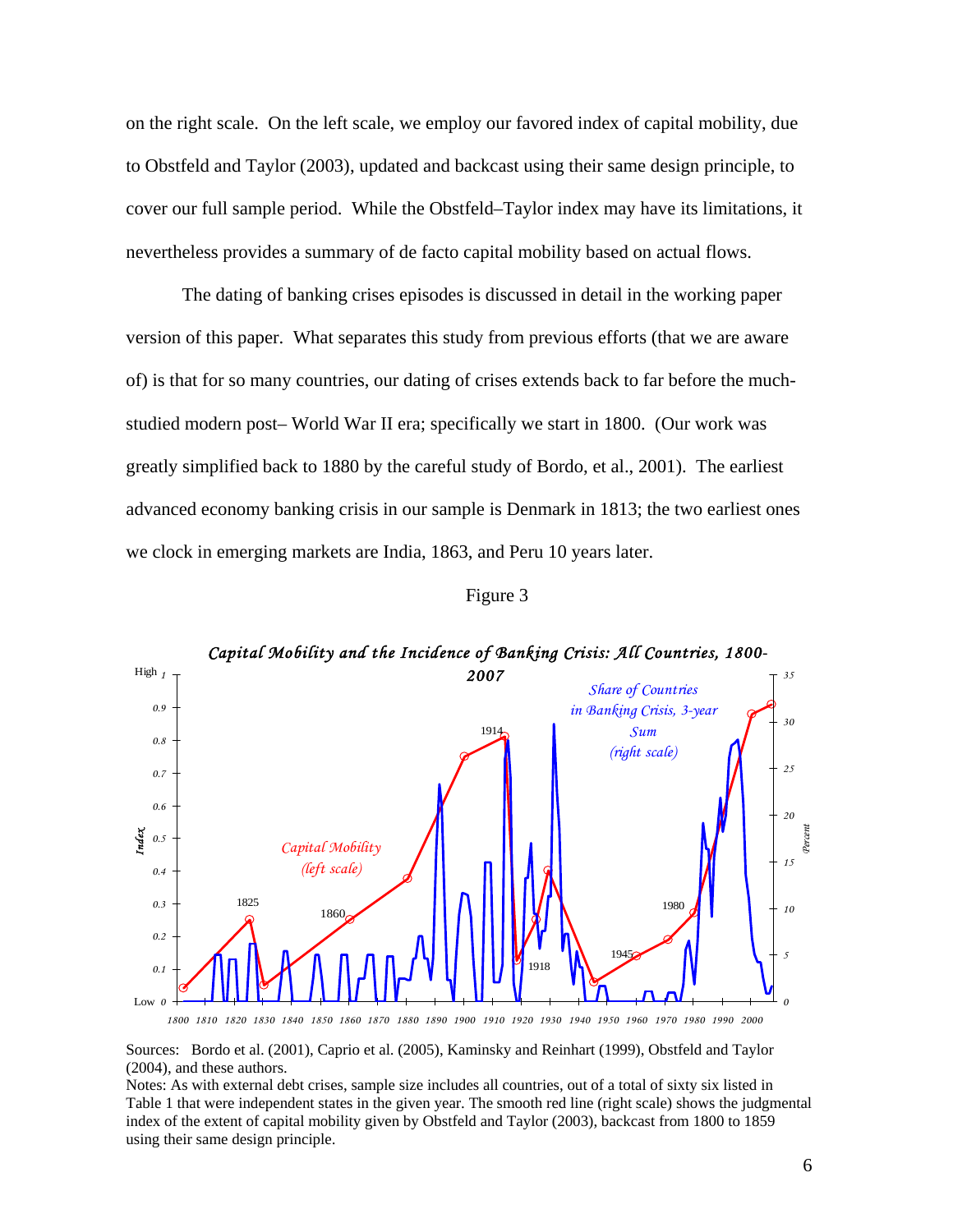As noted, our database includes long time series on domestic public debt.<sup>6</sup> Because historical data on domestic debt is so difficult to come by, it has been ignored in the empirical studies on debt and inflation in developing countries. Indeed, many generally knowledgeable observers have argued that the recent shift by many emerging market governments from external to domestic bond issues is revolutionary and unprecedented.<sup>7</sup> Nothing could be further from the truth, with implications for today's markets and for historical analyses of debt and inflation.

The topic of domestic debt is so important, and the implications for existing empirical studies on inflation and external default are so profound, that we have broken out our data analysis into an independent companion piece (Reinhart and Rogoff, 2008b). Here, we focus on a few major points. *The first is that contrary to much contemporary opinion, domestic debt constituted an important part of government debt in most countries, including emerging markets, over most of their existence.* Figure 4 plots domestic debt as a share of total public debt over 1900 to 2006. For our entire sample, domestically issued debt averages more than 50 percent of total debt for most of the period. (This figure is an average of the individual country ratios.) Even for Latin America, the domestic debt share is typically over 30 percent and has been at times over 50 percent.

*Furthermore, contrary to the received wisdom, these data reveal that a very important share of domestic debt—even in emerging markets— was long-term maturity*  (see Reinhart and Rogoff 2008b).

<sup>&</sup>lt;sup>6</sup> For most countries, over most of the time period considered, domestically issued debt was in local currency and held principally by local residents. External debt, on the other hand, was typically in foreign currency, and held by foreign residents.

<sup>&</sup>lt;sup>7</sup> See the IMF Global Financial Stability Report, April 2007; many private investment-bank reports also trumpet the rise of domestic debt as a harbinger of stability.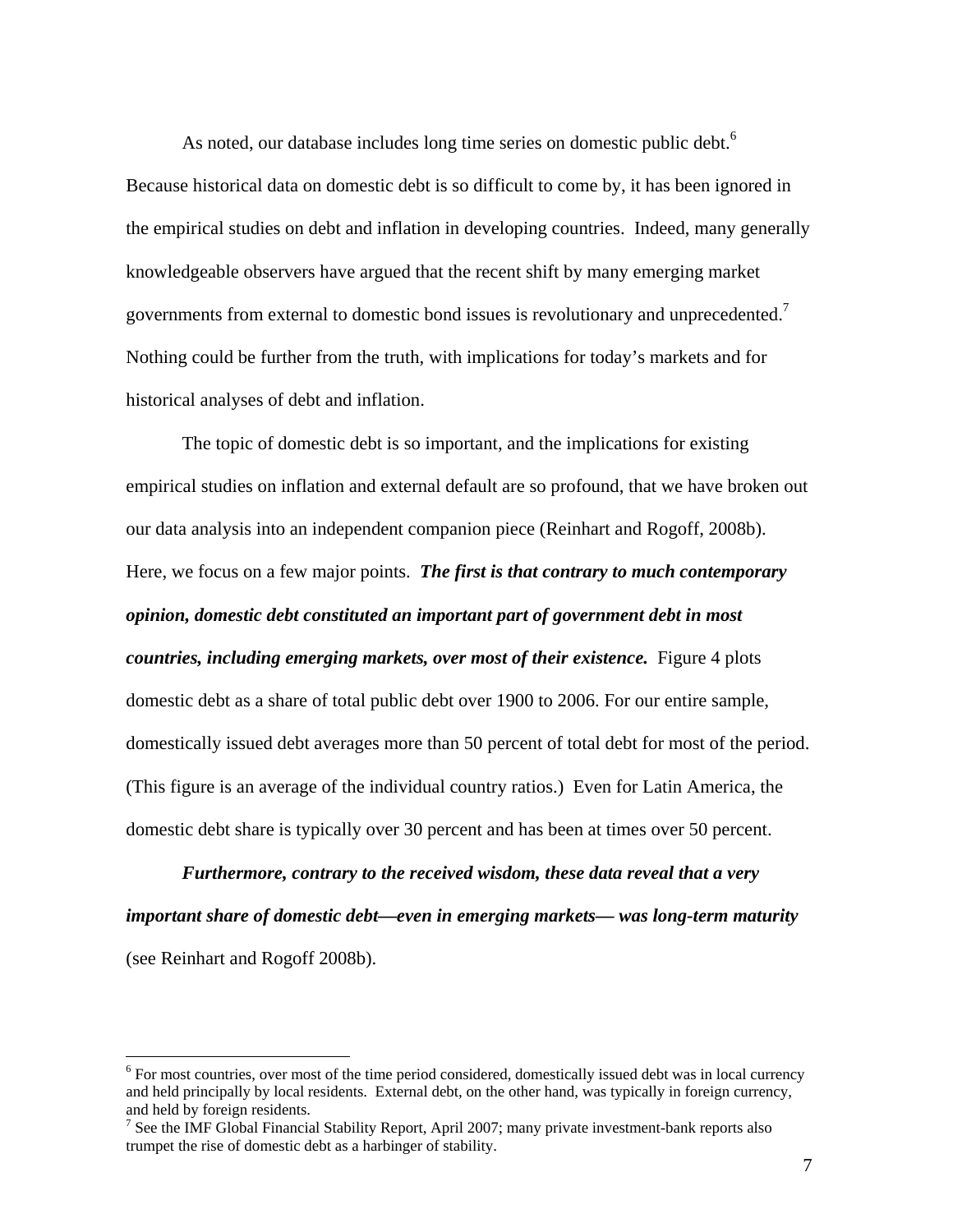



## *Domestic Public Debt as a Share of Total Debt, 1900-2006*

 Sources: The League of Nations, the United Nations, and others sources listed in Appendix II of the working paper version.

 Figure 5 on inflation and external default (1900 to 2006) illustrates the striking correlation between the share of countries in default on debt at one point and the number of countries experiencing high inflation (which we define to be inflation over 20 percent per annum). Thus, there is a tight correlation between the expropriation of residents and foreigners, an issue explored in greater detail in Reinhart and Rogoff (2008b).

As already noted, investment banks and official bodies, such as the International Monetary Fund, alike have argued that even though total public debt remains quite high today (early 2008) in many emerging markets, the risk of default on external debt has dropped dramatically because the share of external debt has fallen.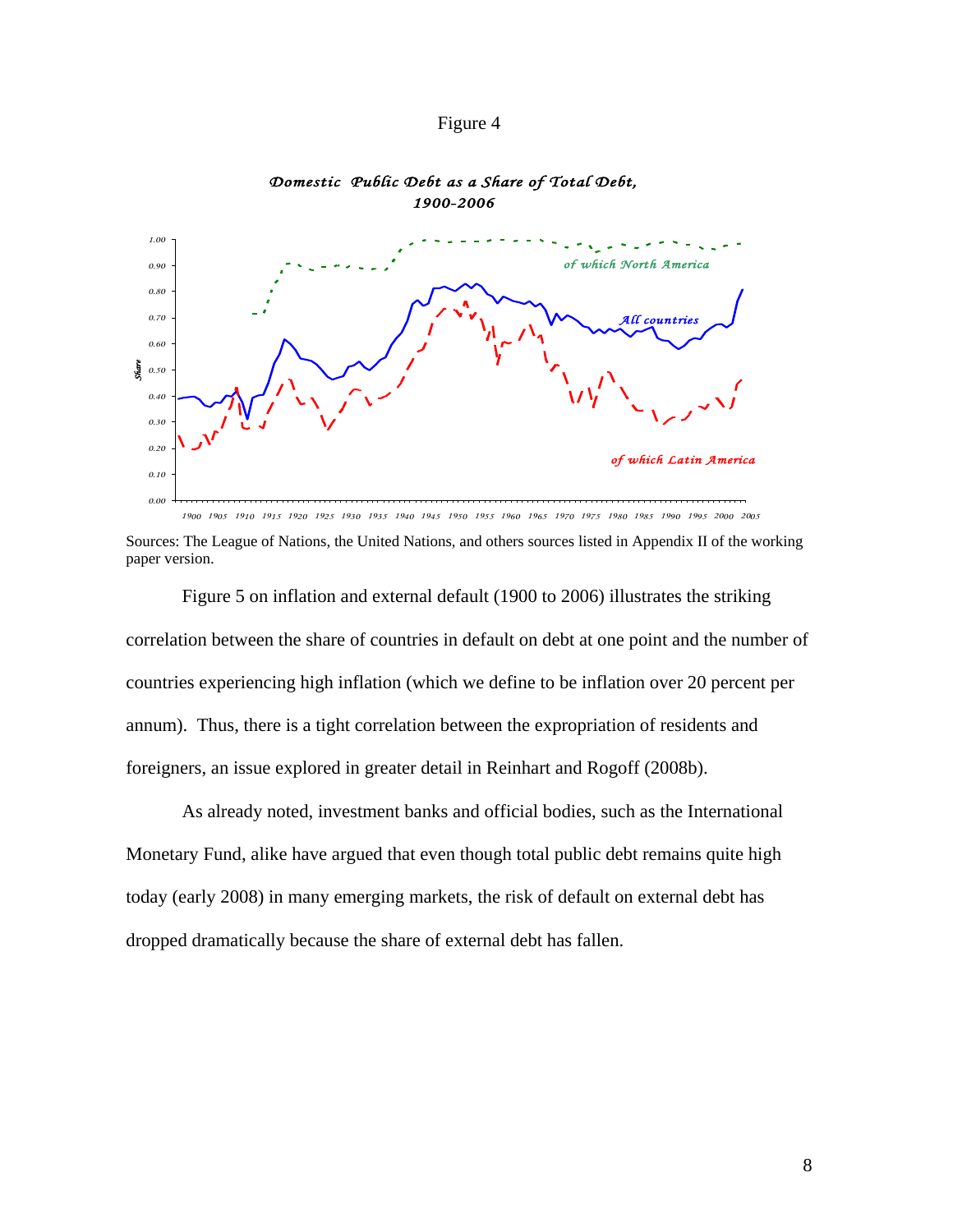## Figure 5

#### 50 *Correlations: 1900-2006 0.39* 45 *Share of countries in excluding the Great Depression 0.60 default 1940-2006 0.75* 40 35 Percent of countries *Percent of countries* 30 *Share of countries with*  25 *inflation above 20 percent* 20 15 10 5  $\Omega$ 1900 1904 1908 1912 1916 1920 1924 1928 1932 1936 1940 1944 1948 1952 1956 1960 1964 1968 1972 1976 1980 1984 1988 1992 1996 2000 2004 *Year*

#### *Inflation and External Default: 1900-2006*

Sources: For share of countries in default, see Figure 1; for high inflation episodes, see Appendix I. Notes: Both the inflation and default probabilities are simple unweighted averages.

This conclusion seems to be built on the faulty premise that countries will treat domestic debt as junior, bullying domestics into accepting lower repayments or simply defaulting via inflation. The historical record, however, suggests that a high ratio of domestic to external debt in overall public debt is cold comfort to external debt holders. Default probabilities depend much more on the overall level of debt.

Another noteworthy insight from the "panoramic view*" is that the median duration of default spells in the post–World War II period is one-half the length of what it was during 1800–1945* (3 years versus 6 years, as shown in Figure 6).

The charitable interpretation of this fact is that crisis resolution mechanisms have improved since the bygone days of gun-boat diplomacy. After all, Newfoundland lost nothing less than her sovereignty when it defaulted on its external debts in 1936 and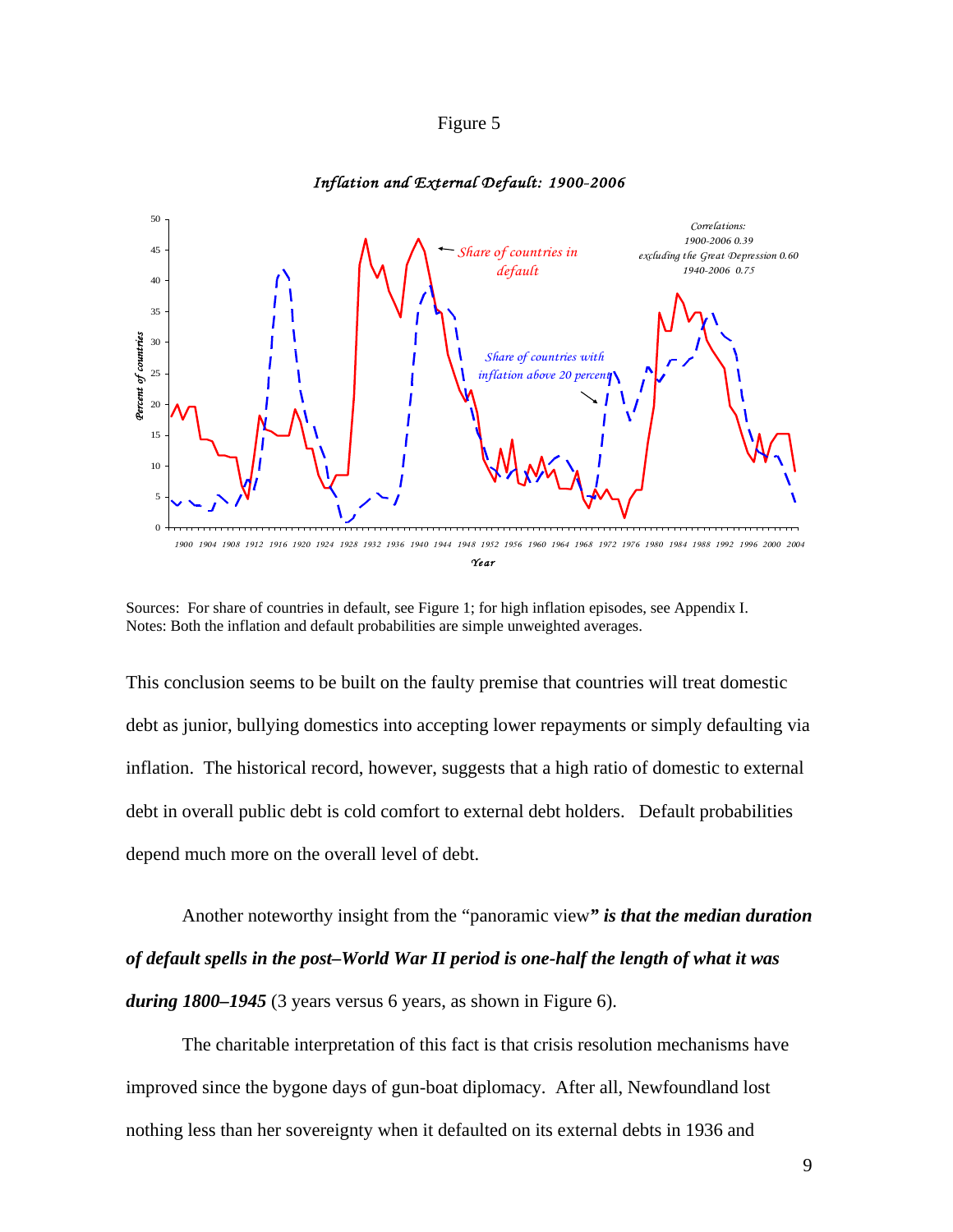ultimately became a Canadian province; Egypt, among others, eventually became a British "protectorate" following its 1876 default. A more cynical explanation points to the possibility that, when bail-outs are facilitated by the likes of the International Monetary Fund, creditors are willing to cut more slack to their serial-defaulting clients. The fact remains that, as Bordo and Eichengreen (2001) observe, the number of years separating default episodes in the more recent period is much lower. Once debt is restructured, countries are quick to releverage (see Reinhart, Rogoff, and Savastano, 2003, for empirical evidence on this pattern). Figure 6



Sources: Lindert and Morton (1989), Macdonald (2003), Purcell and Kaufman (1993), Reinhart, Rogoff, and Savastano (2003), Suter (1992), Standard and Poor's (various years) and authors' calculations. Notes: The duration of a default spell is the number of years from the year of default to the year of resolution, be it through restructuring, repayment, or debt forgiveness. The Kolmogorov–Smirnoff test for comparing the equality of two distributions rejects the null hypothesis of equal distributions at the one percent significance level.

#### **III. A Global Database on Financial Crises with a Long-term View**

In this section, we provide a sketch of the character of the sample and the building

blocks of this database. Extensive detail is provided in the working paper appendices.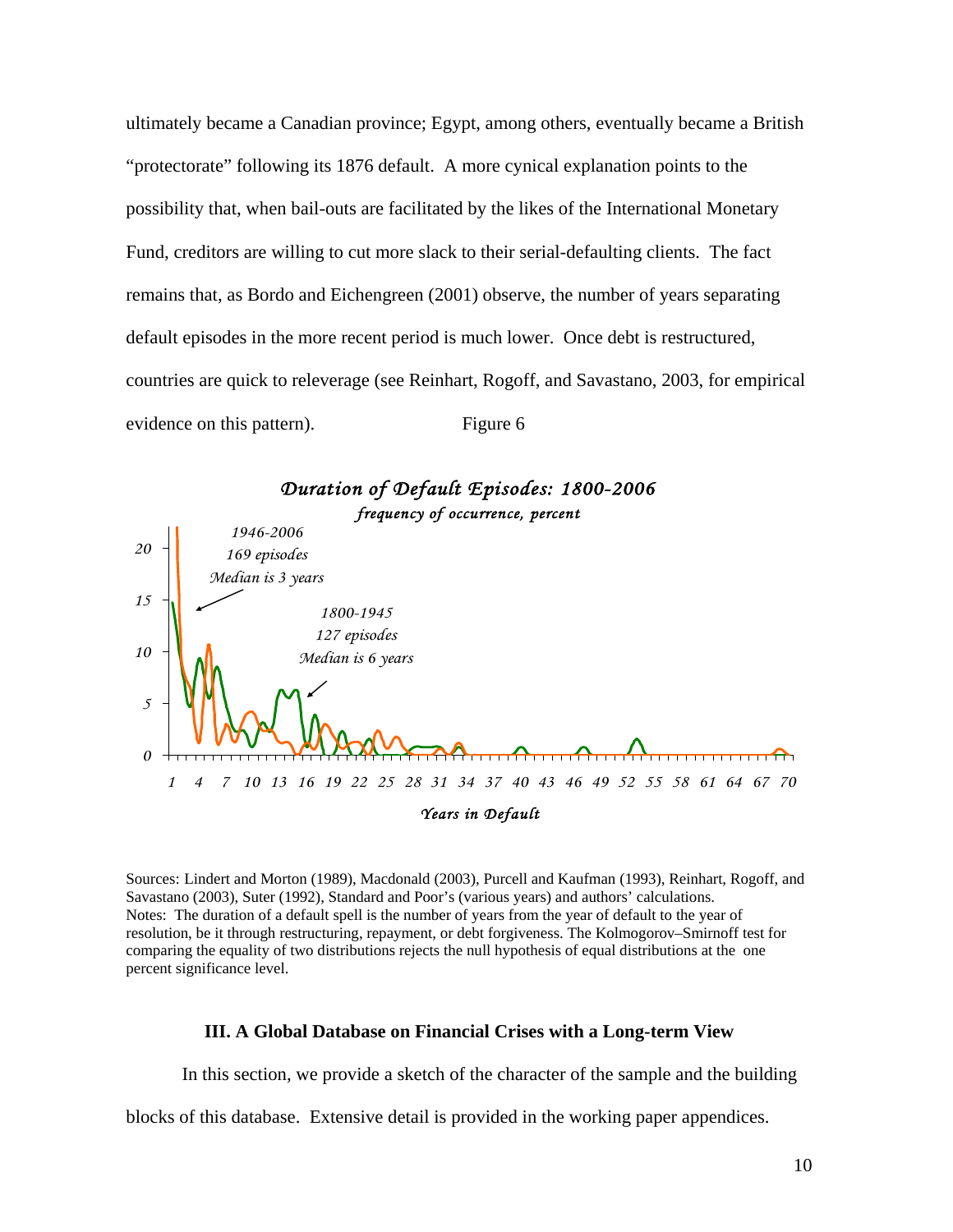## *Country coverage*

 Table 1 lists the sixty-six countries in our sample. Importantly, we include a large number or Asian and African economies, whereas previous studies of the same era typically included at most a couple of each. Overall, our dataset includes thirteen African countries, twelve Asian countries, nineteen European countries, eighteen Latin American countries, plus those in North America and Oceania.

As the final column in Table 1 illustrates, our sample of sixty-six countries accounts for about 90 percent of world GDP. Of course, many of these countries, particularly those in Africa and Asia, have become independent nations only relatively recently (column 2). These recently independent countries have not been exposed to the risk of default for nearly as long as, say, the Latin American countries, and we will have to calibrate our intercountry comparisons accordingly.

Table 1 flags which countries in our sample may be considered default virgins, at least in the narrow sense that they have never failed to meet their external debt repayment or rescheduled. These countries are denoted by an asterisk (\*). Specifically, here we mean external default. For instance, the United States, among others in this group of default virgins, qualify as such only because we are excluding events such as lowering the gold content of the currency in 1933, or the suspension of convertibility in the nineteenthcentury Civil War. These were domestic debt default episodes, the debt was issued under domestic law.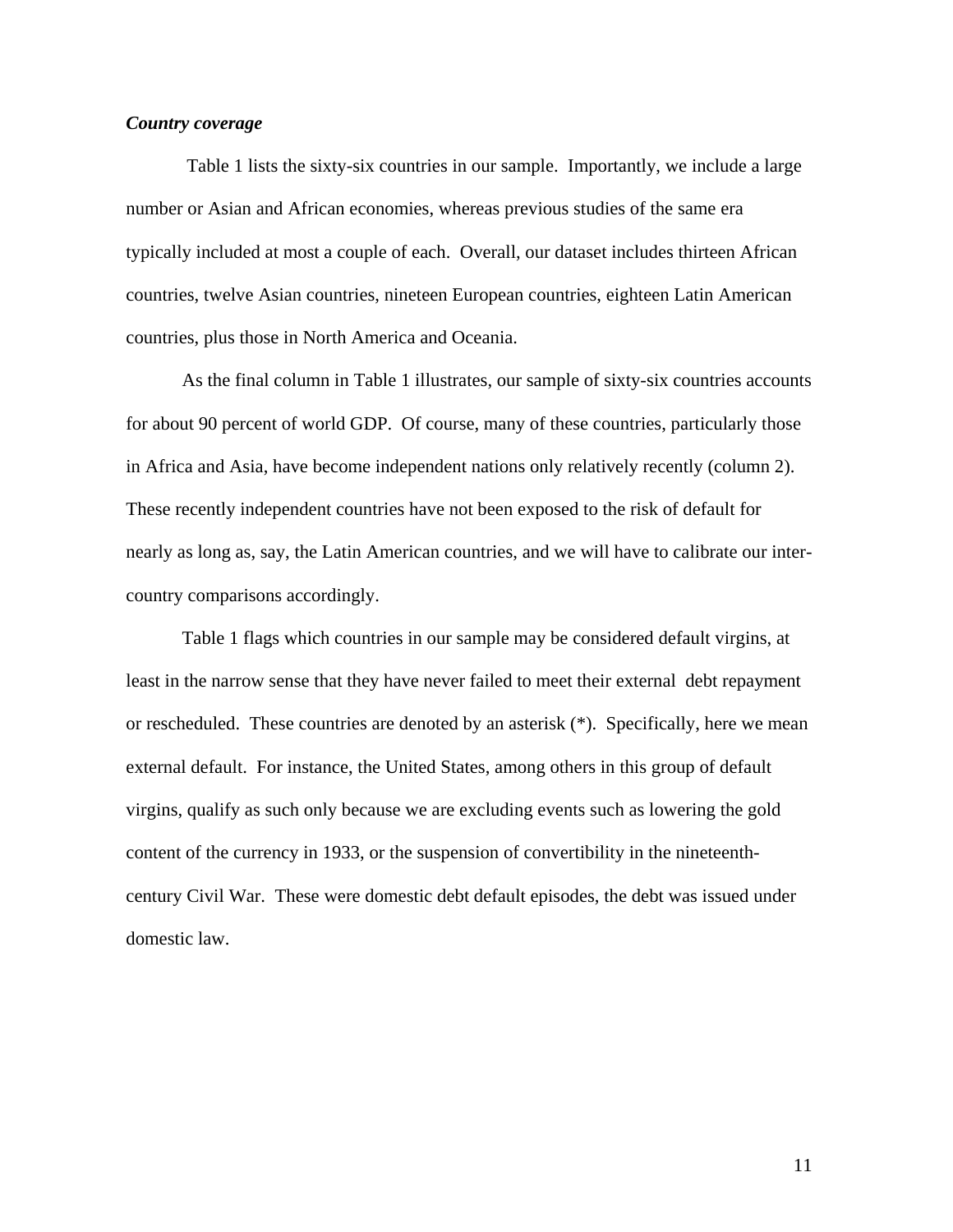|                                                                                     | Table 1. Countries, Regions, and World GDP |                                                                       |              |
|-------------------------------------------------------------------------------------|--------------------------------------------|-----------------------------------------------------------------------|--------------|
| Country (An asterisk<br>denotes no sovereign<br>default or rescheduling<br>history) | Year of Independence                       | Share of World Real GDP<br>1990 International Geary-Khamis US dollars |              |
|                                                                                     |                                            | 1913                                                                  | 1990         |
| <b>Africa</b>                                                                       |                                            |                                                                       |              |
| Algeria                                                                             | 1962                                       | 0.23                                                                  | 0.27         |
| Angola                                                                              | 1975                                       | 0.00                                                                  | 0.03         |
| Central Africa Republic<br>Cote D'Ivoire                                            | 1960                                       | 0.00<br>0.00                                                          | 0.01         |
|                                                                                     | 1960                                       |                                                                       | 0.06         |
| Egypt                                                                               | 1831<br>1963                               | 0.40<br>0.00                                                          | 0.53<br>0.10 |
| Kenya<br>Mauritius *                                                                | 1968                                       | 0.00                                                                  | 0.03         |
|                                                                                     | 1956                                       | 0.13                                                                  | 0.24         |
| Morocco<br>Nigeria                                                                  | 1960                                       | 0.00                                                                  | 0.40         |
| South Africa                                                                        | 1910                                       | 0.36                                                                  | 0.54         |
| Tunisia                                                                             | 1591/1957                                  | 0.06                                                                  | 0.10         |
| Zambia                                                                              | 1964                                       | 0.00                                                                  | 0.02         |
| Zimbabwe                                                                            | 1965                                       | 0.00                                                                  | 0.05         |
| Asia                                                                                |                                            |                                                                       |              |
| China                                                                               | 1368                                       | 8.80                                                                  | 7.70         |
| Hong Kong*                                                                          |                                            |                                                                       |              |
| India                                                                               | 1947                                       | 7.47                                                                  | 4.05         |
| Indonesia                                                                           | 1949                                       | 1.65                                                                  | 1.66         |
|                                                                                     | 1590                                       | 2.62                                                                  | 8.57         |
| Japan<br>Korea *                                                                    | 1945                                       | 0.34                                                                  | 1.38         |
| Malaysia *                                                                          | 1957                                       | 0.10                                                                  | 0.33         |
| Myanmar                                                                             | 1948                                       | 0.31                                                                  | 0.11         |
| Philippines                                                                         | 1947                                       | 0.34                                                                  | 0.53         |
| Singapore *                                                                         | 1965                                       | 0.02                                                                  | 0.16         |
| Taiwan *                                                                            | 1949                                       | 0.09                                                                  | 0.74         |
| Thailand*                                                                           | 1769                                       | 0.27                                                                  | 0.94         |
| <b>Europe</b>                                                                       |                                            |                                                                       |              |
| Austria                                                                             | 1282                                       | 0.86                                                                  | 0.48         |
| Belgium <sup>*</sup>                                                                | 1830                                       | 1.18                                                                  | 0.63         |
| Denmark *                                                                           | 980                                        | 0.43                                                                  | 0.35         |
| Finland*                                                                            | 1917                                       | 0.23                                                                  | 0.31         |
| France                                                                              | 943                                        | 5.29                                                                  | 3.79         |
| Germany                                                                             | 1618                                       | 8.68                                                                  | 4.67         |
| Greece                                                                              | 1829                                       | 0.32                                                                  | 0.37         |
| Hungary                                                                             | 1918                                       | 0.60                                                                  | 0.25         |
| Italy                                                                               | 1569                                       | 3.49                                                                  | 3.42         |
| Netherlands *                                                                       | 1581                                       | 0.91                                                                  | 0.95         |
| Norway*                                                                             | 1905                                       | 0.22                                                                  | 0.29         |
| Poland                                                                              | 1918                                       | 1.70                                                                  | 0.72         |
| Portugal                                                                            | 1139                                       | 0.27                                                                  | 0.40         |
| Romania                                                                             | 1878                                       | 0.80                                                                  | 0.30         |
| Russia                                                                              | 1457                                       | 8.50                                                                  | 4.25         |
| Spain                                                                               | 1476                                       | 1.52                                                                  | 1.75         |
| Sweden                                                                              | 1523                                       | 0.64                                                                  | 0.56         |
| Turkey                                                                              | 1453                                       | 0.67                                                                  | 1.13         |
| <b>United Kingdom</b>                                                               | 1066                                       | 8.22                                                                  | 3.49         |
|                                                                                     |                                            |                                                                       |              |

Sources: *Correlates of War* (2007), Maddison (2004).

 $\overline{1}$ 

Notes: An asterisk denotes no sovereign external default or rescheduling history.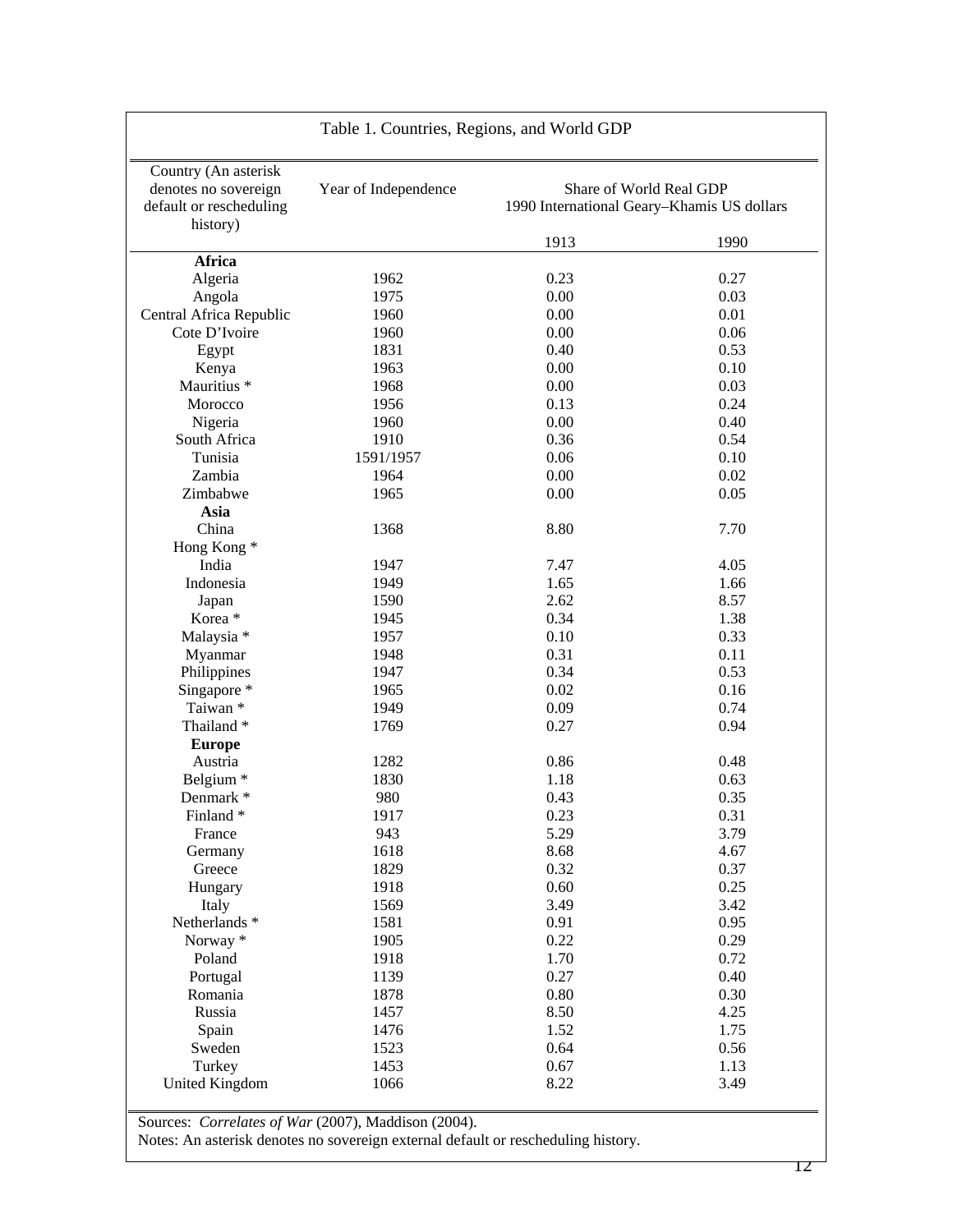|                        | Year of Independence             |       | Share of World Real GDP                    |
|------------------------|----------------------------------|-------|--------------------------------------------|
|                        |                                  |       | 1990 International Geary-Khamis US dollars |
|                        |                                  | 1913  | 1990                                       |
| <b>Latin America</b>   |                                  |       |                                            |
| Argentina              | 1816                             | 1.06  | 0.78                                       |
| Bolivia                | 1825                             | 0.00  | 0.05                                       |
| <b>Brazil</b>          | 1822                             | 0.70  | 2.74                                       |
| Chile                  | 1818                             | 0.38  | 0.31                                       |
| Colombia               | 1819                             | 0.23  | 0.59                                       |
| Costa Rica             | 1821                             | 0.00  | 0.05                                       |
| Dominican Republic     | 1845                             | 0.00  | 0.06                                       |
| Ecuador                | 1830                             | 0.00  | 0.15                                       |
| El Salvador            | 1821                             | 0.00  | 0.04                                       |
| Guatemala              | 1821                             | 0.00  | 0.11                                       |
| Honduras               | 1821                             | 0.00  | 0.03                                       |
| Mexico                 | 1821                             | 0.95  | 1.91                                       |
| Nicaragua              | 1821                             | 0.00  | 0.02                                       |
| Panama                 | 1903                             | 0.00  | 0.04                                       |
| Paraguay               | 1811                             | 0.00  | 0.05                                       |
| Peru                   | 1821                             | 0.16  | 0.24                                       |
| Uruguay                | 1811                             | 0.14  | 0.07                                       |
| Venezuela              | 1830                             | 0.12  | 0.59                                       |
| <b>North America</b>   |                                  |       |                                            |
| Canada *               | 1867                             | 1.28  | 1.94                                       |
| United States *        | 1783                             | 18.93 | 21.41                                      |
| Oceania                |                                  |       |                                            |
| Australia <sup>*</sup> | 1901                             | 0.91  | 1.07                                       |
| New Zealand *          | 1907                             | 0.21  | 0.17                                       |
|                        | <b>Total Sample-66 countries</b> |       |                                            |
|                        |                                  | 93.04 | 89.24                                      |

Table 1 (concluded) Countries, Regions, and World GDP

## *Dates and Frequency of Coverage*

Appendix A describes the data in detail, while Appendices I and II in the longer working paper provide specifics on coverage and sources on a country-by-country and period-by-period basis. All the data is annual—this includes the crises dates. Below we provide a list of the variables used in this study.

*Debt* 

Our debt data covers central government public debt—external and domestic. The latter is decomposed into short-term and long-term debt in many, but not all, cases. For a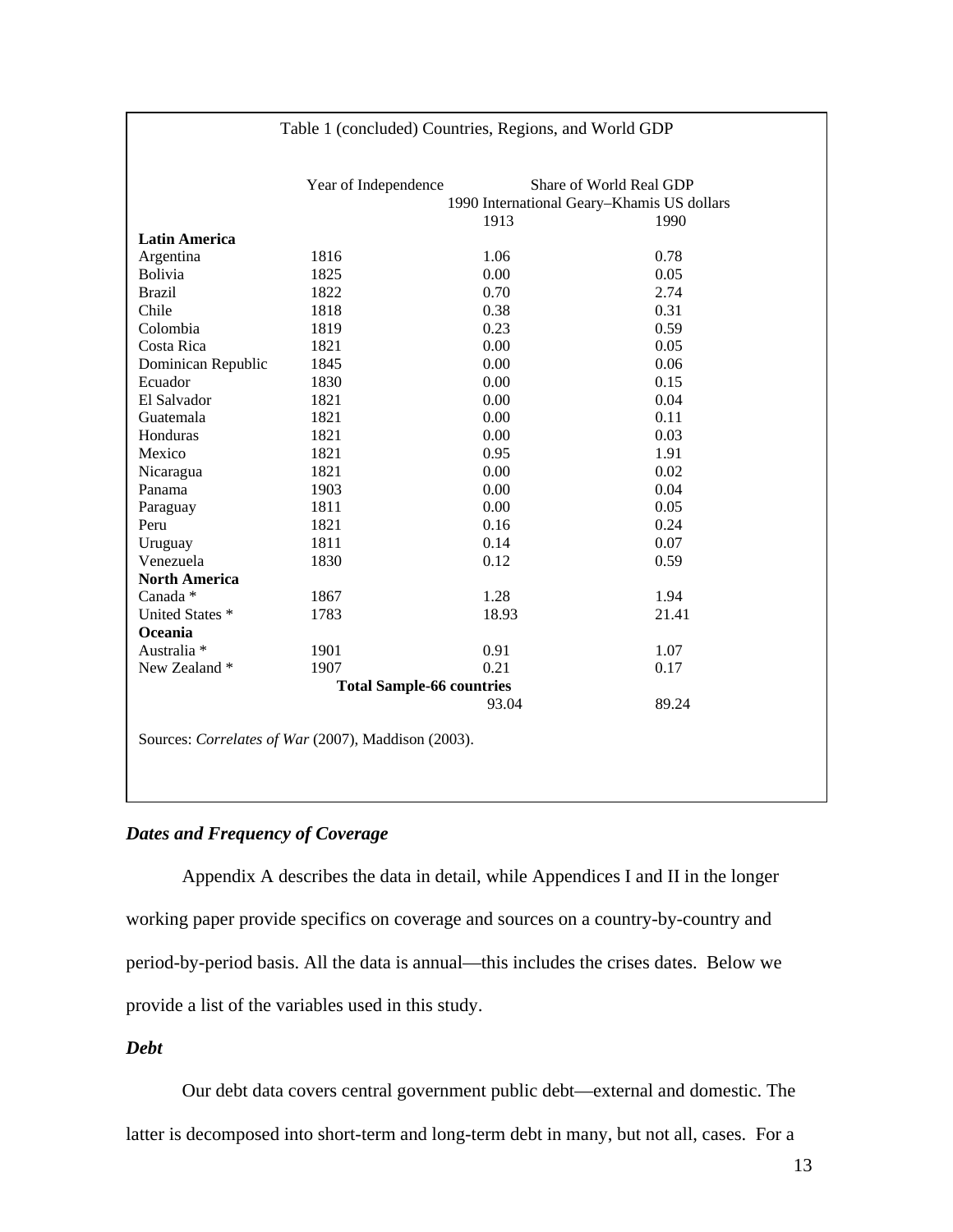large number of countries the time series go back to the 1800s, if not earlier. Starting in 1913, the coverage for our sample becomes much more comprehensive. Debt is perhaps the most novel feature of the dataset.

#### *Prices and exchange rates*

The data on prices is the most comprehensive in our set of variables, going back to the early Middle Ages for Europe (including Turkey) and Asia. For the New World (the United States and some of the larger Latin American countries), these data go back to the 1700s. Where possible, we use consumer prices (or cost-of-living) indices. On the basis of this data, we construct the inflation series that allow us to date inflation crises.

Exchange rates in this database come in two forms: For the pre-1600s period, exchange rate data are constructed from the silver content of the currency, for which we have data through the mid-1800s for 11 countries; beginning in the early 1600s, the Course of the Exchange in Amsterdam established actual market-based exchange rates, marking the beginning of modern exchange rates, for which we have a far more comprehensive coverage. As in Reinhart and Rogoff (2004), we use market-based exchange rates, where possible. These data underpin our dating of currency crashes.

## *Varieties of Crises: Banking, and external and domestic default*

These time series are dichotomous variables that take on the value of one if it is a crisis year and zero otherwise and are standard in the literature on crisis. Particulars of the criteria used to define a banking crisis or an external or domestic default crisis are given in Appendix A.

## *Government Finances, trade, and GDP*

Our dataset incorporates data on central government expenditures and revenues. On the whole, these provide some of the most reliable data on country size and economic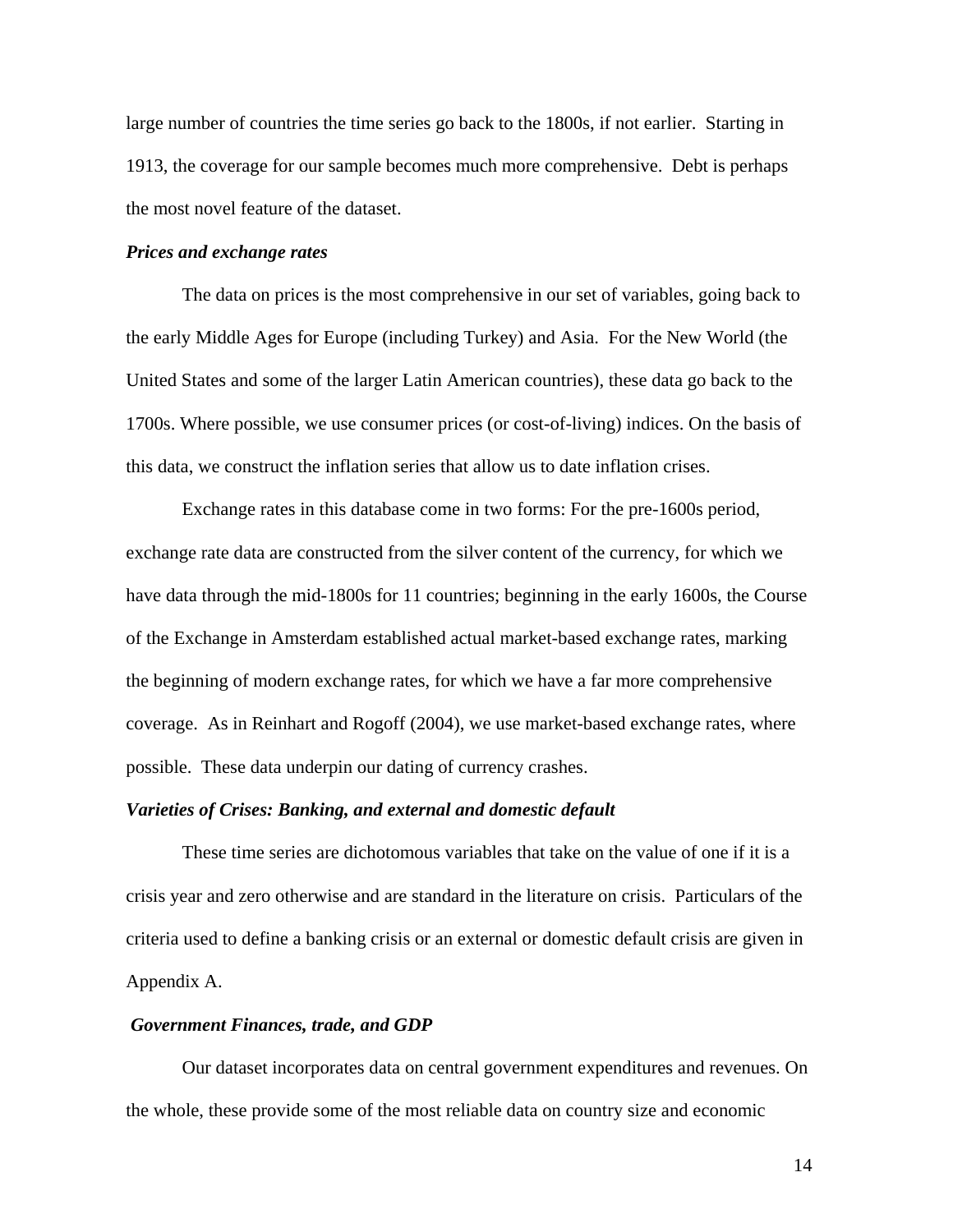strength in the era prior to development of conventional national income. Furthermore, these data are available for many countries, including African countries (where data is relatively scarce), throughout most of their colonial history.

The trade data (exports and imports) are next in reliability to the fiscal data. Like their fiscal counterparts, these data offer longer history than modern vintage national accounts.

Although revenues and trade data are useful scaling variables, having reasonably accurate annual output data is still of enormous help in calibrating the severity of crises.<sup>8</sup> Unfortunately, GDP data for most countries prior to the twentieth century are quite uneven. For many emerging markets, data are only available sporadically and at long intervals, which is especially limiting in trying to assess the impact of crises. Fortunately, we do have reliable estimates for a sufficient number of countries so as to be able to draw broad conclusions and, of course, we can use government revenue and trade data to supplement these estimates, as discussed in Appendix A.

## *Capital flows and financial center data*

Pre–World War II gross capital flows are measured by data on debentures. Where possible, we also reconstruct net flows by taking gross new issuance minus repayment, taking into account partial defaults and negotiated interest rate reductions that often take place during rescheduling episodes. For the post-war, we rely on the actual balance-ofpayments data, as reported by the multilateral institutions or the country sources.

In modern times, emerging market financial crises have often been triggered by events at the center, as Bulow and Rogoff (1990) and others have argued. To capture developments in financial centers post-1800, we include: measures of short- and long-term

<sup>&</sup>lt;sup>8</sup> See, for example, Bordo (2007).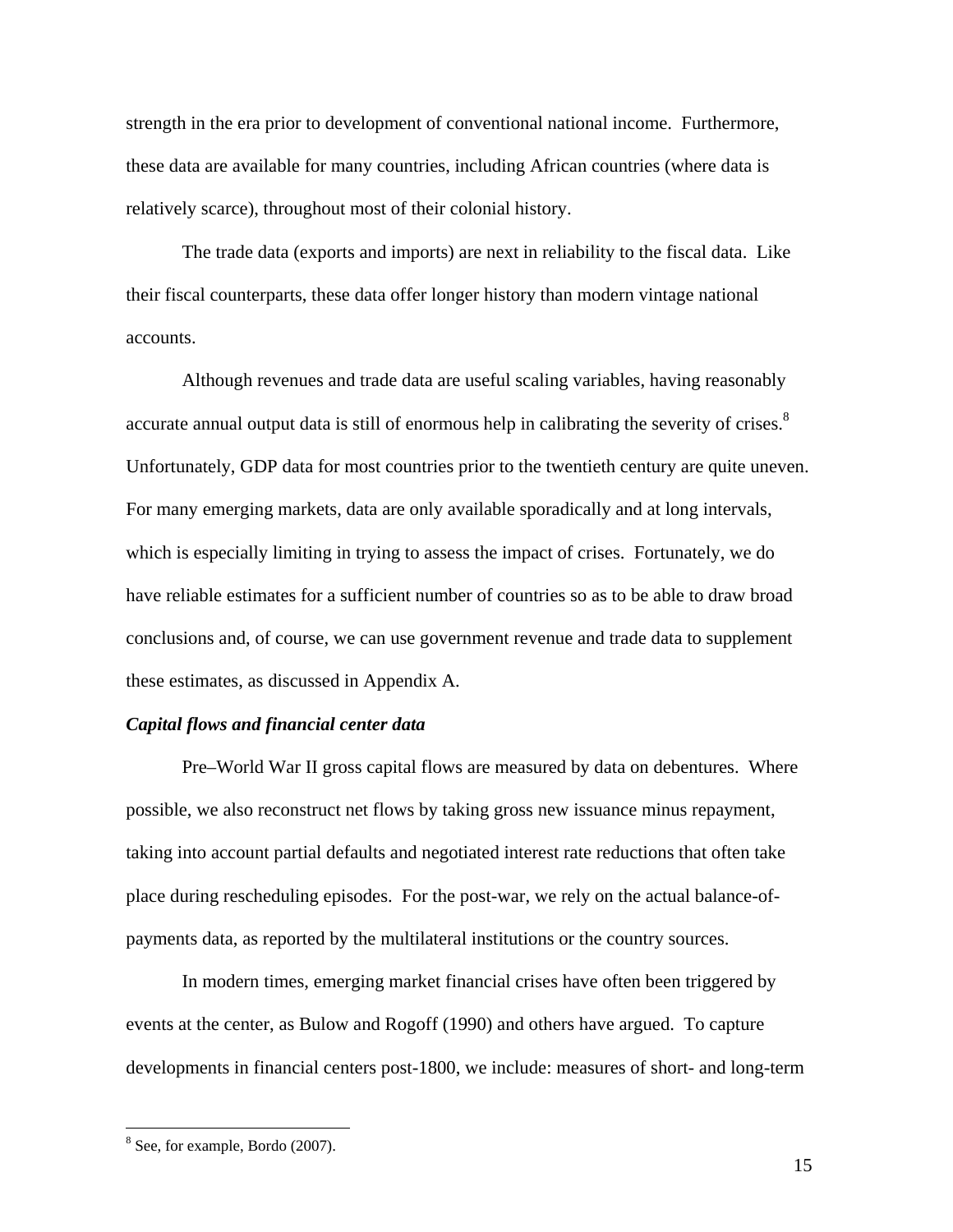interest rates, real GDP, and current account balances. During most of the nineteenth century, Britain was the global financial center. Since World War II, it has been the United States, but both countries were influential during the long transition period from British to U.S. financial hegemony.<sup>9</sup>

## **IV. Serial Default 1350–2006**

When one looks carefully, virtually all countries have defaulted at least once, if not several times, on external debt during their emerging market economy phase, a period that typically takes at least one or two centuries.  $10$ 

### *Early Default, 1500 –1799*

 $\overline{a}$ 

Table 2 lists the number of defaults, including default years, between 1300 and 1899 for a number of now rich European countries (Austria, France, Germany, Portugal, and Spain). As the table illustrates, today's emerging market countries did not invent serial default. Rather, a number of today's now-wealthy countries had similar problems when they were "emerging markets."

Spain's defaults establish a record that remains as yet unbroken. Spain managed to default seven times in the nineteenth century alone, after having defaulted six times in the preceding three centuries. With its later string of nineteenth-century defaults, Spain took the mantle for most defaults from France, which had abrogated its debt obligations on nine occasions between 1500 and 1800. Because the French monarchs had a habit of executing major domestic creditors during external debt default episodes (an early form of "debt

 $9^9$  Commodity prices have long been thought to be another important global driver of the depression– prosperity cycles in modern times. Our historical dataset combines several different indices of commodity prices, with the oldest dating back to 1790 (see working paper for details).

 $10$  For a careful, thought-provoking explanation of serial default and its links to economic volatility see Catao and Kapur (2006).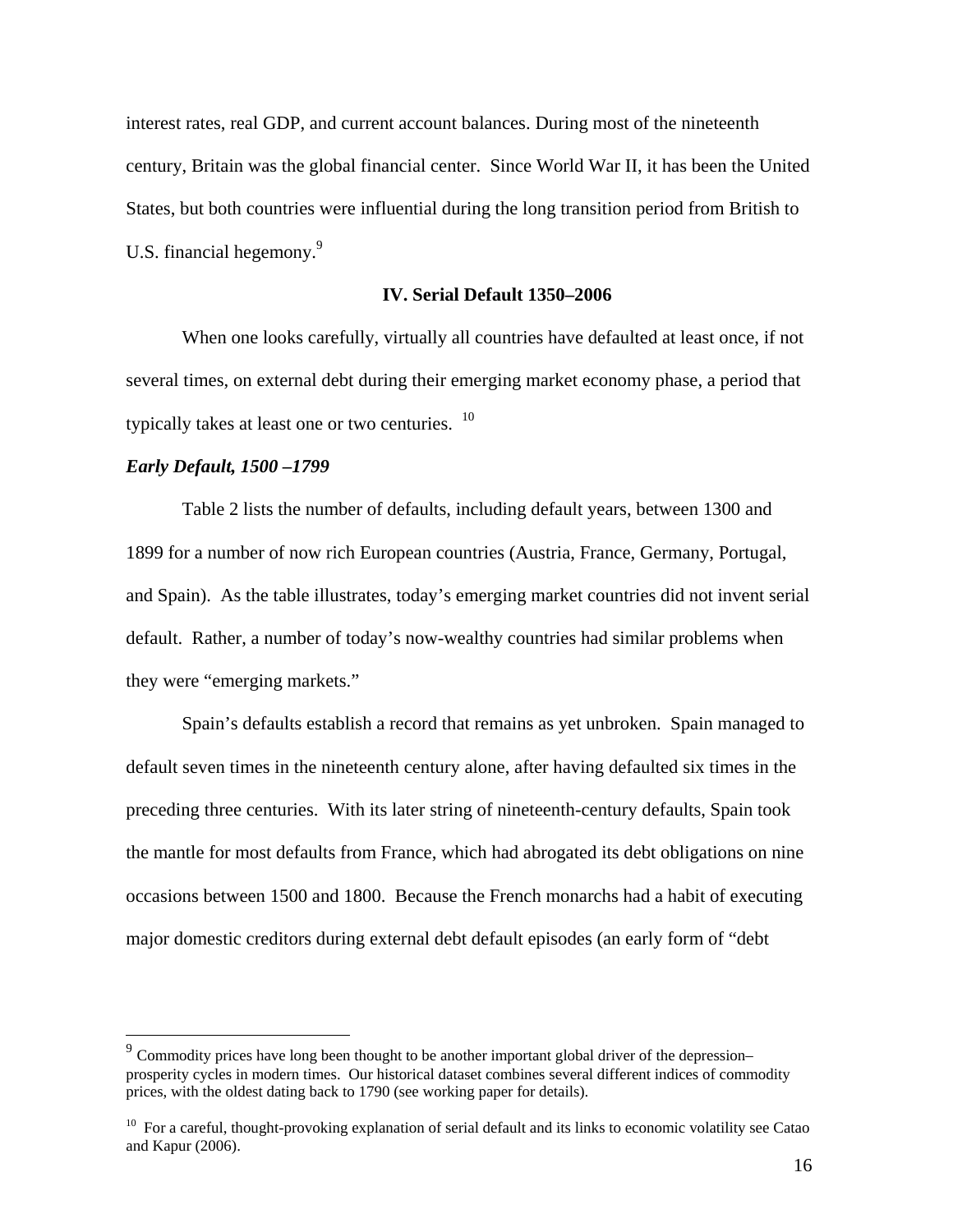restructuring"), the population came to refer to these episodes as "bloodletting."<sup>11</sup> The French Finance Minister Abbe Terray, who served from 1768–1774, even opined that governments should default at least once every 100 years in order to restore equilibrium (Winkler, p. 29). $^{12}$ 

Remarkably, however, despite all the trauma the country experienced in the wake of the French Revolution and the Napoleonic Wars, France eventually managed to emerge from its status of serial defaulter. (There is, however, some debate as to whether France and others defaulted on a portion of their World War I debts to the United States.)<sup>13</sup> Austria and Portugal defaulted only once in the period up to 1800, but then each defaulted a handful of times during the nineteenth century, and in the case of Austria into the twentieth century. England, however, is perhaps an even earlier graduate. Edward III, of Britain, defaulted on debt to Italian lenders in 1340 (see, for example, MacDonald, 2007), after a failed invasion of France that set off the Hundred Years' War. A century later, Henry VIII, in addition to engaging in an epic debasement of the currency, seized all the Catholic Church's vast lands. Such seizures certainly qualify are close cousins of financial defaults, just as modern-day nationalizations of foreign companies are a form of default on direct foreign investment (which we do not attempt to catalogue here).<sup>14</sup>

## *Sovereign Defaults, 1800–2006*

 Starting in the nineteenth century, the combination of the development of international capital markets together with the emergence of a number of new nation states, led to an explosion in international defaults. Table 2 also lists nineteenth-century default

 $\overline{a}$ 

 $11$  See Reinhart, Rogoff and Savastano (2003) who thank Harald James for this observation.

 $12$  One wonders if Thomas Jefferson read those words, in that he subsequently held that "the tree of liberty must be refreshed from time to time with the blood of patriots and tyrants."

 $13$  See Lloyd (1934).

 $14$  We treat the British Crown's unilateral rescheduling in 1672 as a primarily domestic default, and do not include it in the list of external defaults in Table 2.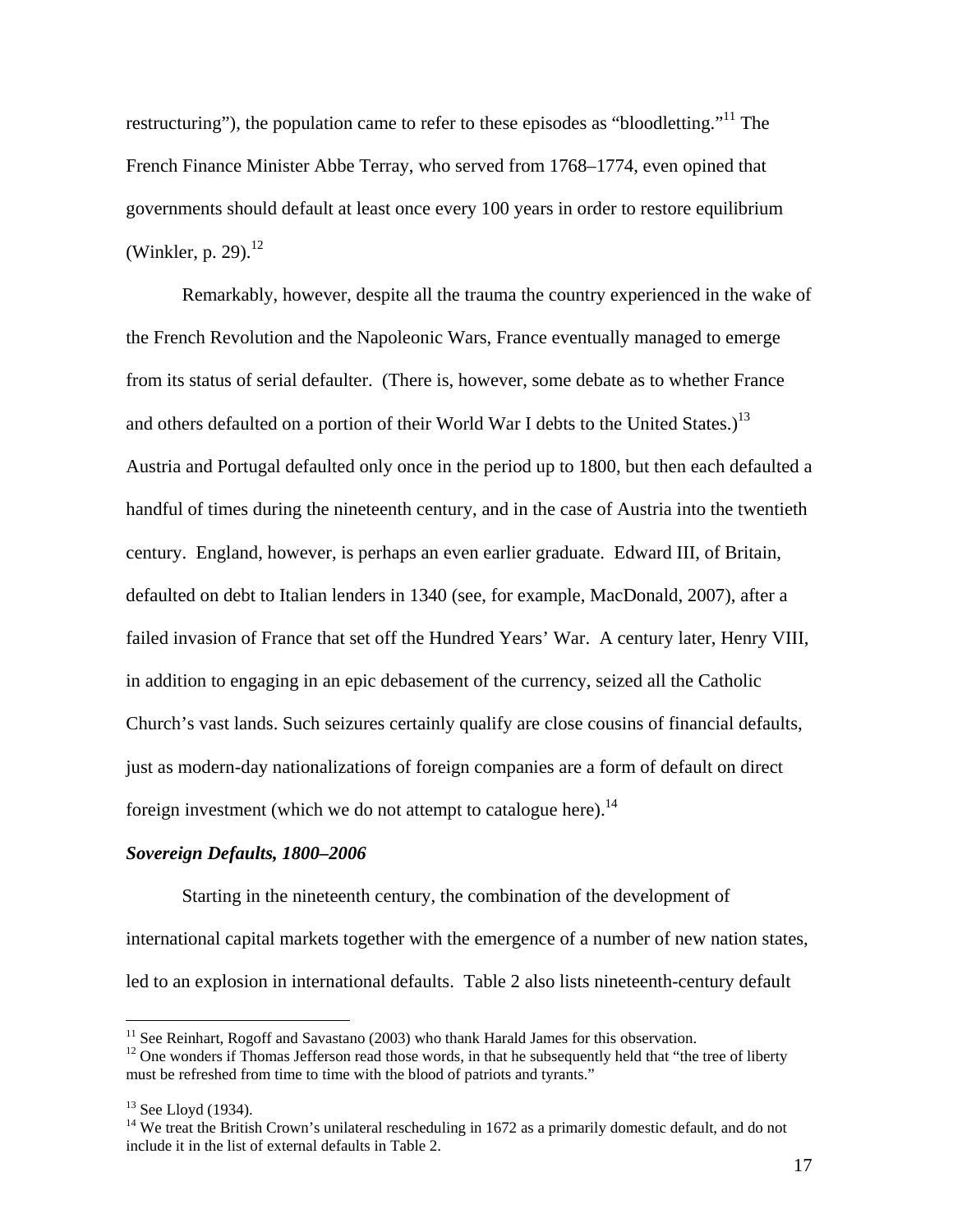and rescheduling episodes in Africa, Europe and Latin America. We include debt reschedulings, which the international finance theory literature rightly categorizes as negotiated partial defaults (Bulow and Rogoff, 1989). We briefly digress to explain this decision, which is fundamental to understanding many international debt crisis episodes.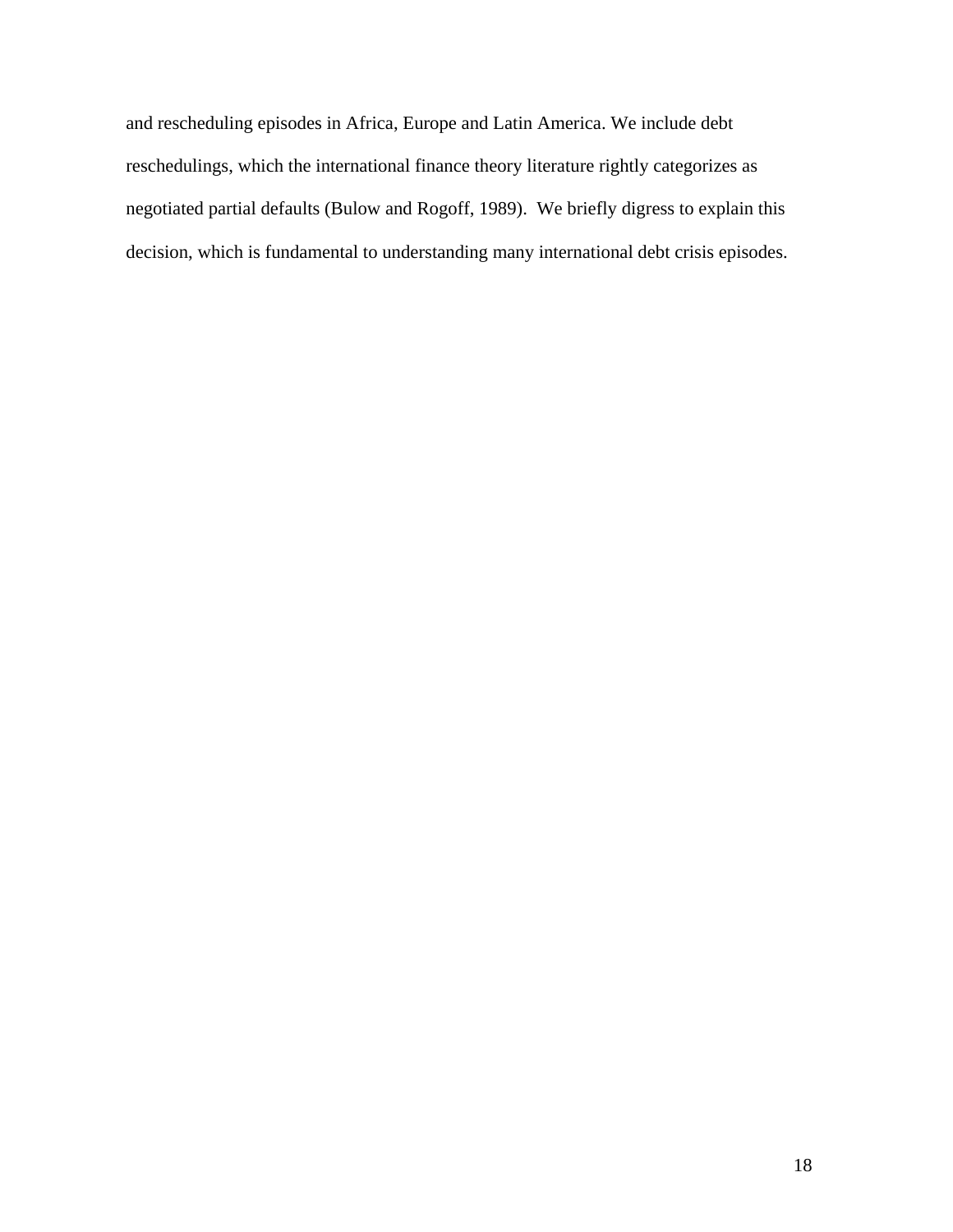| Table 2. The Early External Defaults: 1300-1899 |                                      |                                      |                    |  |  |  |  |
|-------------------------------------------------|--------------------------------------|--------------------------------------|--------------------|--|--|--|--|
| Country                                         | Years of default<br>1300-1799        | Years of default<br>1800-1799        | Number of defaults |  |  |  |  |
| <b>Africa</b>                                   |                                      |                                      |                    |  |  |  |  |
| Egypt, 1831                                     |                                      | 1876                                 | 1                  |  |  |  |  |
| Tunisia                                         |                                      | 1867                                 | $\mathbf{1}$       |  |  |  |  |
| <b>Europe</b>                                   |                                      |                                      |                    |  |  |  |  |
| Austria                                         | 1796                                 | 1802, 1805, 1811, 1816,<br>1868      | 6                  |  |  |  |  |
| England                                         | 1340, 1594*                          |                                      | $\overline{2}$     |  |  |  |  |
| France                                          | 1558, 1624, 1648                     | 1812                                 |                    |  |  |  |  |
|                                                 | 1661, 1701, 1715<br>1770, 1788, 1797 |                                      | 10                 |  |  |  |  |
| Germany                                         |                                      |                                      | 6                  |  |  |  |  |
| Hesse                                           |                                      | 1814                                 | 1                  |  |  |  |  |
| Prussia                                         | 1683                                 |                                      | $\mathfrak{Z}$     |  |  |  |  |
|                                                 |                                      | 1807, 1813<br>1850                   |                    |  |  |  |  |
| Schleswig-Holstein                              |                                      |                                      | 1                  |  |  |  |  |
| Westphalia                                      |                                      | 1812                                 | 1                  |  |  |  |  |
| Greece, 1829                                    |                                      | 1826, 1843, 1860, 1893               | 4                  |  |  |  |  |
| Netherlands                                     |                                      | 1814                                 | 1                  |  |  |  |  |
| Portugal                                        | 1560                                 | 1828, 1837, 1841. 1845<br>1852, 1890 | 7                  |  |  |  |  |
| Russia                                          |                                      | 1839, 1885                           | 2                  |  |  |  |  |
| Spain                                           | 1557, 1575, 1596,                    | 1809, 1820, 1831, 1834,              | 14                 |  |  |  |  |
|                                                 | 1607, 1627, 1647                     | 1851, 1867, 1872, 1882               |                    |  |  |  |  |
| Sweden                                          |                                      | 1812                                 | 1                  |  |  |  |  |
| Turkey                                          |                                      | 1876                                 | 1                  |  |  |  |  |
| <b>Latin America</b>                            |                                      |                                      |                    |  |  |  |  |
| Argentina, 1816                                 |                                      | 1827, 1890                           | $\boldsymbol{2}$   |  |  |  |  |
| Bolivia, 1825                                   |                                      | 1875                                 | 1                  |  |  |  |  |
| Brazil, 1822                                    |                                      | 1898                                 | 1                  |  |  |  |  |
| Chile, 1818                                     |                                      | 1826, 1880                           | $\overline{c}$     |  |  |  |  |
| Colombia, 1819                                  |                                      | 1826, 1850, 1873, 1880               | $\overline{4}$     |  |  |  |  |
| Costa Rica, 1825                                |                                      | 1828, 1874, 1895                     | $\mathfrak{Z}$     |  |  |  |  |
| Dominican Republic,                             |                                      | 1872, 1892 1897, 1899                | 4                  |  |  |  |  |
| 1845                                            |                                      |                                      |                    |  |  |  |  |
| Ecuador, 1830                                   |                                      | 1826, 1868, 1894                     |                    |  |  |  |  |
|                                                 |                                      |                                      | 3                  |  |  |  |  |
| El Salvador, 1821                               |                                      | 1828, 1898                           | $\overline{2}$     |  |  |  |  |
| Guatemala, 1821                                 |                                      | 1828, 1876, 1894, 1899               | 4                  |  |  |  |  |
| Honduras, 1821                                  |                                      | 1828, 1873                           | $\sqrt{2}$<br>5    |  |  |  |  |
| Mexico, 1821                                    |                                      | 1827, 1833, 1844, 1866,<br>1898      |                    |  |  |  |  |
| Nicaragua, 1821                                 |                                      | 1828, 1894                           | $\overline{c}$     |  |  |  |  |
| Paraguay, 1811                                  |                                      | 1874, 1892                           | $\boldsymbol{2}$   |  |  |  |  |
| Peru, 1821                                      |                                      | 1826, 1876                           | $\overline{2}$     |  |  |  |  |
| Uruguay, 1811                                   |                                      | 1876, 1891                           | $\overline{2}$     |  |  |  |  |
| Venezuela, 1830                                 |                                      | 1826, 1848, 1860, 1865,              | 6                  |  |  |  |  |
|                                                 |                                      | 1892, 1898                           |                    |  |  |  |  |
|                                                 |                                      |                                      |                    |  |  |  |  |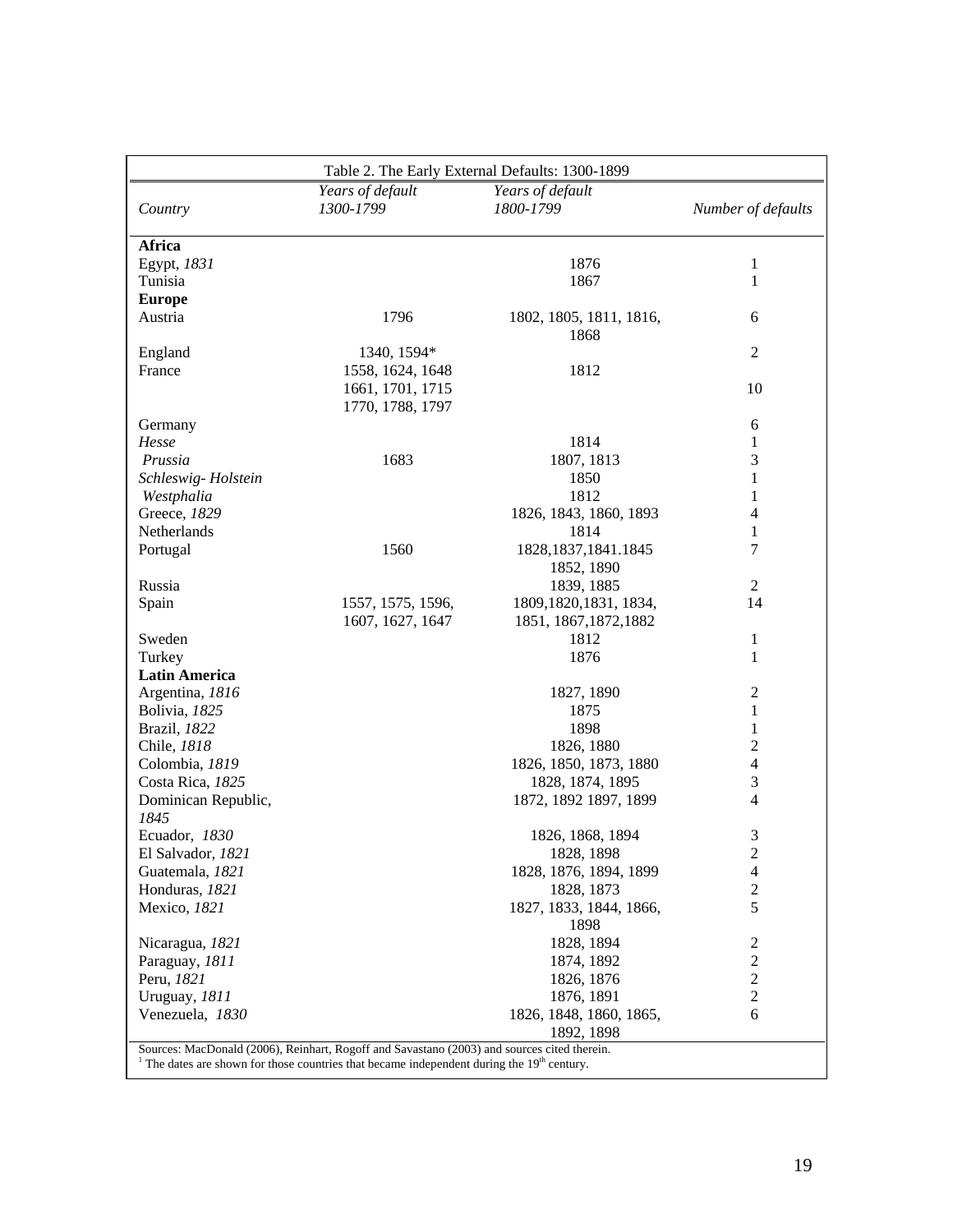Reschedulings constitute partial default for two reasons. The first reason, of course, is that debt reschedulings often involve reducing interest rates, if not principal. Second, and perhaps more importantly, international debt reschedulings typically saddle investors with illiquid assets that may not pay off for decades. This illiquidity is a huge cost to investors, forcing them to hold a risky asset, often with compensation far below market. It is true that in some cases, investors that held defaulted sovereign debt for a sufficient number of years have often received a return similar to investing in relatively riskless financial center bonds (U.K. or later U.S.) over the same period. Indeed, a number of papers have been written showing precisely such calculations (e.g., Mauro, Sussman and Yaffa, 2006).

While interesting, it is important to underscore the fact that the right benchmark is the return on high-risk illiquid assets, not highly liquid low-risk assets. It is no coincidence that in the wake of the US sub-prime mortgage debt crisis of 2007, sub-prime debt sold at steep discount relative to the expected value of future repayments. Investors rightly believed that if they could pull out their money, they could earn a much higher return elsewhere in the economy provided they are willing to take illiquid positions with substantial risk. Investing in risky illiquid assets is precisely how venture capital and private equity, not to mention university endowments, can succeed in earning enormous returns. By contrast debt reschedulings at negotiated below-market interest rates give the creditor risk with none of the upside of say, a venture capital investment. Thus the distinction between debt reschedulings—negotiated partial defaults—and outright defaults (which typically end in partial repayment) is not a sharp one.

Table 2 also lists each country's year of independence. Most of Africa and Asia was colonized during this period, allowing Latin America and Europe a substantial head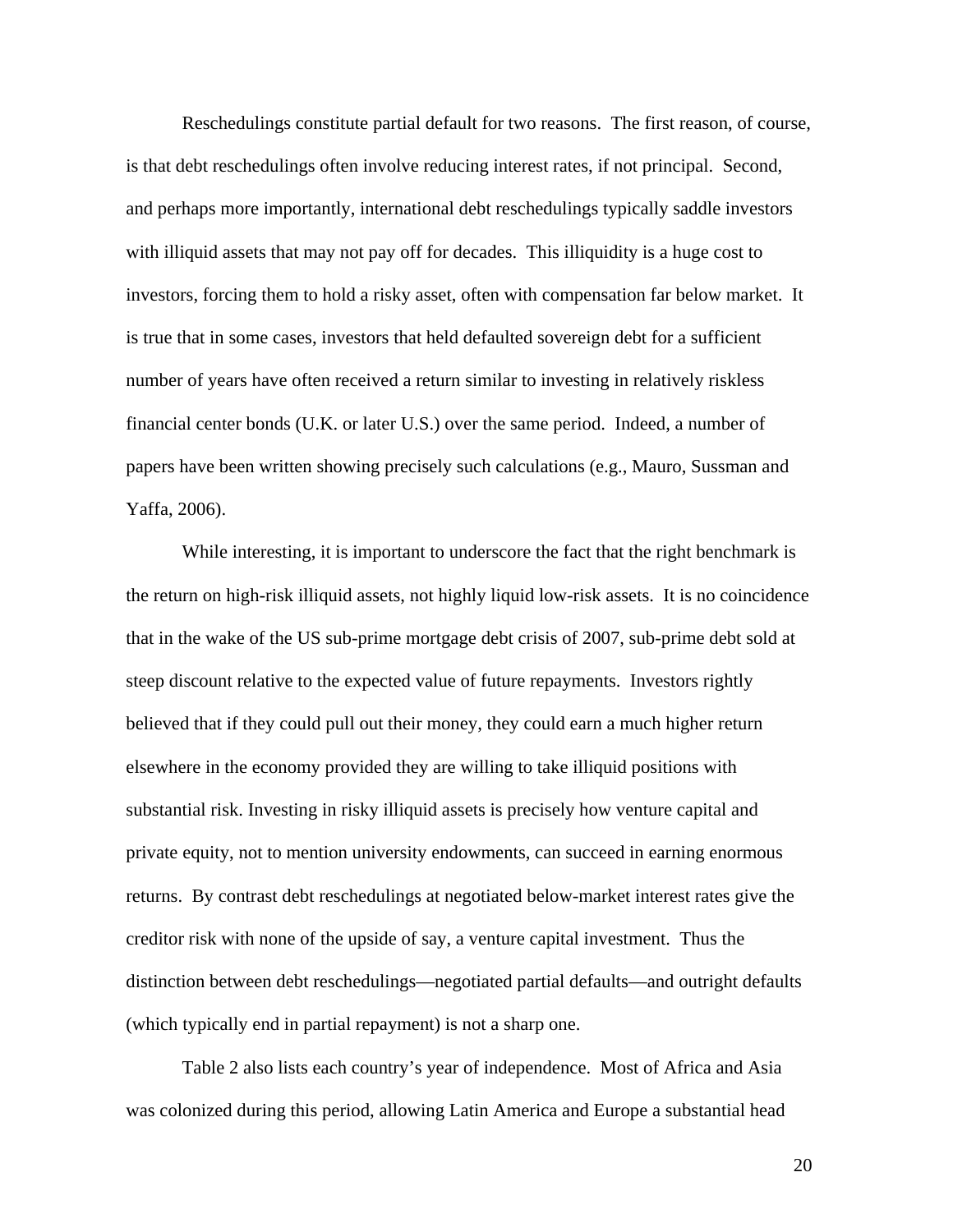start. The only African countries to default during this period were Egypt (1876) and Tunisia (1867). Austria defaulted a remarkable 5 times, albeit not quite so prolific as Spain. Greece, which gained its independence only in 1829, made up for lost time by defaulting four times. Default was similarly rampant throughout the Latin American region, with Venezuela defaulting six times, and Costa Rica, Honduras, Colombia and the Dominican Republic each defaulting four times.

 Looking down the columns of Table 2 also gives us a first glimpse at the clustering of defaults across regions and internationally. As noted in our discussion of Figures 1a and 1b, a number of countries in Europe defaulted during or just after the Napoleonic wars, while many countries in both Latin America (plus their mother country Spain) defaulted during the 1820s. Most of these defaults are associated with Latin America's wars of independence. Although none of the subsequent clusterings is quite so pronounced in terms of number of countries, there are notable global default episodes during the late 1860s up to the mid-1870s, and again starting in the mid-1880s through the early 1890s. We will later look at this clustering a bit more systematically.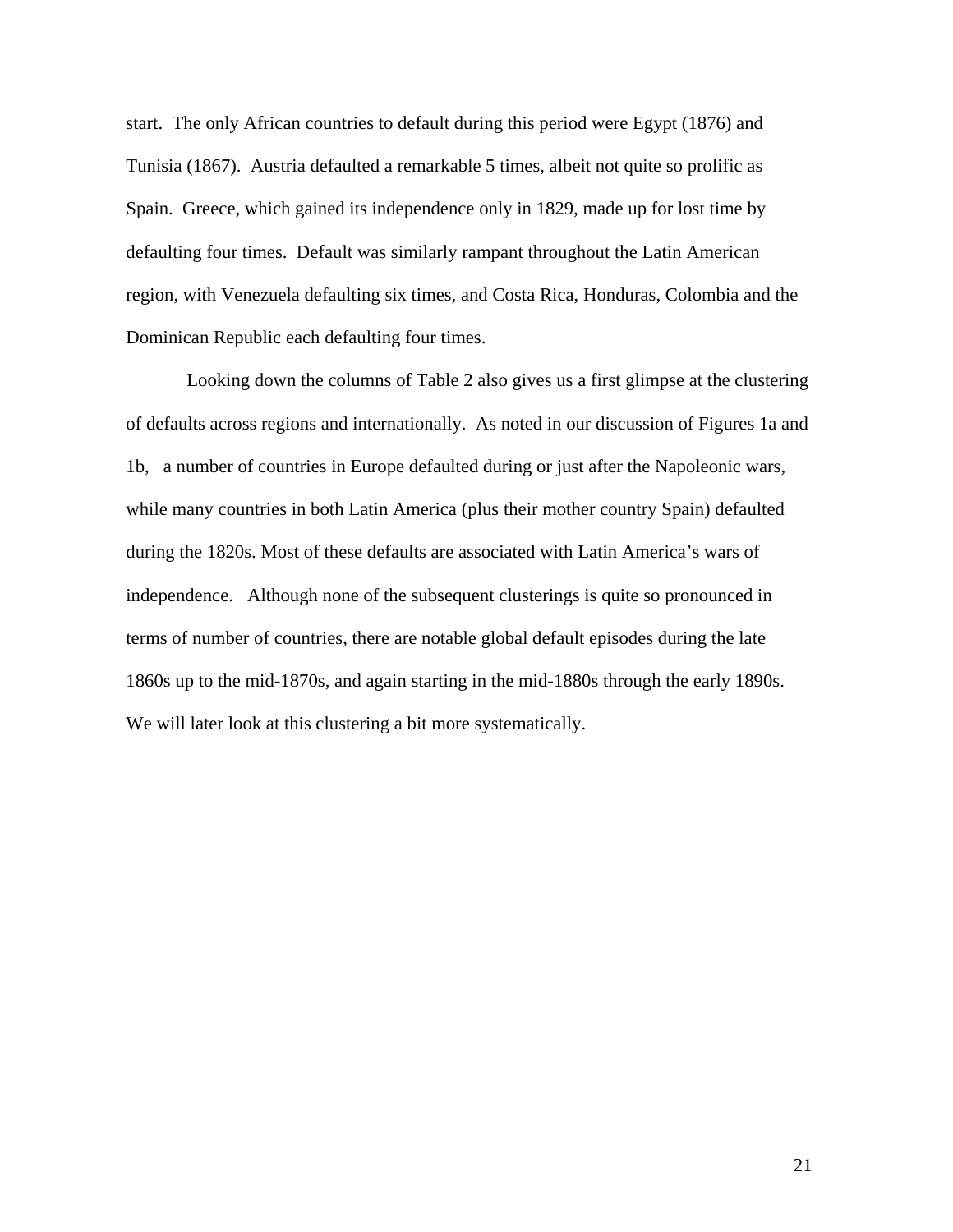Next we turn to the twentieth century. Table 3 shows defaults in Africa and Asia, including among the many newly colonized countries. Nigeria, despite its oil riches, has defaulted a stunning five times since achieving independence in 1960, more than any other country over the same period. Indonesia has also defaulted four times. Morocco, counting its first default in 1903 during an earlier era of independence, also defaulted four times in the twentieth century. India prides itself on escaping the 1990s Asian crisis (thanks to massive capital controls and financial repression). In point of fact, it was forced to reschedule its external debt three times since independence, albeit not since 1972. While China did not default during its communist era, it did default on external debt in both 1921 and 1939.

Thus, as Table 3 illustrates, the notion that countries outside Latin American and low-income Europe were the only ones to default during the twentieth century is an exaggeration, to say the least.

Table 2 also looks at Latin America and Europe, regions where, with only a few exceptions, countries were independent throughout the entire twentieth century. Again, we see that country defaults tend to come in clusters, including especially the period of the Great Depression, when much of the world went into default, the 1980s debt crisis, and also the 1990s debt crisis. The latter crisis saw somewhat fewer technical defaults thanks to massive intervention by the official community, particularly by the International Monetary Fund and the World Bank. In Table 3, notable are Turkey's five defaults, Ecuador and Peru's six defaults, and Brazil's seven.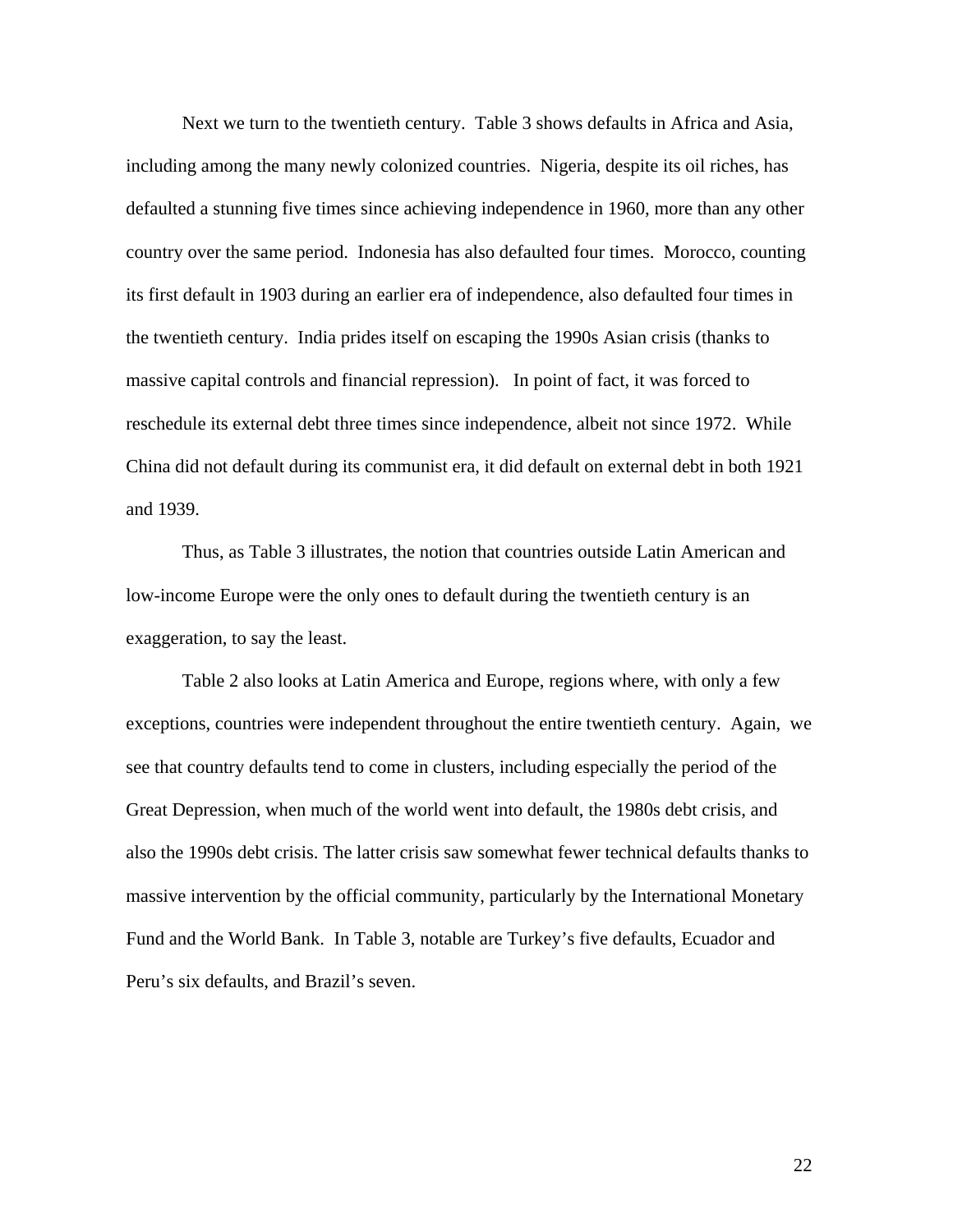So far we have focused on the number of defaults, but there is some arbitrariness to this measure. Default episodes can be connected, particularly if debt restructuring terms are harsh and make relapse into default almost inevitable. We have tried in Table 3 to exclude obviously connected episodes, so that when a follow-on default occurs within two years of an earlier one, we count it as one episode. However to gain further perspective into countries default histories, we look next at the number of years each country has spent in default since independence.

We begin by tabulating the results for Asia and Africa in Table 4. Table 4 gives, for each country, the year of independence, the total number of reschedulings (using our measure) and the share of years since 1800 (or since independence, if more recent) spent in a state of default or rescheduling. It is notable that, while there are many defaults in Asia, the typical default (or restructuring) was resolved relatively quickly.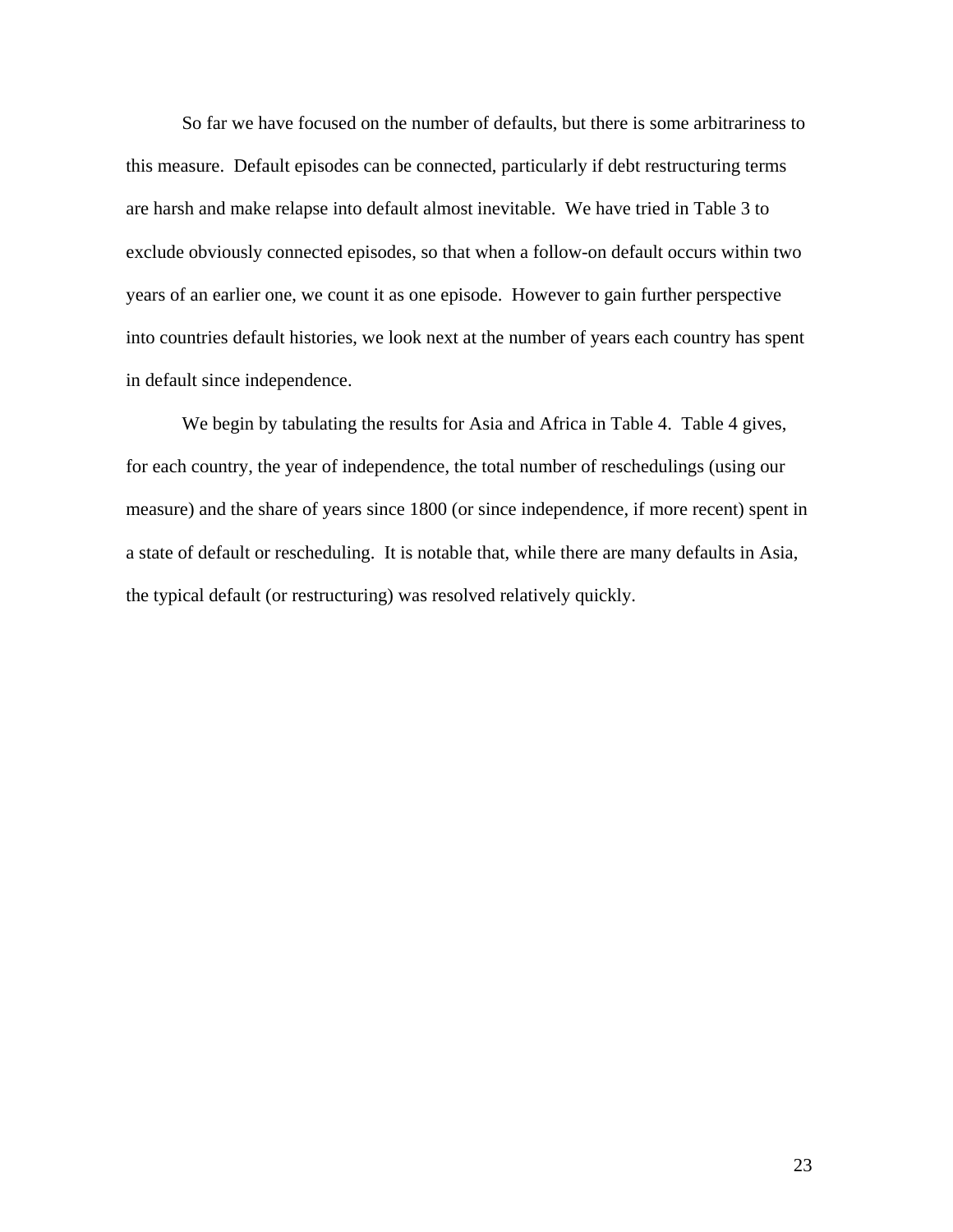| Country/date of         |                  |            | <b>Dates</b>                                                                                                         |                           |
|-------------------------|------------------|------------|----------------------------------------------------------------------------------------------------------------------|---------------------------|
| independence            | 1900-1824        | 1925-1949  | 1950-1974                                                                                                            | 1975-2006                 |
|                         |                  |            |                                                                                                                      |                           |
| Africa<br>Algeria, 1962 |                  |            |                                                                                                                      | 1991                      |
| Cote D'Ivoire,          |                  |            |                                                                                                                      | 1983, 2000                |
| 1960                    |                  |            |                                                                                                                      |                           |
| Egypt                   |                  |            |                                                                                                                      | 1984                      |
| Kenya, 1963             |                  |            |                                                                                                                      | 1994, 2000                |
| Morocco, 1956           | 1903             |            |                                                                                                                      | 1983, 1986                |
| Nigeria, 1960           |                  |            |                                                                                                                      | 1982, 1986, 1992,         |
|                         |                  |            |                                                                                                                      | 2001, 2004                |
| South Africa, 1910      |                  |            |                                                                                                                      | 1985, 1989, 1993          |
| Zimbabwe, 1965          |                  |            | 1965                                                                                                                 | 2000                      |
| Asia                    |                  |            |                                                                                                                      |                           |
| China                   | 1921             | 1939       |                                                                                                                      |                           |
| Japan                   |                  | 1942       |                                                                                                                      |                           |
| India, 1947             |                  |            | 1958, 1969, 1972                                                                                                     |                           |
| Indonesia, 1949         |                  |            | 1966                                                                                                                 | 1998, 2000, 2002          |
| Myanmar, 1948           |                  |            |                                                                                                                      | 2002                      |
| Philippines, 1947       |                  |            |                                                                                                                      | 1983                      |
| <b>Europe</b>           |                  |            |                                                                                                                      |                           |
| Austria                 |                  | 1938, 1940 |                                                                                                                      |                           |
| Germany                 |                  | 1932, 1939 |                                                                                                                      |                           |
| Greece                  |                  | 1932       |                                                                                                                      |                           |
| Poland, 1918            |                  | 1936, 1940 |                                                                                                                      | 1981                      |
| Romania                 |                  | 1933       |                                                                                                                      | 1981, 1986                |
| <b>Latin America</b>    |                  |            |                                                                                                                      |                           |
| Argentina               |                  |            | 1951, 1956                                                                                                           | 1982, 1989, 2001          |
| Bolivia                 |                  | 1931       |                                                                                                                      | 1980, 1986, 1989          |
| <b>Brazil</b>           | 1902, 1914       | 1931, 1937 | 1961, 1964                                                                                                           | 1983                      |
| Chile                   |                  | 1931       | 1961, 1963, 1966,                                                                                                    | 1983                      |
|                         |                  |            | 1972, 1974                                                                                                           |                           |
| Ecuador                 | 1906, 1909, 1914 | 1929       |                                                                                                                      | 1982, 1999                |
| Peru                    |                  | 1931       | 1969                                                                                                                 | 1976, 1978, 1980,<br>1984 |
|                         |                  |            |                                                                                                                      |                           |
| Uruguay                 | 1915             | 1933       |                                                                                                                      | 1983, 1987, 1990,<br>2003 |
| Venezuela               |                  |            |                                                                                                                      | 1983, 1990, 1995,         |
|                         |                  |            |                                                                                                                      | 2004                      |
|                         |                  |            | Dates are shown for countries that became independent during the 20 <sup>th</sup> century. For the full list see the |                           |

Table 3. Selected Episodes of Default and Rescheduling:  $20<sup>th</sup>$  Century as of 2006

working paper version. Sources: Standard and Poor's, Purcell and Kaufman (1993), Reinhart, Rogoff and Savastano (2003) and sources cited therein.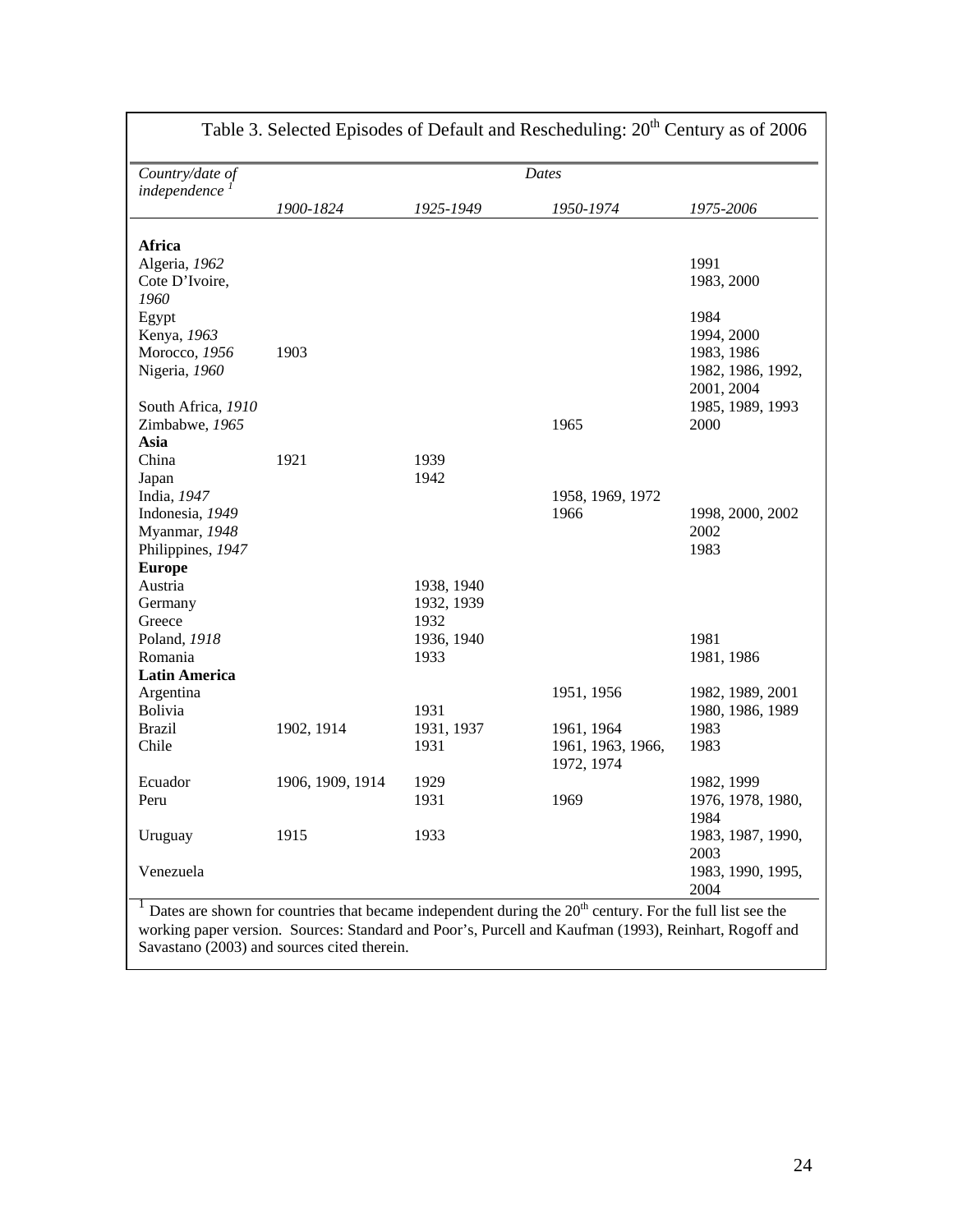Only Indonesia, India, China and the Philippines spent more than 10 percent of their independent lives in default (though of course on a population-weighted basis, that is most of the region). Africa's record is much worse, with several countries spending roughly half their time in default. If African defaults are less celebrated than, say, Latin American defaults, it is because African debts have typically been relatively small, and the systemic consequences less.

 Table 4 gives the same set of statistics for Europe and Latin America. Greece, as noted, spent more than half the years since 1800 in default. A number of Latin American countries spent roughly 40 percent of their years in default, including Mexico, Peru, Venezuela, Nicaragua, Dominican Republic, and Cost Rica.

One way of summarizing the data in Table 4 is by looking at a time line giving the number of countries in default or restructuring at any given time. We have already done this in Figure 1 and 2 in section II. These figures, in which spikes represent a surge in new borrowers, illustrate the clustering of defaults in an even more pronounced fashion than our debt tables that mark first defaults.

The same is true across countries, although there is a great deal of variance, depending especially on how long countries tend to stay in default (compare serial-debtor Austria, which has tended to emerge form default relatively quickly, with Greece, which has lived in a perpetual state of default). Overall, one can see that default episodes, while recurrent, are far from continuous. This wide spacing no doubt reflects adjustments debtors and creditors make in the wake of each default cycle. For example, today, many emerging markets are following quite conservative macroeconomic policies. Over time, though, this caution usually gives way to optimism and profligacy, but only after a long lull.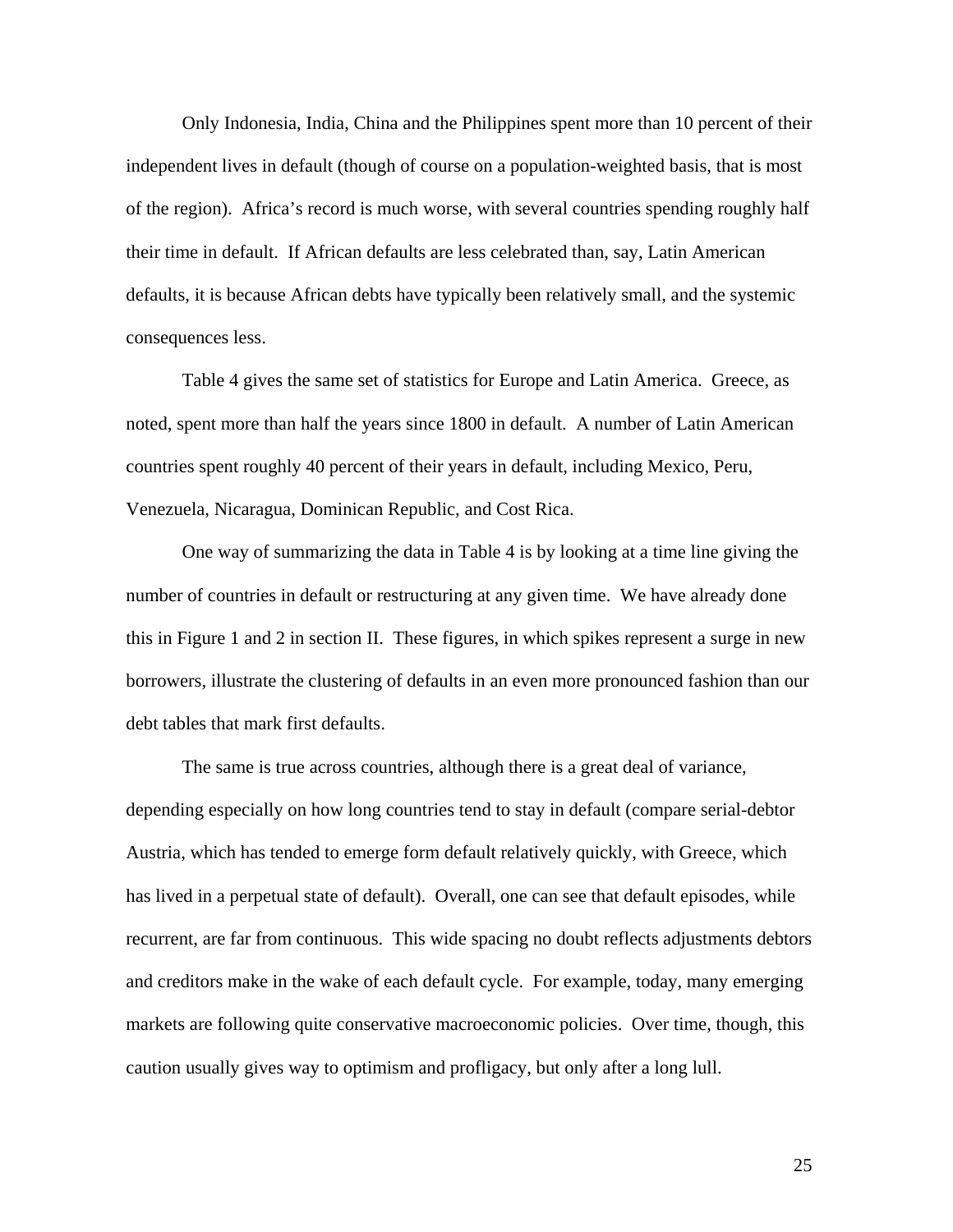|                          |                      | Table 4. The Tally of Default and Rescheduling: Year of Independence-2006 |                          |
|--------------------------|----------------------|---------------------------------------------------------------------------|--------------------------|
|                          |                      | Share of years in default                                                 | Total number of defaults |
| Country                  | Year of Independence | or rescheduling since                                                     | and/or reschedulings     |
|                          |                      | independence or 1800 <sup>1</sup>                                         |                          |
| Africa: Algeria          | 1962                 | 13.3                                                                      | $\mathbf{1}$             |
| Angola                   | 1975                 | 59.4                                                                      | $\mathbf{1}$             |
| Central African Republic | 1960                 | 53.2                                                                      | $\overline{c}$           |
| Cote D'Ivoire            | 1960                 | 48.9                                                                      | $\overline{c}$           |
| Egypt                    | 1831                 | 3.4                                                                       | $\overline{2}$           |
| Kenya                    | 1963                 | 13.6                                                                      | $\overline{2}$           |
| Mauritius                | 1968                 | 0.0                                                                       | $\boldsymbol{0}$         |
| Morocco                  | 1956                 | 15.7                                                                      | $\overline{4}$           |
| Nigeria                  | 1960                 | 21.3                                                                      | 5                        |
| South Africa             | 1910                 | 5.2                                                                       | 3                        |
| Tunisia                  | 1591/1957            | 5.3                                                                       | $\mathbf{1}$             |
| Zambia                   | 1964                 | 27.9                                                                      | $\mathbf{1}$             |
| Zimbabwe                 | 1965                 | 40.5                                                                      | $\overline{c}$           |
| Asia: China              | 1368                 | 13.0                                                                      | $\overline{c}$           |
| India                    | 1947                 | 11.7                                                                      | 3                        |
| Indonesia                | 1949                 | 15.5                                                                      | $\overline{4}$           |
| Japan                    | 1590                 | 5.3                                                                       | $\mathbf{1}$             |
| Myanmar                  | 1948                 | 8.5                                                                       | $\mathbf{1}$             |
| Philippines              | 1947                 | 16.4                                                                      | $\mathbf{1}$             |
| Singapore                | 1965                 | 0.0                                                                       | $\boldsymbol{0}$         |
| Sri Lanka                | 1948                 | 6.8                                                                       | $\overline{c}$           |
| Europe: Austria          | 1282                 | 17.4                                                                      | $\boldsymbol{7}$         |
| Germany                  | 1618                 | 13.0                                                                      | $\,$ 8 $\,$              |
| Greece                   | 1829                 | 50.6                                                                      | 5                        |
| Hungary                  | 1918                 | 37.1                                                                      | $\overline{7}$           |
| Italy                    | 1569                 | 3.4                                                                       | 1                        |
| Netherlands              | 1581                 | 6.3                                                                       | 1                        |
| Poland                   | 1918                 | 32.6                                                                      | 3                        |
| Portugal                 | 1139                 | 10.6                                                                      | 6                        |
| Romania                  | 1878                 | 23.3                                                                      | 3                        |
| Russia                   | 1457                 | 39.1                                                                      | 5                        |
|                          | 1476                 | 23.7                                                                      | 13                       |
| Spain<br>Sweden          | 1523                 | 0.0                                                                       |                          |
|                          | 1453                 | 15.5                                                                      | $\mathbf{1}$<br>6        |
| Turkey                   |                      |                                                                           |                          |
| Latin America: Argentina | 1816                 | 32.5                                                                      | 7                        |
| <b>Bolivia</b>           | 1825<br>1822         | 22.0<br>25.4                                                              | 5<br>9                   |
| <b>Brazil</b>            |                      |                                                                           |                          |
| Chile                    | 1818                 | 27.5                                                                      | 9                        |
| Colombia                 | 1819                 | 36.2                                                                      | $\overline{7}$           |
| Costa Rica               | 1821                 | 38.2                                                                      | 9                        |
| Dominican Republic       | 1845                 | 29.0                                                                      | 7                        |
| Ecuador                  | 1830                 | 58.2                                                                      | 9                        |
| El Salvador              | 1821                 | 26.3                                                                      | 5                        |
| Guatemala                | 1821                 | 34.4                                                                      | $\boldsymbol{7}$         |
| Honduras                 | 1821                 | 64.0                                                                      | $\mathfrak{Z}$           |
| Mexico                   | 1821                 | 44.6                                                                      | $\,$ 8 $\,$              |
| Nicaragua                | 1821                 | 45.2                                                                      | $\epsilon$               |
| Panama                   | 1903                 | 27.9                                                                      | 3                        |
| Paraguay                 | 1811                 | 23.0                                                                      | $\sqrt{6}$               |
| Peru                     | 1821                 | 40.3                                                                      | $\,8\,$                  |
| Uruguay                  | 1811                 | 12.8                                                                      | 8                        |
| Venezuela                | 1830                 | 38.4                                                                      | 10                       |

 $1$  For countries that became independent prior to 1800 the calculations are for 1800–2006. Sources: Authors' calculations, Standard and Poor's, Purcell and Kaufman (1993), Reinhart, Rogoff and Savastano (2003) and sources cited therein.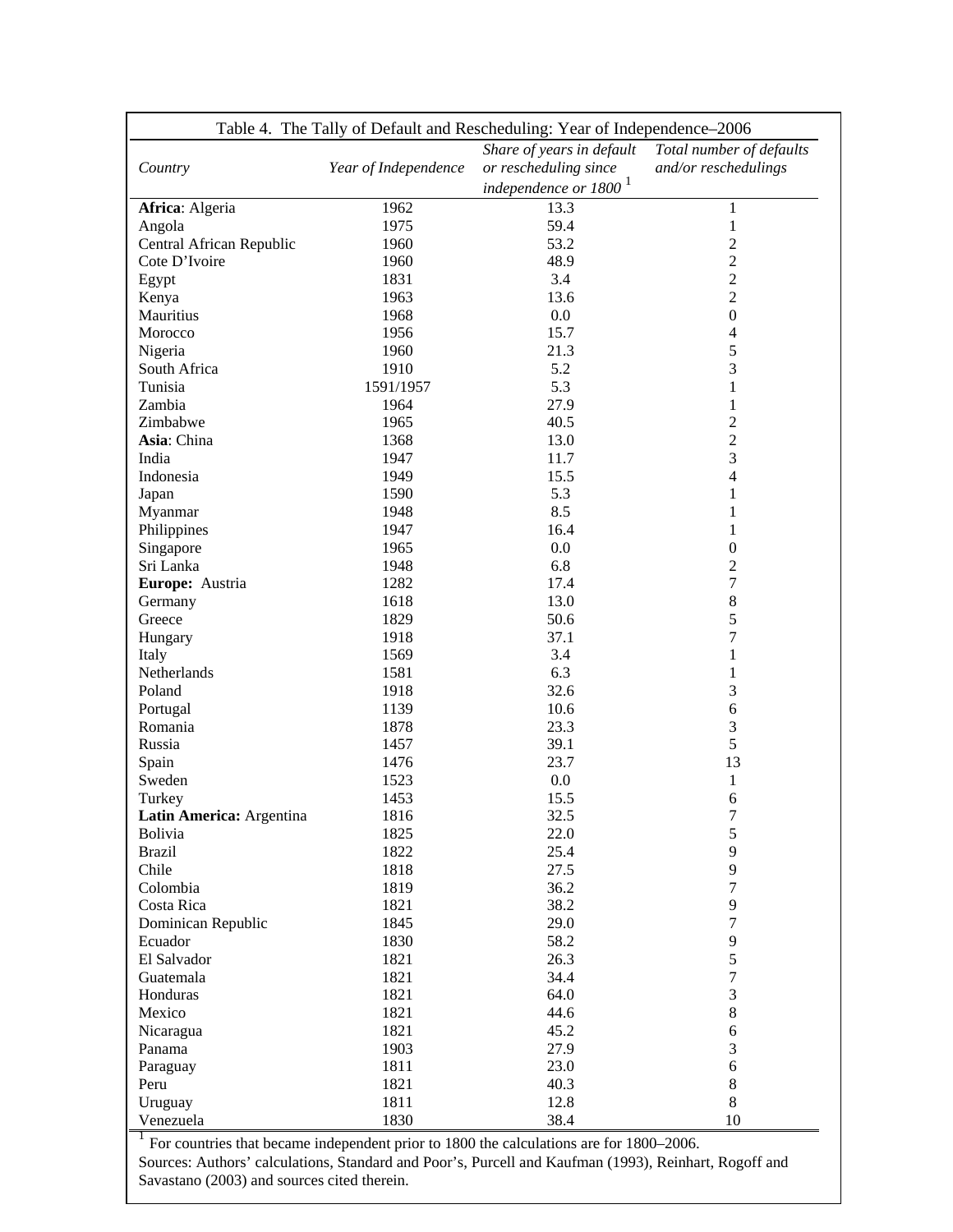## **V. Global Cycles and External Defaults**

As Kaminsky, Reinhart and Vegh (2004) have demonstrated for the post-war period, and Aguirre and Gopinath (2007) have recently modeled, emerging market borrowing tends to be extremely pro-cyclical. Favorable trends in countries' terms of trade (meaning typically, high prices for primary commodities) typically lead to a ramp-up of borrowing that collapses into defaults when prices drop.<sup>15</sup>

As observed earlier, external defaults are also quite sensitive to the global capital flow cycle. When flows drop precipitously, more countries slip into default.<sup>16</sup> Figure 7 documents this association by plotting the current account balance of the financial center (the United Kingdom and the United States) against the number of new defaults prior to the breakdown of Bretton Woods. There is a marked visual correlation between peaks in the capital flow cycle and new defaults on sovereign debt. The financial center current accounts capture "global savings glut" pressures, as they give a net measure of excess center-country savings, rather than the gross measure given by the capital flow series in our dataset.

The correlations captured by these figures are illustrative, and different default episodes involve different factors. The figures do bring into sharp relief the vulnerabilities of emerging markets to global business cycles. The problem is that crisis-prone countries, particularly serial defaulters, tend to over-borrow in good times, leaving them vulnerable during the inevitable downturns. The pervasive view that "this time is different" is precisely why it usually isn't different, and catastrophe eventually strikes again.

 $\overline{a}$ 

<sup>&</sup>lt;sup>15</sup> In the working paper version we illustrate the commodity price cycle, which we split into two periods, the pre– and post–World War II periods. Our results suggests for the period 1800 through 1940, (and as econometric testing corroborates), spikes in commodity prices are almost invariably followed by waves of new sovereign defaults. However, we note that while the association does show through in the pre–World War II period, it is less compelling subsequently.

 $16$  See also the various essays in Eichengreen and Lindert (1989).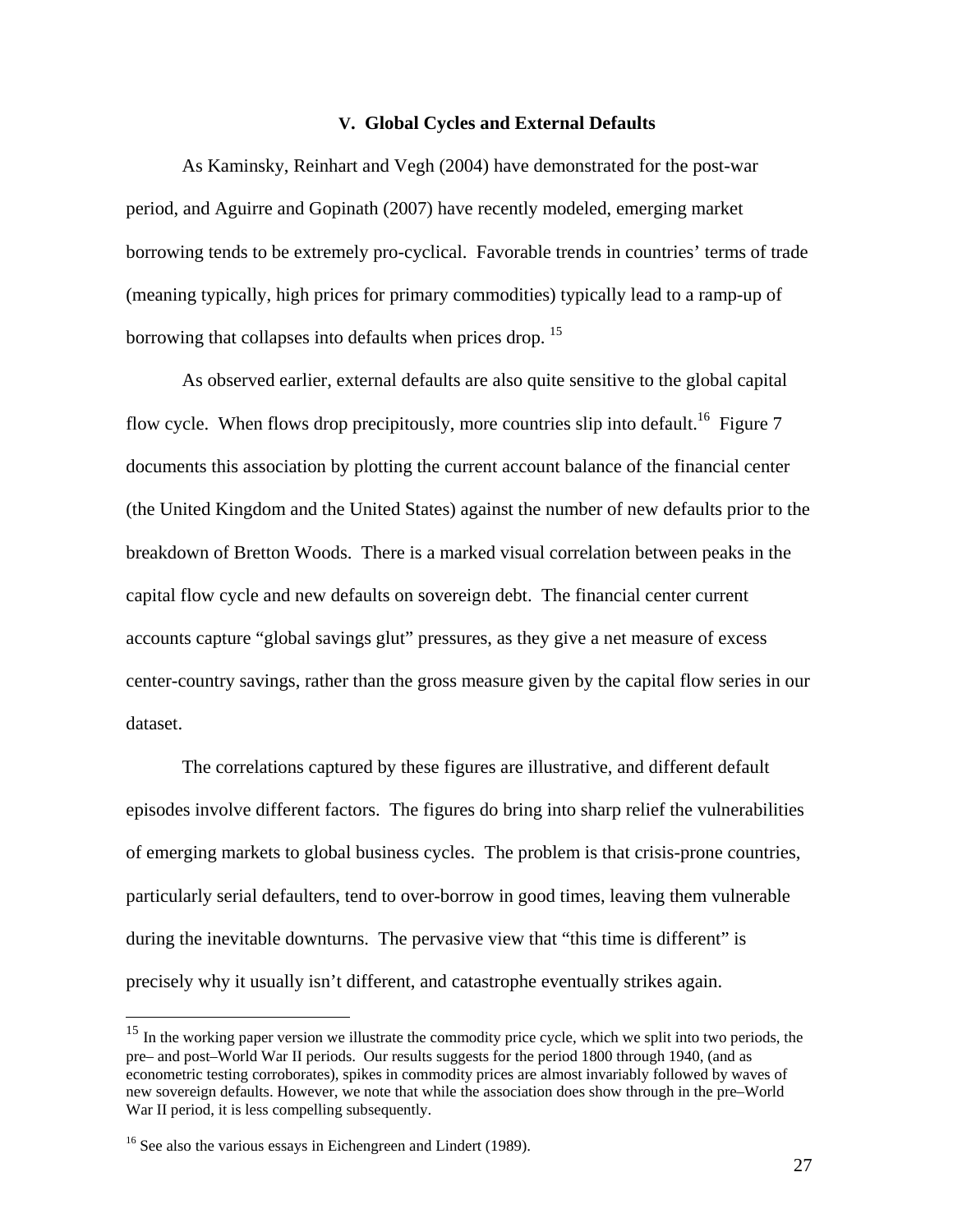The capital flow cycle (Figure 7) comes out even more strikingly in many individual country graphs, but space constraints limit showing them.

#### *Crises emanating from the center*

We have already seen that major global spikes in defaults began in the 1820s, the 1870s, the 1930s and the 1980s. The 1930s spike was caused by the worldwide depression that, by most accounts, began in the United States. So, too, did the 1980s spike, which was caused by U.S. disinflation. What of earlier eras?



| H<br>н |  |
|--------|--|
|        |  |

Sources: Historical Statistics of the United States (2007), Imlah (1958), Mitchell (1993), Bank of England. Notes: The current account for the UK and the US is defined according to the relative importance (albeit in a simplistic arbitrary way) of these countries as the financial centers and primary suppliers of capital to the rest of the world: 1800–1913 UK receives a weight of 1 (US, 0); 1914–1939 both countries' current accounts are equally weighted; post-1940, US receives a weight equal to 1.

Table 5 give a thumbnail summary of events, showing how the 1825 crisis began with a financial crisis in London that spread to Europe, causing global trade and capital flows to plummet. This summary of events, of course, is silent as to the magnitude of the international transmission channel, but the tables are nevertheless illustrative of some of the common shocks that might have sparked the commodity and capital flow cycles seen in the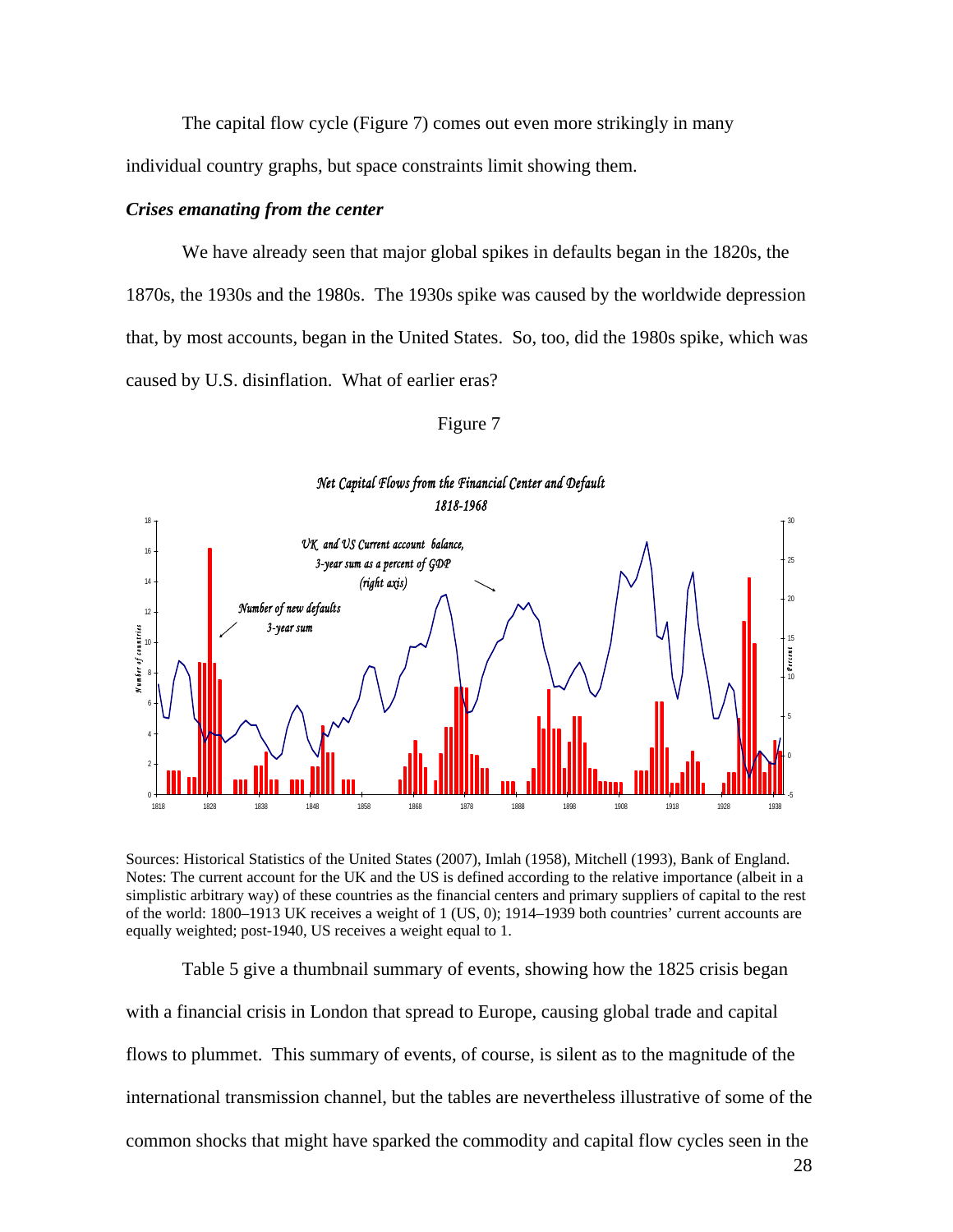figures in the preceding sections. Other examples where crises in the center lead to global financial crises include the German and Austrian stock market collapse of 1873 (which has been studied by Eichengreen in several contributions) and, of course, the Wall Street stock market crash of 1929. It is also notable that crises in the center do not always lead to fullblown global financial crises, as illustrated by the Barings crisis of 1890 (where the repercussions were mainly felt by Argentina and Uruguay). 17

|                                                            | Table 5. Crises at the Financial Center and Their International Repercussions:<br>1800's                                                                                                                                                                                   |                                                                                                                                                                                                                                                                                                                                                                  |                                                                                                                                                                                                                                                                                                       |  |  |  |
|------------------------------------------------------------|----------------------------------------------------------------------------------------------------------------------------------------------------------------------------------------------------------------------------------------------------------------------------|------------------------------------------------------------------------------------------------------------------------------------------------------------------------------------------------------------------------------------------------------------------------------------------------------------------------------------------------------------------|-------------------------------------------------------------------------------------------------------------------------------------------------------------------------------------------------------------------------------------------------------------------------------------------------------|--|--|--|
| Origin of the shock:<br>country and date                   | Nature of common<br>external shock                                                                                                                                                                                                                                         | Contagion<br>mechanisms                                                                                                                                                                                                                                                                                                                                          | <b>Countries affected</b>                                                                                                                                                                                                                                                                             |  |  |  |
| London, 1825-1826                                          | Major commercial and<br>financial crises in London<br>during $1825-26$ , which<br>spread to continental<br>Europe. Trade and capital<br>flows with Latin America<br>plummet.                                                                                               | Upon Peru's 1826<br>default, London bond<br>holders immediately<br>become concerned<br>about other Latin<br>American countries'<br>ability to service their<br>debts; bond prices<br>collapse.                                                                                                                                                                   | Chile and Gran Colombia<br>(which comprised today's<br>Colombia, Ecuador, and<br>Venezuela) default later<br>in the year. By 1828, all<br>of Latin America, with<br>the exception of Brazil,<br>had defaulted.                                                                                        |  |  |  |
| German and Austrian<br>stock markets collapse,<br>May 1873 | French war indemnity paid<br>to Prussia in 1871 leads to<br>speculation in Germany and<br>Austria. As far as the<br>periphery is concerned, the<br>world recession (1873-<br>1879) results in a dramatic<br>fall in trade and capital<br>flows originating in the<br>core. | Capital flows to the<br>U.S. fall in the wake of<br>German crisis<br>(Kindleberger 2000).<br>Ensuing world<br>recession (1873-1879)<br>leads to debt servicing<br>problems in the<br>periphery through<br>reduced exports and tax<br>revenues. Initial<br>defaults in small<br>Central American<br>nations in January 1873<br>leads to a fall in bond<br>prices. | Crisis spreads quickly to<br>Italy, Holland, and<br>Belgium, leaps the<br>Atlantic in September and<br>crosses back again to<br>involve England, France,<br>and Russia (Kindleberger,<br>2000). By 1876, the<br>Ottoman Empire, Egypt,<br>Greece, and 8 Latin<br>American countries had<br>defaulted. |  |  |  |

## *Domestic Debt*

So far, we have focused on external debt crises, but not yet looked at domestic debt

buildups. Some have argued that external defaults are less likely in the present period

 $\overline{a}$  $17$  See de la Paolera and Taylor (2001) for an excellent study of this episode.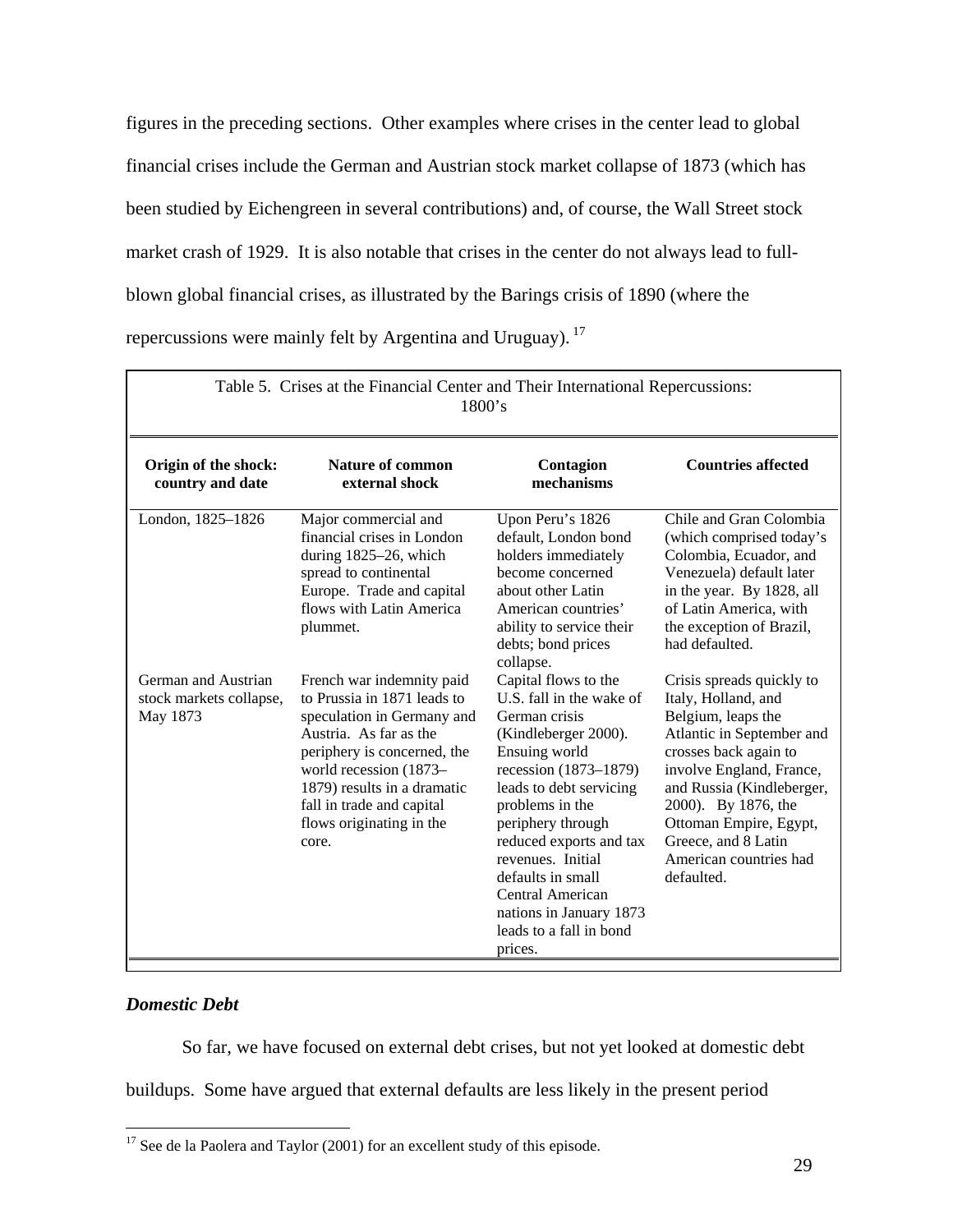because governments are now relying more on domestic debt. For example, in 2001 to 2005, domestic government debt in Mexico and Colombia accounted for more than 50 percent of total debt, as opposed to less than 20 percent in the early 1980s. But this is not new. In 1837, in the midst of one of Mexico's longer default spells, domestic debt amounted to 64 percent of total public debt. The earliest year where our dataset has domestic debt statistics for Colombia is 1923, when domestic debt accounted for 54 percent of total debt. During the same year, domestic debt accounted for 52 percent of Brazil's debt and 63 percent of Peru's debt. The 1920s, of course, was a period prior to the massive wave of external defaults in the 1930s, a fact that ought to be looked at more closely by those who believe that the recent shift by emerging markets towards domestic debt, and away from external debt, somehow provides strong protection to creditors.

Reinhart and Rogoff (2008b) make this point more systematically by examining the behavior of domestic and external debt in the run-up to external default. They present evidence that both components of debt rise rapidly, at about the same rates, just before default. But domestic debt buildups often happen in the aftermath of external default, precisely because countries have difficulty borrowing abroad.

Domestic debt is not equivalent to foreign debt, nor should it be treated as such. But the evidence in Reinhart and Rogoff (2008b) still suggests that domestic debt has long been fully as significant as external debt in meeting emerging market financing needs.

## **VI. Default through Inflation**

 If serial default is the norm for a country passing through the emerging market state of development, then the tendency to lapse into periods of high and extremely high inflation is an even more striking common denominator. No emerging market country in history, including the United States has managed to escape bouts of high inflation.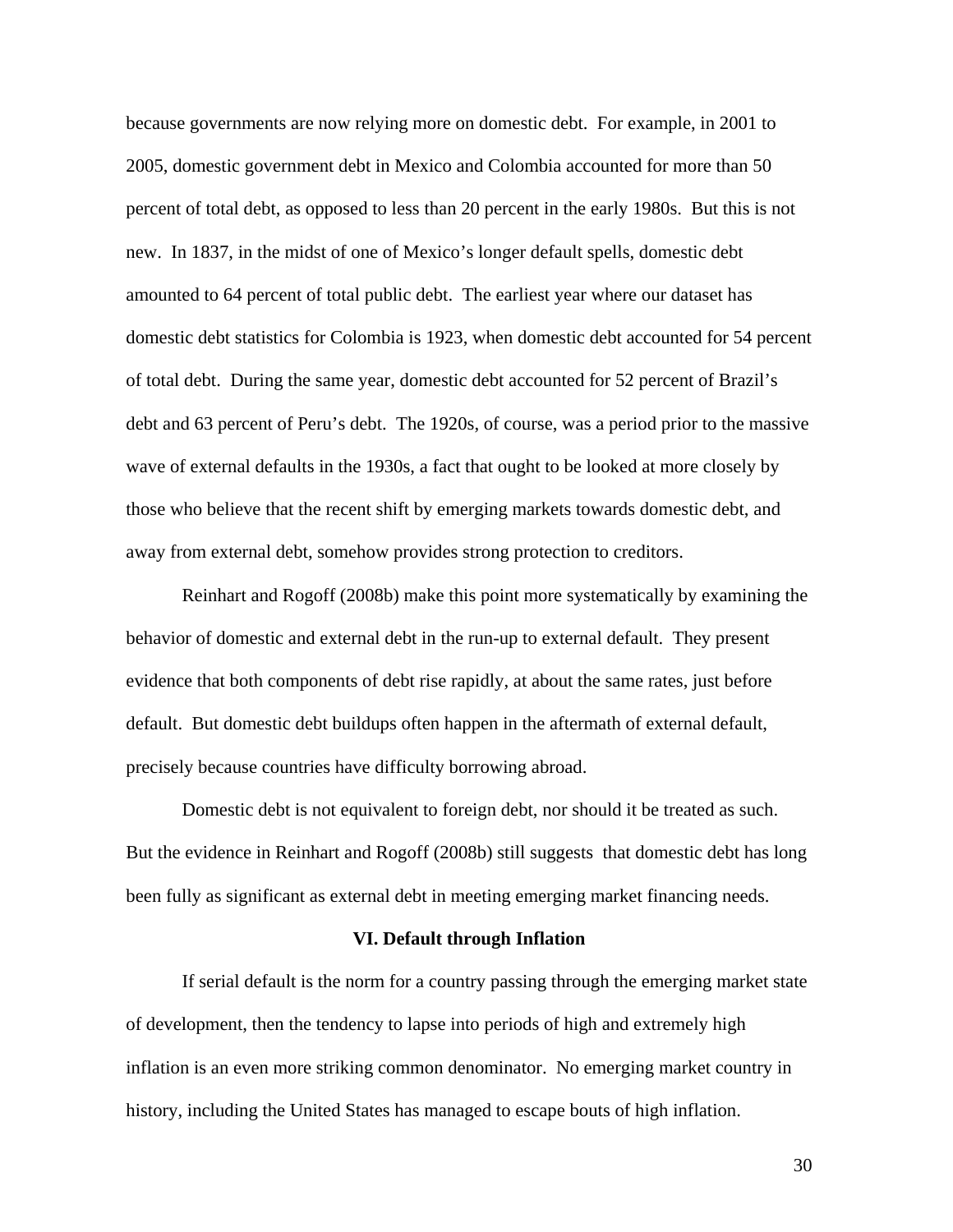Of course, the problems of external default, domestic default and inflation are all integrally related. A government that chooses to default on its debts can hardly be relied on to preserve the value of its country's currency. Money creation and interest costs on debt all enter the government's budget constraint and, in a funding crisis, a sovereign will typically grab from any and all sources.

 In this section, we give an overview of results from our annual cross-country database on inflation going back to  $13<sup>th</sup>$ -century Europe. We only sketch salient points of our cross-country inflation dataset which, to our knowledge, spans considerably more episodes of high inflation and across a broader range of countries than any existing study.

 Some writers seem to believe that inflation only really became a problem with the advent of paper currency in the 1800s. Students of the history of metal currency, however, will know that governments found ways to engineer inflation long before that. The main device was through debasing the content of the coinage, either by mixing in cheaper metals, or by shaving down coins and reissuing smaller coins in the same denomination. Modern currency presses are just a more technologically advanced and more efficient approach to achieving the same end.

Table 5 gives data on currency debasement across a broad range of European countries during the pre–paper currency era, 1228–1899. The table illustrates how successful monarchs were at implementing inflationary monetary policy. Sweden achieved a debasement of 41 percent in a single year (1572), while the UK achieved a 50 percent debasement in 1551. Turkey managed to achieve 44 percent debasement in 1586. The second column of the table looks at cumulative currency debasement over long periods, often adding up to 50 percent or more. The same statistics for European countries during the nineteenth century, where outliers include Austria's 55 percent debasement in 1812,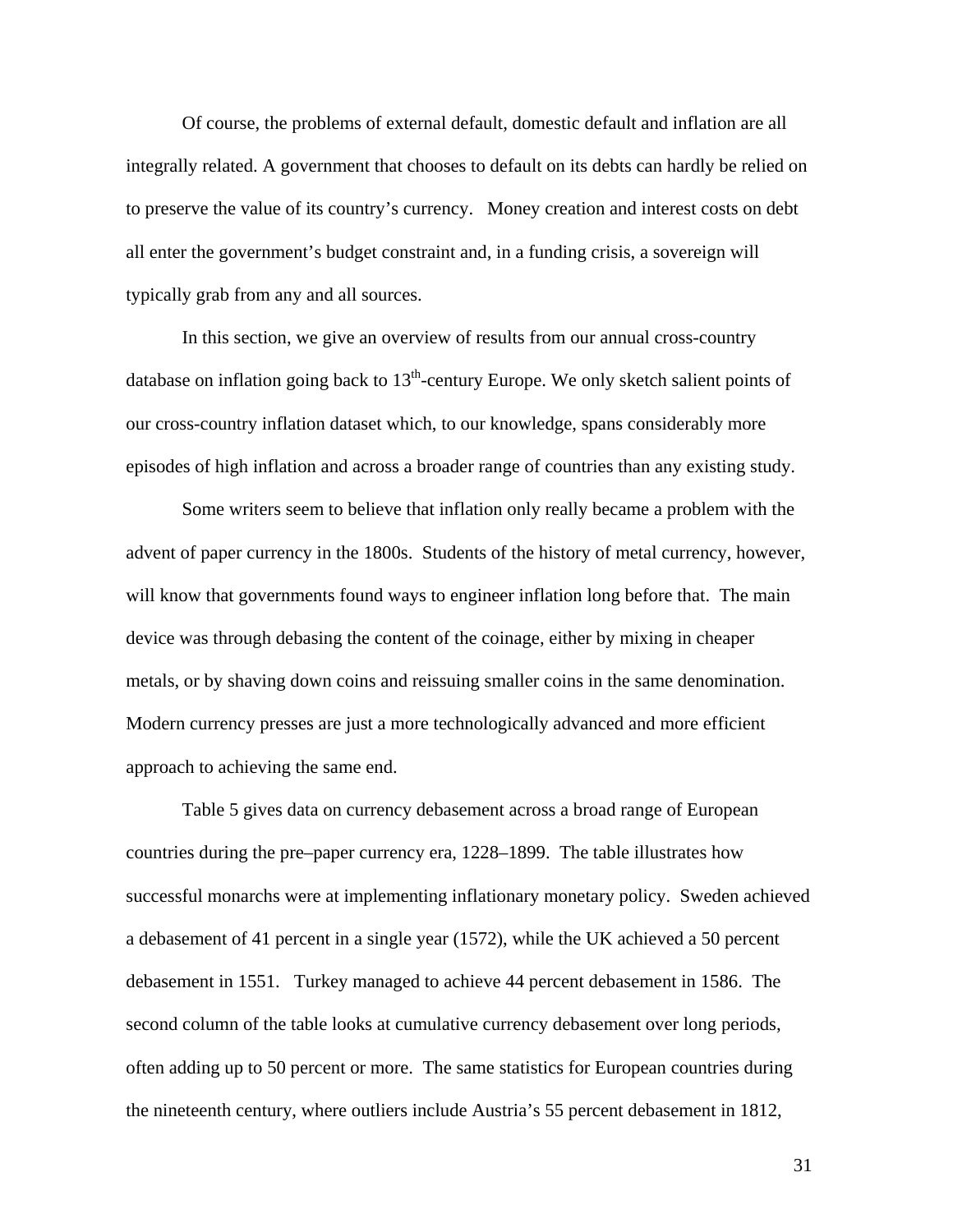and Russia's 57 percent in 1810, both in the aftermath of the Napoleonic War. Turkey, in 1829, managed to reduce the silver content of its coins by 50 percent.

The pattern of sustained debasement emerges strikingly in Figure 8, which plots the silver content of an equally weighted average of the European currencies in our early sample (plus Russia and Turkey). "The March Toward Fiat Money" shows that modern inflation is not as different as some might believe.



## Figure 8

Sources: Primarily Allen and Unger and other sources listed in Table AI.4. Notes: In the cases where there is more than one currency circulating in a particular country (in Spain, for example, we have the New Castille maravedi and the Valencia dinar) we calculate the simple average.

#### *Inflation*

However spectacular some of the coinage debasements reported in Table 5, there is

no question that the advent of the printing press cranked inflation up to a whole new level.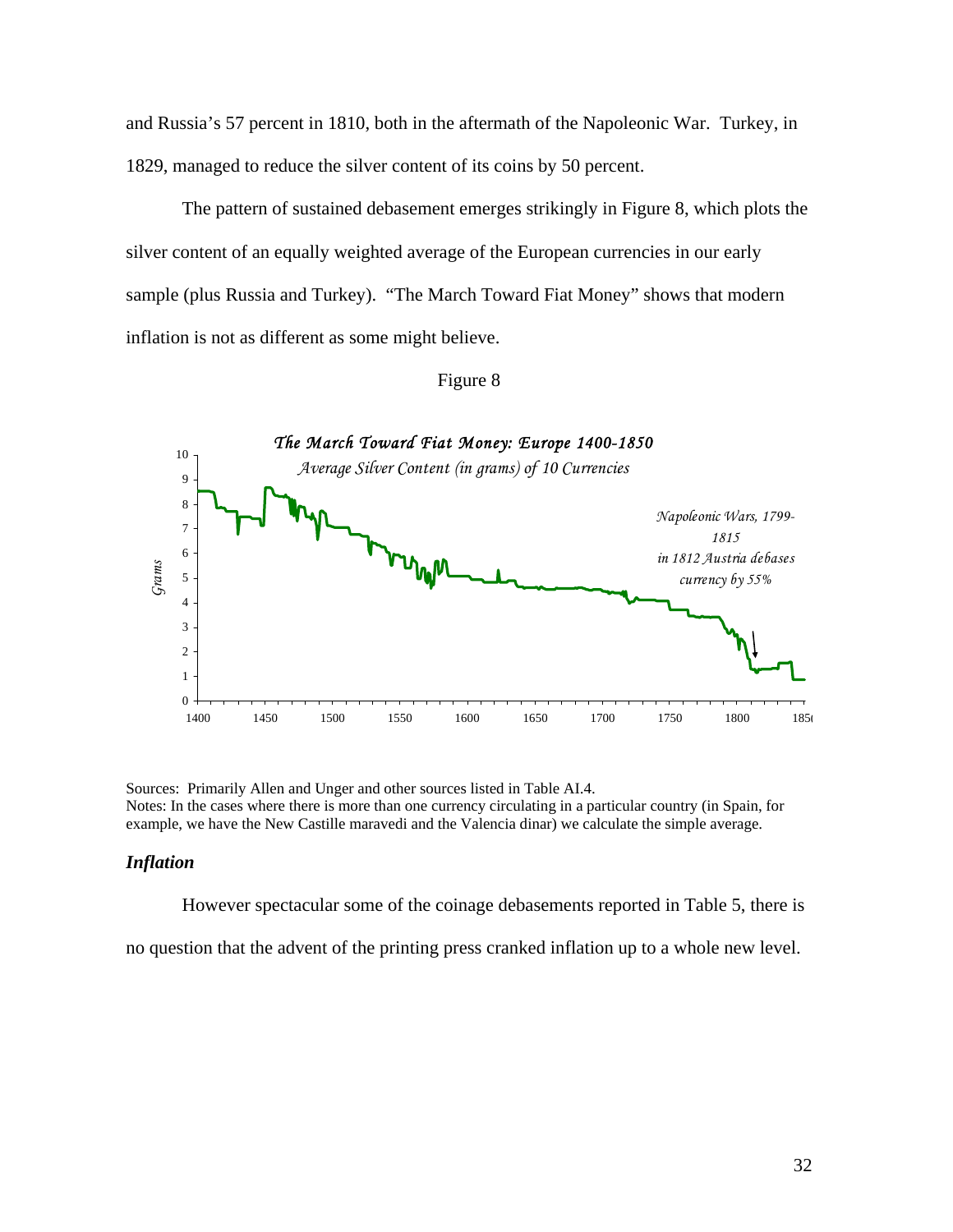| Country and<br>currency  | Period covered         | Cumulative<br>decline in<br>silver content<br>of currency<br>(percent) |                    | Largest<br>debasement<br>(percent)<br>and year | Share of years in which there<br>was a debasement of the<br>currency (i.e. a reduction in the<br>silver content) |                          |
|--------------------------|------------------------|------------------------------------------------------------------------|--------------------|------------------------------------------------|------------------------------------------------------------------------------------------------------------------|--------------------------|
|                          |                        |                                                                        |                    |                                                | All                                                                                                              | 15 percent or<br>greater |
| Austria Vienna           | 1371-1499              | $-69.7$                                                                | $-11.1$            | 1463                                           | 25.8                                                                                                             | 0.0                      |
| kreuzer                  | 1500-1799              | $-59.7$                                                                | $-12.5$            | 1694                                           | 11.7                                                                                                             | 0.0                      |
|                          | 1800-1860              | $-58.3$                                                                | $-55.0$            | 1812                                           | 37.7                                                                                                             | 11.5                     |
| Belgium                  | 1349-1499              | $-83.8$                                                                | $-34.7$            | 1498                                           | 7.3                                                                                                              | 3.3                      |
| hoet                     | 1500-1799              | $-56.3$                                                                | $-15.0$            | 1561                                           | 4.3                                                                                                              | 0.0                      |
| France livre             | 1258-1499              | $-74.1$                                                                | $-56.8$            | 1303                                           | 6.2                                                                                                              | 0.4                      |
| tournois                 | 1500-1789              | $-78.4$                                                                | $-36.2$            | 1718                                           | 14.8                                                                                                             | 1.4                      |
| Germany                  | 1800-1830              | $-2.2$                                                                 | $-2.2$             | 1816                                           | 3.2                                                                                                              | 0.0                      |
| Bavaria-                 | 1417-1499              | $-32.2$                                                                | $-21.5$            | 1424                                           | 3.7                                                                                                              | 1.2                      |
| Augsburg<br>pfenning     | 1500-1799              | $-70.9$                                                                | $-26.0$            | 1685                                           | 3.7                                                                                                              | 1.0                      |
| Frankfurt                | 1350-1499              | $-14.4$                                                                | $-10.5$            | 1404                                           | 2.0                                                                                                              | 0.0                      |
|                          | 1500-1798              | $-12.8$                                                                | $-16.4$            | 1500                                           | 2.0                                                                                                              | 0.3                      |
| pfenning                 | 1800-1859              |                                                                        |                    |                                                |                                                                                                                  |                          |
| Italy<br>lira fiorentina |                        | 0.0<br>$-72.4$                                                         | $0.0\,$<br>$-21.0$ | 1320                                           | 0.0<br>5.0                                                                                                       | 0.0<br>0.0               |
|                          | 1280-1499              | $-35.6$                                                                | $-10.0$            | 1550                                           | 2.7                                                                                                              | 0.0                      |
| Netherlands              | 1500-1799              |                                                                        |                    |                                                |                                                                                                                  |                          |
| Flemish grote            | 1366-1499              | $-44.4$                                                                | $-26.0$            | 1488                                           | 13.4                                                                                                             | 5.2                      |
|                          | 1500-1575              | $-12.3$                                                                | $-7.7$             | 1526                                           | 5.3                                                                                                              | 0.0                      |
| Guilder                  |                        | $-42.0$                                                                | $-34.7$            | 1496                                           | 14.3                                                                                                             |                          |
|                          | 1450-1499<br>1500-1799 | $-48.9$                                                                | $-15.0$            | 1560                                           | 4.0                                                                                                              | 6.1<br>0.0               |
|                          | 1800-1855              | $-12.8$                                                                | $-18.4$            | 1800                                           | 57.1                                                                                                             | 1.8                      |
| Portugal                 |                        | $-25.6$                                                                | $-3.7$             | 1766                                           | 34.7                                                                                                             |                          |
| reis<br>Russia           | 1750-1799              | $-56.6$                                                                |                    | 1810                                           | 50.0                                                                                                             | 0.0                      |
| ruble                    | 1800-1899              |                                                                        | $-41.3$            | 1798                                           | 44.7                                                                                                             | 7.0<br>0.0               |
|                          | 1761-1799              | $-42.3$                                                                | $-14.3$            |                                                |                                                                                                                  |                          |
| Spain<br>New Castille    | 1501-1799              | $-62.5$                                                                | $-25.3$            | 1642                                           | 19.8                                                                                                             | 1.3                      |
| maravedis                |                        |                                                                        |                    |                                                |                                                                                                                  |                          |
| Valencia dinar           | 1351-1499              | $-7.7$                                                                 | $-2.9$             | 1408                                           | 2.0                                                                                                              | $0.0\,$                  |
|                          | 1500-1650              | $-20.4$                                                                | $-17.0$            | 1501                                           | 13.2                                                                                                             | 0.7                      |
| Sweden mar<br>ortug      | 1523-1573              | $-91.0$                                                                | $-41.4$            | 1572                                           | 20.0                                                                                                             | 12.0                     |
| Turkey                   | 1800-1899              | $-83.1$                                                                | $-51.2$            | 1829                                           | 7.0                                                                                                              | 7.0                      |
| Akche                    | 1527-1799              | $-59.3$                                                                | $-43.9$            | 1586                                           | 10.5                                                                                                             | 3.1                      |
| United                   | 1800-1899              | $-6.1$                                                                 | $-6.1$             | 1816                                           | 1.0                                                                                                              | 0.0                      |
| Kingdom                  | 1260-1499              | $-46.8$                                                                | $-20.0$            | 1464                                           | 0.8                                                                                                              | 0.8                      |
| pence                    | 1500-1799              | $-35.5$                                                                | $-50.0$            | 1551                                           | 2.3                                                                                                              | 1.3                      |

## Table 5. Expropriation through Currency Debasement: Europe, 1258–1899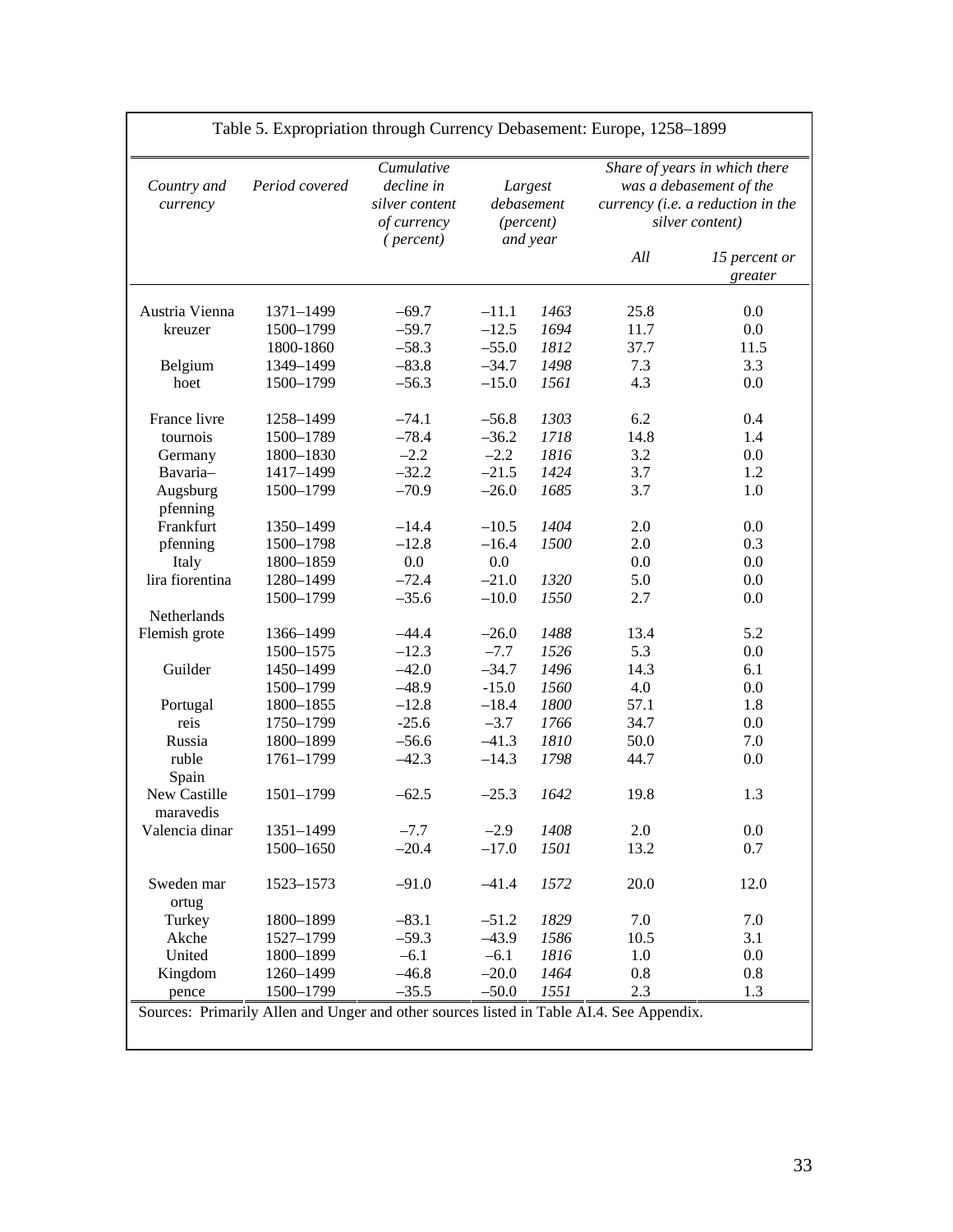Figure 9 illustrates the median inflation rate for all the countries in our sample, from 1500 to 2006 (taking a five-year moving average to smooth out cycle and measurement error). The figure shows a clear inflationary bias throughout history (although of course there are always periods of deflation due to business cycles, poor crops, etc.). Starting in the twentieth century, however, inflation spikes radically.





Sources: There are innumerable sources given the length of the period covered and the large number of countries included. These are listed in Table AI.

We look at country inflation data across the centuries in the next three tables. Table 6 gives data for the sixteenth through nineteenth century over a broad range of currencies. What is stunning is that every country in both Asia and Europe experienced a significant number of years with inflation over 20 percent during this era, and most experienced a significant number of years with inflation over 40 percent. Take Korea, for example, where our dataset begins in 1743. Korea experienced inflation of over 20 percent almost half the time until 1800, and inflation over 40 percent almost one-third of the time. Poland, where the data go back to 1704, has extremely similar ratios. Even the United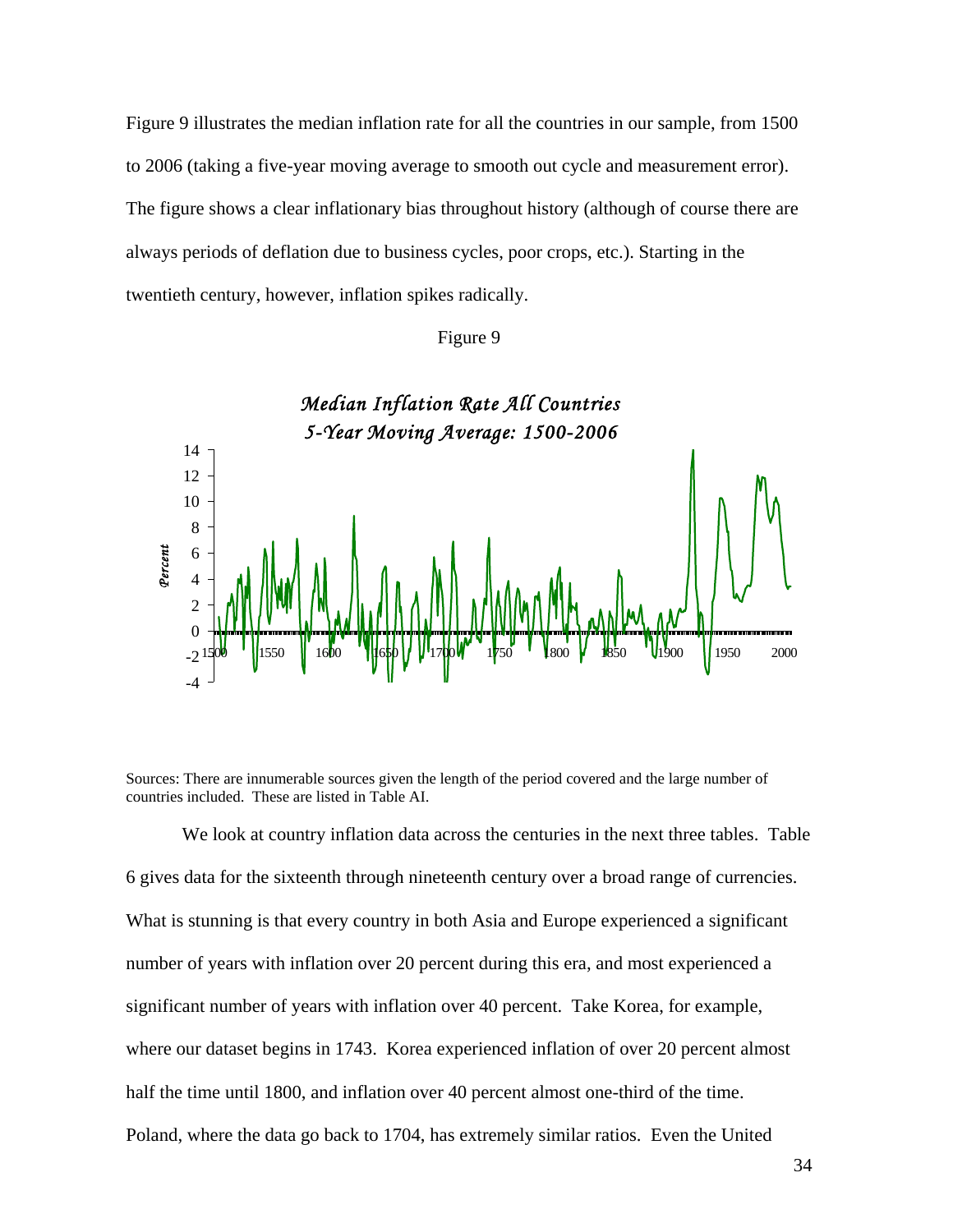States experienced an episode of very high inflation, as inflation peaked around the revolutionary war, reaching nearly 200 percent in 1779. The New World colonies of Latin America experienced frequent bouts of very high inflation long before the wars of independence from Spain.

|                      | Period  | Share of years in which |            | Number of                                                                                                        | <b>Maximum</b> | Year of   |
|----------------------|---------|-------------------------|------------|------------------------------------------------------------------------------------------------------------------|----------------|-----------|
| Country              | covered | inflation exceeded      |            | hyperinflation <sup>1</sup>                                                                                      | annual         | peak      |
|                      |         | 20 percent              | 40 percent |                                                                                                                  | inflation      | inflation |
| Asia: China          | 1639    | 14.3                    | 6.2        | $\boldsymbol{0}$                                                                                                 | 116.7          | 1651      |
| Japan                | 1601    | 34.0                    | 14.0       | $\boldsymbol{0}$                                                                                                 | 98.9           | 1602      |
| Korea                | 1743    | 43.9                    | 29.8       | $\overline{0}$                                                                                                   | 143.9          | 1787      |
| Europe Austria       | 1501    | 8.4                     | 6.0        | $\overline{0}$                                                                                                   | 99.1           | 1623      |
| Belgium              | 1501    | 25.1                    | 11.0       | $\overline{0}$                                                                                                   | 185.1          | 1708      |
| Denmark              | 1749    | 18.8                    | 10.4       | $\theta$                                                                                                         | 77.4           | 1772      |
| France               | 1501    | 12.4                    | 2.0        | $\boldsymbol{0}$                                                                                                 | 121.3          | 1622      |
| Germany              | 1501    | 10.4                    | 3.4        | $\boldsymbol{0}$                                                                                                 | 140.6          | 1622      |
| Italy                | 1501    | 19.1                    | 7.0        | $\boldsymbol{0}$                                                                                                 | 173.1          | 1527      |
| Netherlands          | 1501    | 4.0                     | 0.3        | $\overline{0}$                                                                                                   | 40             | 1709      |
| Norway               | 1666    | 6.0                     | 0.8        | $\boldsymbol{0}$                                                                                                 | 44.2           | 1709      |
| Poland               | 1704    | 43.8                    | 31.9       | $\boldsymbol{0}$                                                                                                 | 92.1           | 1762      |
| Portugal             | 1729    | 19.7                    | 2.8        | $\Omega$                                                                                                         | 83.1           | 1757      |
| Spain                | 1501    | 4.7                     | 0.7        | $\Omega$                                                                                                         | 40.5           | 1521      |
| Sweden               | 1540    | 15.5                    | 4.1        | $\boldsymbol{0}$                                                                                                 | 65.8           | 1572      |
| Turkey               | 1586    | 19.2                    | 11.2       | $\overline{0}$                                                                                                   | 53.4           | 1621      |
| United               | 1501    | 5.0                     | 1.7        | $\theta$                                                                                                         | 39.5           | 1587      |
| Kingdom              |         |                         |            |                                                                                                                  |                |           |
| The "New World"      |         |                         |            |                                                                                                                  |                |           |
| Argentina            | 1777    | 4.2                     | 0.0        | $\theta$                                                                                                         | 30.8           | 1780      |
| <b>Brazil</b>        | 1764    | 25.0                    | 4.0        | $\overline{0}$                                                                                                   | 33.0           | 1792      |
| Chile                | 1751    | 4.1                     | 0.0        | $\overline{0}$                                                                                                   | 36.6           | 1763      |
| Mexico               | 1742    | 22.4                    | 7.0        | $\boldsymbol{0}$                                                                                                 | 80.0           | 1770      |
| Peru                 | 1751    | 10.2                    | 0.0        | $\boldsymbol{0}$                                                                                                 | 31.6           | 1765      |
| <b>United States</b> | 1721    | 7.6                     | 4.0        | $\theta$                                                                                                         | 192.5          | 1779      |
|                      |         |                         |            | Hyperinflation is defined here as an annual inflation rate of 500 percent or higher (this is not the traditional |                |           |

Table 6. "Default" through Inflation: Asia, Europe, and the "New World" 1500–1799

Cagan definition).

Table 7 looks at the same years 1800–2006 as Table 6, but for Africa and Asia. South Africa, Hong Kong and Malaysia have notably the best track records at resisting high inflation, albeit South Africa's record extends back to 1896, whereas Malaysia's and Hong Kong's only go back to 1949 and 1948 respectively.<sup>18</sup> Most of the countries in Asia and Africa however, have experienced waves of high and very high inflation. The notion that

 $\overline{a}$ 

 $18$  The dates in table 13 extend back prior to independence for many countries..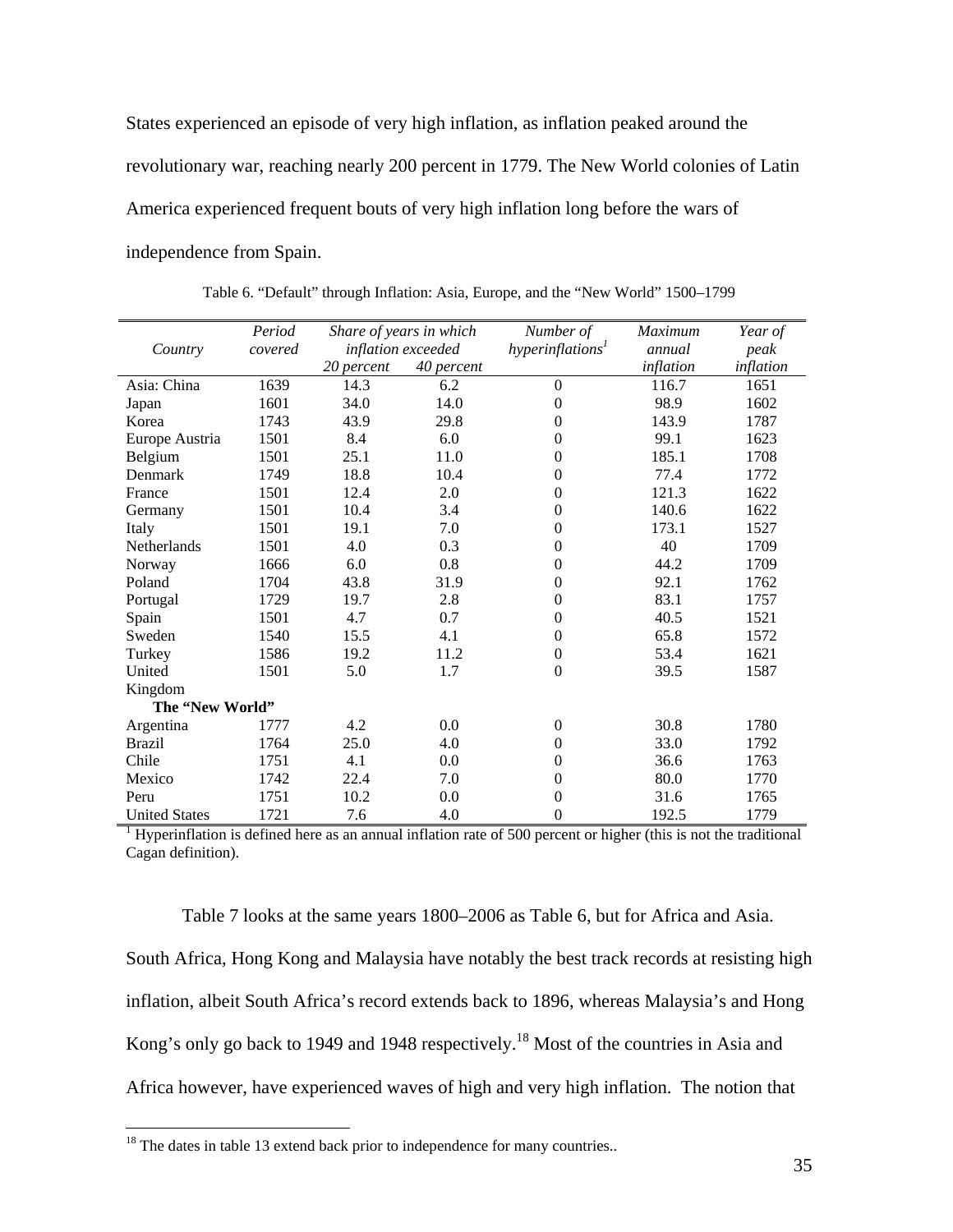Asian countries have been immune from Latin American–style high inflation is as naïve as the notion that Asian countries were immune from default crises up until the late 1990s Asian financial crisis. China experienced over 1500 percent inflation in 1947 and Indonesia over 900 percent in 1966. Even the Asian tigers Singapore and Taiwan experienced inflation over 20 percent in the early 1970s.<sup>19</sup>

Africa has a still worse record. Angola had inflation of over 4,000 percent in 1996, and Zimbabwe of over 1,000 percent in 2006. Had we extended the table through 2007, we would have picked up Zimbabwe's 66,000 percent inflation for 2007, putting that country on track to surpass the Republic of the Congo (not in our sample), which has experienced three hyperinflations since 1970 (Reinhart and Rogoff, 2004).

Finally, Table 8 lists inflation for 1800 through 2006 for Europe, Latin America, North America and Oceania. The European experiences include the great post-war hyperinflations studied by Cagan (1956). But even setting aside the hyperinflations, we see that countries such as Poland, Russia and Turkey experienced high inflation an extraordinarily large percent of the time. Norway had 152 percent inflation in 1812, Denmark 48 percent inflation in 1800, and Sweden 36 percent inflation in 1918. Latin America's post–World War II inflation history is famously spectacular, as the table illustrates, with many episodes of peacetime hyperinflations in the 1980s and 1990s.

In all of Table 8, only New Zealand and Panama have no periods of inflation over 20 percent since 1800, although New Zealand's inflation rate reached 17 percent as recently as 1980, and Panama had 16 percent inflation in 1974. As with debt defaults, the last few years have been a relatively quiescent period in terms of very high inflation,

 $\overline{a}$ 

<sup>&</sup>lt;sup>19</sup> China, which invented the printing press well ahead of Europe, famously experienced paper-currencycreated high inflation episodes in the twelfth and thirteen centuries. (See for example, Fischer, Sahay and Vegh, 2003) These episodes are in our database as well.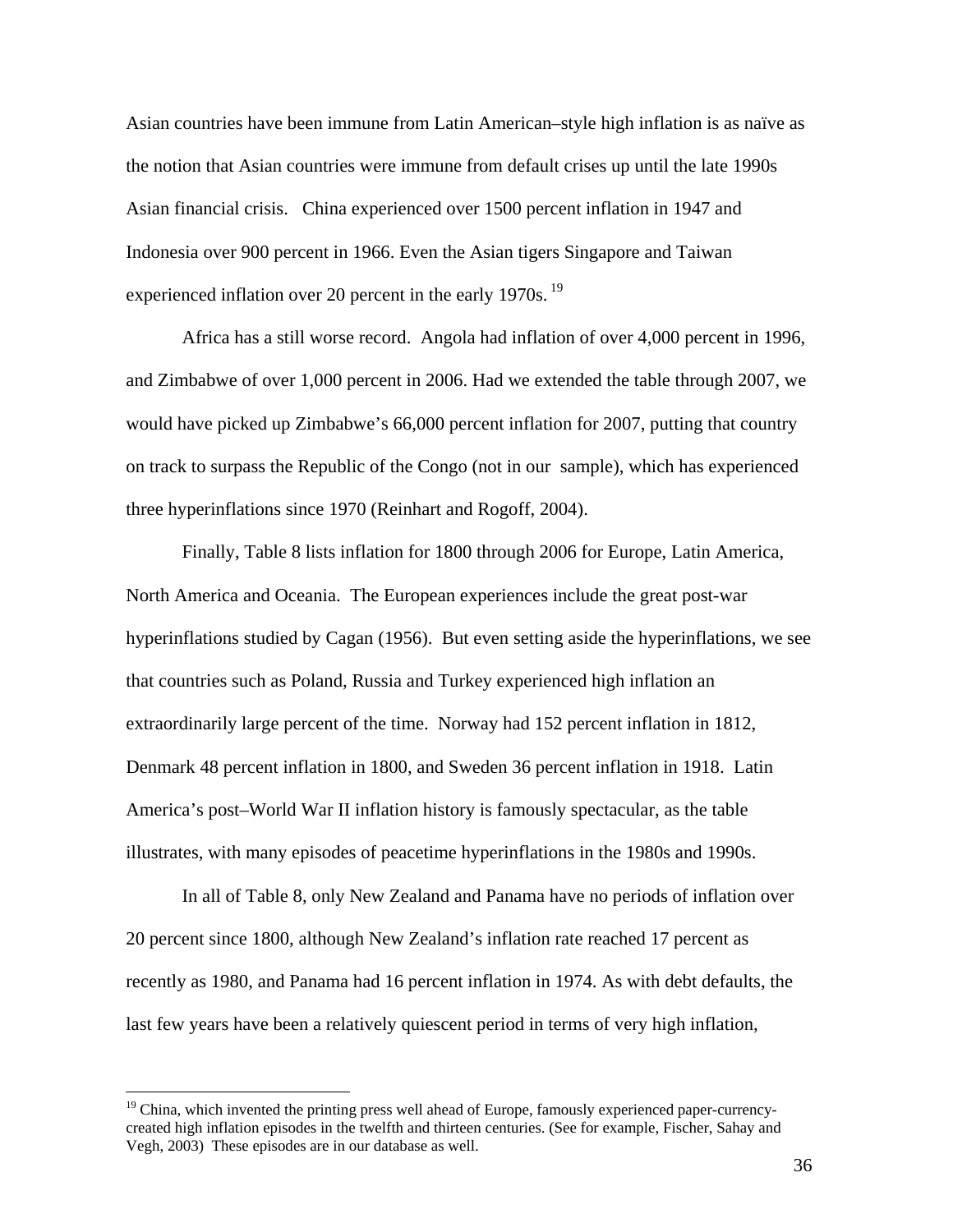although many countries (including Argentina, Venezuela and of course Zimbabwe) still have very high inflation.<sup>20</sup> As with defaults, quiet periods do not extend indefinitely.

|             | <b>Beginning</b> |            | Share of years in which | Number of          | Maximum   | Year of   |
|-------------|------------------|------------|-------------------------|--------------------|-----------|-----------|
| Country     | of period        |            | inflation exceeded      | hyperinflation     | annual    | peak      |
|             | covered          |            |                         | years <sup>1</sup> | inflation | inflation |
|             |                  | 20 percent | 40 percent              |                    |           |           |
| Algeria     | 1879             | 24.1       | 12.0                    | $\mathbf{0}$       | 69.2      | 1947      |
| Angola      | 1915             | 53.3       | 44.6                    | $\overline{4}$     | 4,416.0   | 1996      |
| Central     | 1957             | 4.0        | 0.0                     | $\boldsymbol{0}$   | 27.7      | 1971      |
| African     |                  |            |                         |                    |           |           |
| Republic    |                  |            |                         |                    |           |           |
| Cote        | 1952             | 7.3        | 0.0                     | $\boldsymbol{0}$   | 26.0      | 1994      |
| D'Ivoire    |                  |            |                         |                    |           |           |
| Egypt       | 1860             | 7.5        | 0.7                     | $\boldsymbol{0}$   | 40.8      | 1941      |
| Kenya       | 1949             | 8.3        | 3.3                     | $\boldsymbol{0}$   | 46.0      | 1993      |
| Mauritius   | 1947             | 10         | 0.0                     | $\boldsymbol{0}$   | 33.0      | 1980      |
| Morocco     | 1940             | 14.9       | 4.5                     | $\boldsymbol{0}$   | 57.5      | 1947      |
| Nigeria     | 1940             | 22.6       | 9.4                     | $\boldsymbol{0}$   | 72.9      | 1995      |
| South       | 1896             | 0.9        | 0.0                     | $\boldsymbol{0}$   | 35.2      | 1919      |
| Africa      |                  |            |                         |                    |           |           |
| Tunisia     | 1940             | 11.9       | 6.0                     | $\boldsymbol{0}$   | 72.1      | 1943      |
| Zambia      | 1943             | 29.7       | 15.6                    | $\boldsymbol{0}$   | 183.3     | 1993      |
| Zimbabwe    | 1920             | 23.3       | 14.0                    |                    | 1,216.0   | 2006      |
| Asia        |                  |            |                         |                    |           |           |
| China       | 1800             | 19.3       | 14.0                    | 3                  | 1,579.3   | 1947      |
| Hong Kong   | 1948             | 1.7        | 0.0                     | $\boldsymbol{0}$   | 21.7      | 1949      |
| India       | 1801             | 7.3        | 1.5                     | $\boldsymbol{0}$   | 53.8      | 1943      |
| Indonesia   | 1819             | 18.6       | 9.6                     | $\mathbf{1}$       | 939.8     | 1966      |
| Japan       | 1819             | 12.2       | 4.8                     | $\mathbf{1}$       | 568.0     | 1945      |
| Korea       | 1800             | 35.3       | 24.6                    | $\boldsymbol{0}$   | 210.4     | 1951      |
| Malaysia    | 1949             | 1.7        | 0.0                     | $\boldsymbol{0}$   | 22.0      | 1950      |
| Myanmar     | 1872             | 22.2       | 6.7                     | $\boldsymbol{0}$   | 58.1      | 2002      |
| Philippines | 1938             | 11.6       | 7.2                     | $\boldsymbol{0}$   | 141.7     | 1943      |
| Singapore   | 1949             | 3.4        | 0.0                     | $\boldsymbol{0}$   | 23.5      | 1973      |
| Taiwan      | 1898             | 14.7       | 11.0                    | $\mathbf{0}$       | 29.6      | 1973      |

Table 7. "Default" through Inflation: Asia and Africa 1800–2006

Taiwan 1898 14.7 11.0 0 29.6 1973<br><sup>1</sup> Hyperinflation is defined here as an annual inflation rate of 500 percent or higher (this is not the traditional Cagan definition).

## *Exchange rate crashes*

 $\overline{a}$ 

Having discussed currency debasement and inflation crises, a long expose on exchange rate crashes seems somewhat redundant. The database on exchange rates is almost as rich as that on prices, especially if one takes into account silver-based exchange rates, and is described in detail in the Appendices.

 $20$  At the time of this writing the "official" inflation rate in Argentina is 8 percent—informed estimates place it at 26 percent.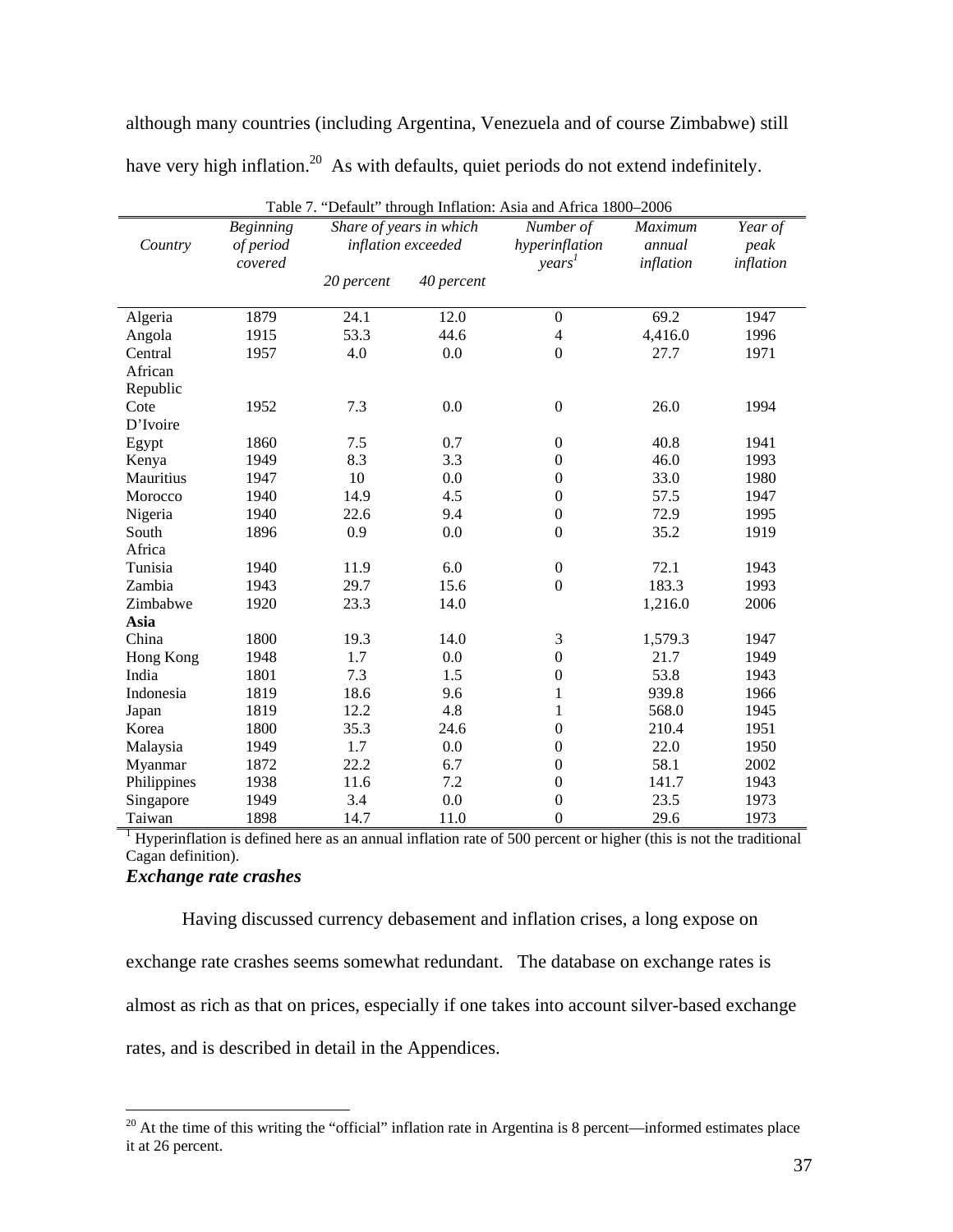| Country               | <b>Beginning</b><br>of period |            | Share of years in which<br>inflation exceeded | Number of<br>hyperinflation | Maximum<br>annual | Year of<br>peak |
|-----------------------|-------------------------------|------------|-----------------------------------------------|-----------------------------|-------------------|-----------------|
|                       | covered                       | 20 percent | 40 percent                                    | years <sup>1</sup>          | inflation         | inflation       |
| <b>Europe</b>         |                               |            |                                               |                             |                   |                 |
| Austria               | 1800                          | 20.8       | 12.1                                          | $\overline{2}$              | 1,733.0           | 1922            |
| Belgium               | 1800                          | 10.1       | 6.8                                           | $\boldsymbol{0}$            | 50.6              | 1812            |
| Denmark               | 1800                          | 2.1        | 0.5                                           | $\boldsymbol{0}$            | 48.3              | 1800            |
| Finland               | 1861                          | 5.5        | 2.7                                           | $\mathbf{0}$                | 242.0             | 1918            |
| France                | 1800                          | 5.8        | 1.9                                           | $\boldsymbol{0}$            | 74.0              | 1946            |
| Germany               | 1800                          | 9.7        | 4.3                                           | $\overline{c}$              | $2.22E+10$        | 1923            |
| Greece                | 1834                          | 13.3       | 5.2                                           | $\overline{4}$              | $3.02E + 10$      | 1944            |
| Hungary               | 1924                          | 15.7       | 3.6                                           | $\overline{c}$              | $9.63 + E26$      | 1946            |
| Italy                 | 1800                          | 11.1       | 5.8                                           | $\boldsymbol{0}$            | 491.4             | 1944            |
| Netherlands           | 1800                          | 1.0        | 0.0                                           | $\boldsymbol{0}$            | 21.0              | 1918            |
| Norway                | 1800                          | 5.3        | 1.9                                           | $\boldsymbol{0}$            | 152.0             | 1812            |
| Poland                | 1800                          | 28.0       | 17.4                                          | $\overline{2}$              | 51,699.4          | 1923            |
| Portugal              | 1800                          | 9.7        | 4.3                                           | $\boldsymbol{0}$            | 84.2              | 1808            |
| Russia                | 1854                          | 35.7       | 26.4                                          | 8                           | 13,534.7          | 1923            |
| Spain                 | 1800                          | 3.9        | 1.0                                           | $\boldsymbol{0}$            | 102.1             | 1808            |
| Sweden                | 1800                          | 1.9        | 0.0                                           | $\boldsymbol{0}$            | 35.8              | 1918            |
| Turkey                | 1800                          | 20.5       | 11.7                                          | $\boldsymbol{0}$            | 115.9             | 1942            |
| <b>United Kingdom</b> | 1800                          | 2.4        | 0.0                                           | $\boldsymbol{0}$            | 34.4              | 1800            |
| <b>Latin America</b>  |                               |            |                                               |                             |                   |                 |
| Argentina             | 1800                          | 24.6       | 15.5                                          | $\overline{4}$              | 3,079.5           | 1989            |
| Bolivia               | 1937                          | 38.6       | 20.0                                          | $\overline{c}$              | 11.749.6          | 1985            |
| <b>Brazil</b>         | 1800                          | 28.0       | 17.9                                          | 6                           | 2,947.7           | 1990            |
| Chile                 | 1800                          | 19.8       | 5.8                                           | $\boldsymbol{0}$            | 469.9             | 1973            |
| Colombia              | 1864                          | 23.8       | 1.4                                           | $\boldsymbol{0}$            | 53.6              | 1882            |
| Costa Rica            | 1937                          | 12.9       | 1.4                                           | $\boldsymbol{0}$            | 90.1              | 1982            |
| Dominican             | 1943                          | 17.2       | 9.4                                           | $\boldsymbol{0}$            | 51.5              | 2004            |
| Republic              |                               |            |                                               |                             |                   |                 |
| Ecuador               | 1939                          | 36.8       | 14.7                                          | $\boldsymbol{0}$            | 96.1              | 2000            |
| El Salvador           | 1938                          | 8.7        | 0.0                                           | $\boldsymbol{0}$            | 31.9              | 1986            |
| Guatemala             | 1938                          | 8.7        | 1.4                                           | $\boldsymbol{0}$            | 41.0              | 1990            |
| Honduras              | 1937                          | 8.6        | 0.0                                           | $\boldsymbol{0}$            | 34.0              | 1991            |
| Mexico                | 1800                          | 42.5       | 35.7                                          | $\boldsymbol{0}$            | 131.8             | 1987            |
| Nicaragua             | 1938                          | 30.4       | 17.4                                          | 6                           | 13,109.5          | 1987            |
| Panama                | 1949                          | $0.0\,$    | 0.0                                           | $\boldsymbol{0}$            | 16.3              | 1974            |
| Paraguay              | 1949                          | 32.8       | 4.5                                           | $\boldsymbol{0}$            | 139.1             | 1952            |
| Peru                  | 1800                          | 15.5       | 10.7                                          | 3                           | 7,481.7           | 1990            |
| Uruguay               | 1871                          | 26.5       | 19.1                                          | $\boldsymbol{0}$            | 112.5             | 1990            |
| Venezuela             | 1832                          | 10.3       | 3.4                                           | $\overline{0}$              | 99.9              | 1996            |
| <b>North America</b>  |                               |            |                                               |                             |                   |                 |
| Canada                | 1868                          | 0.7        | 0.0                                           | $\boldsymbol{0}$            | 23.8              | 1917            |
| <b>United States</b>  | 1800                          | 1.0        | 0.0                                           | $\overline{0}$              | 24.0              | 1864            |
| Oceania               |                               |            |                                               |                             |                   |                 |
| Australia             | 1819                          | 4.8        | 1.1                                           | $\boldsymbol{0}$            | 57.4              | 1854            |
| New Zealand           | 1858                          | 0.0        | $0.0\,$                                       | $\overline{0}$              | 17.2              | 1980            |

Table 8. "Default" through Inflation: Europe, Latin America, North America and Oceania, 1800–2006

<sup>1</sup> Hyperinflation is defined here as an annual inflation rate of 500 percent or higher (this is not the traditional Cagan definition).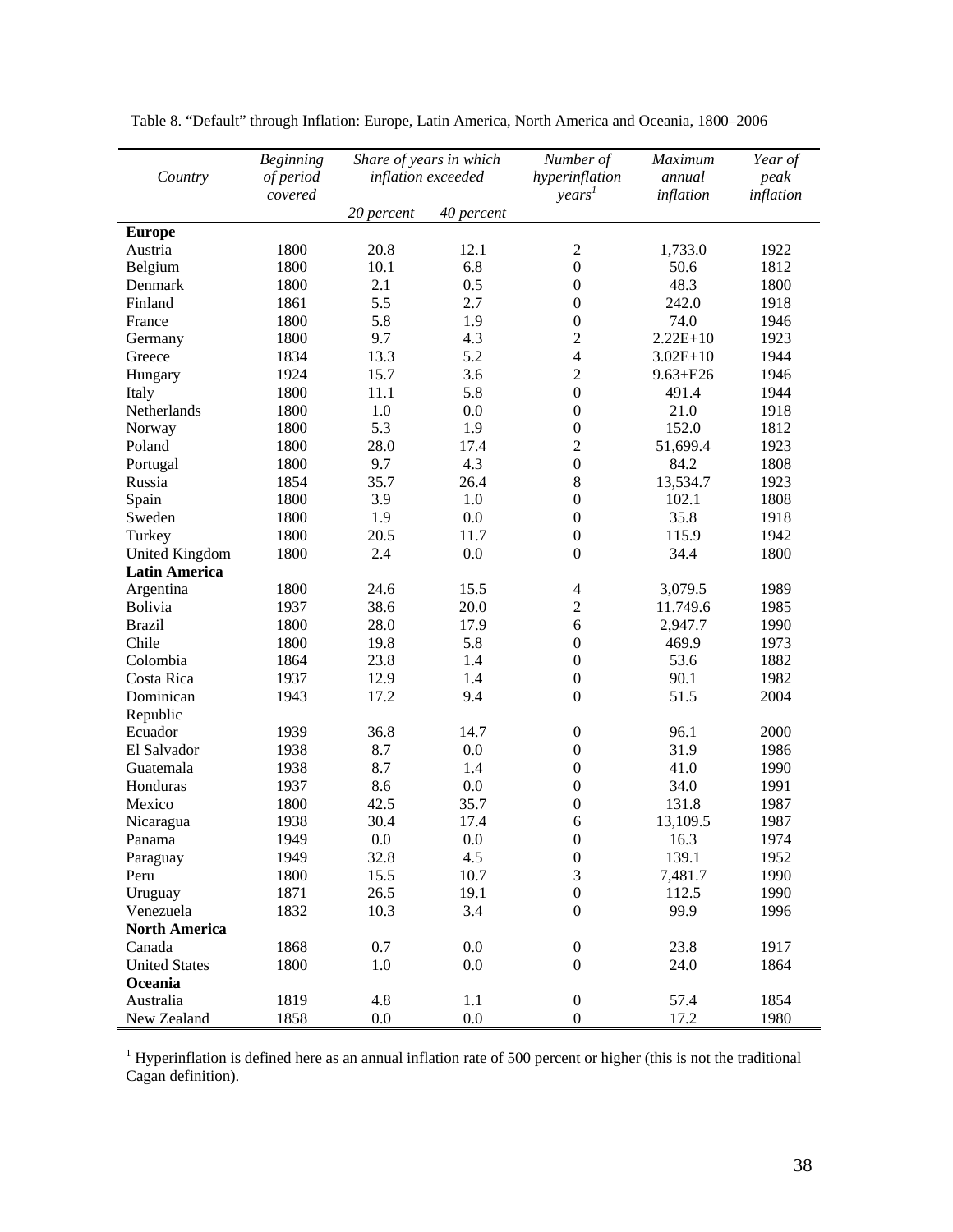*In this lengthy sample inflation crises and exchange rate crises travel hand- in- hand in the overwhelming majority of episodes across time and countries (with a markedly tighter link in chronic- inflation countries).* 

 Instead, as regards exchange rate behavior, probably the most surprising evidence comes from the Napoleonic Wars, during which exchange rate instability escalated to a level that had not been seen before and was not to be seen again for nearly one hundred years. This is starkly illustrated in Figures 10, which depicts the incidence of a currency crash. The significantly higher incidence of crashes and larger median changes in the more modern period are hardly a surprise.

## Figure10

## *Currency Crashes: Share of Countries with an Annual Depreciation Greater than 15 Percent: 1800-2006*



Sources: The primary sources are Global Financial Data, and Reinhart and Rogoff (2003), but there are numerous others that are listed in Appendix I to the working paper.

#### **VII. Conclusions**

This paper offers a detailed quantitative overview of the history of financial crises dating from the mid-fourteenth century default of Edward III of England to the present subprime crisis in the United States. Our study is based on a comprehensive new dataset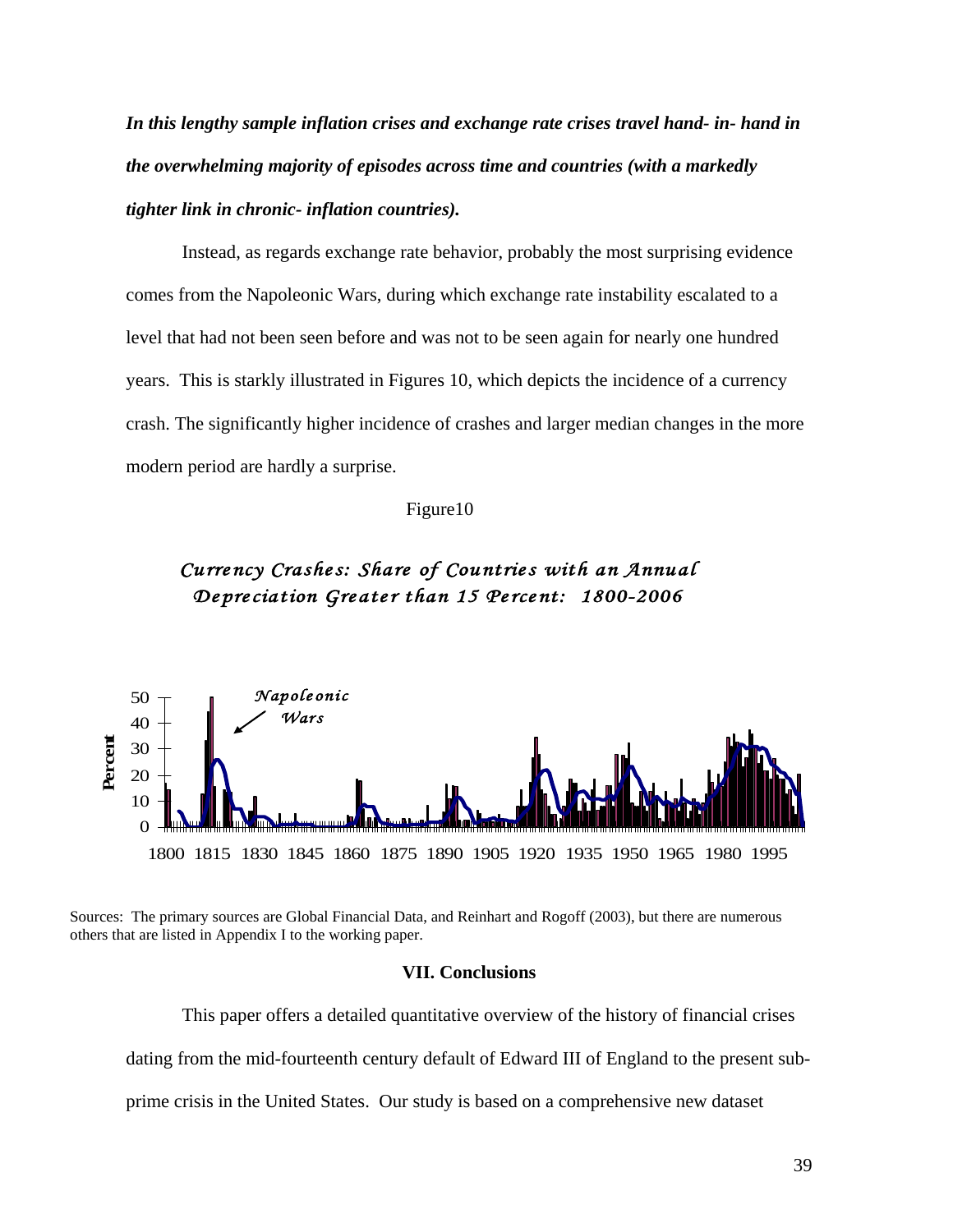compiled by the authors that covers every region and spans several centuries. Inevitably, a database of this scope, involving so many primary and secondary historical sources (that do not always agree), will contain some errors and omissions, despite our best efforts. We welcome suggestions for corrections, additions, and improvements of this database, which we will attempt to incorporate into the online version, with appropriate attribution and cross-referencing.

Our principal aim has been to illustrate some core features of this sweeping database and bring out a few fundamental regularities. We are fully aware that, in such a broad synthesis, we are inevitably obscuring important nuances surrounding historically diverse episodes.

With these caveats in mind, this "panoramic" quantitative overview has revealed a number of important facts. First and foremost, we illustrate the near universality of episodes of serial default and high inflation, extending to Asia, Africa, and until not so long ago, Europe. We show that global debt crises have often radiated from the center through commodity prices, capital flows, interest rates, and shocks to investor confidence. We also show that the popular notion that today's emerging markets are breaking new ground in their extensive reliance on domestic debt markets, is hardly new.

This brings us to our central theme—the "this time is different syndrome." There is a view today that both countries and creditors have learned from their mistakes. Thanks to better-informed macroeconomic policies and more discriminating lending practices, it is argued, the world is not likely to again see a major wave of defaults. Indeed, an often-cited reason these days why "this time it's different" for the emerging markets is that governments. are managing the public finances better, albeit often thanks to a benign global economic environment and extremely favorable terms of trade shocks.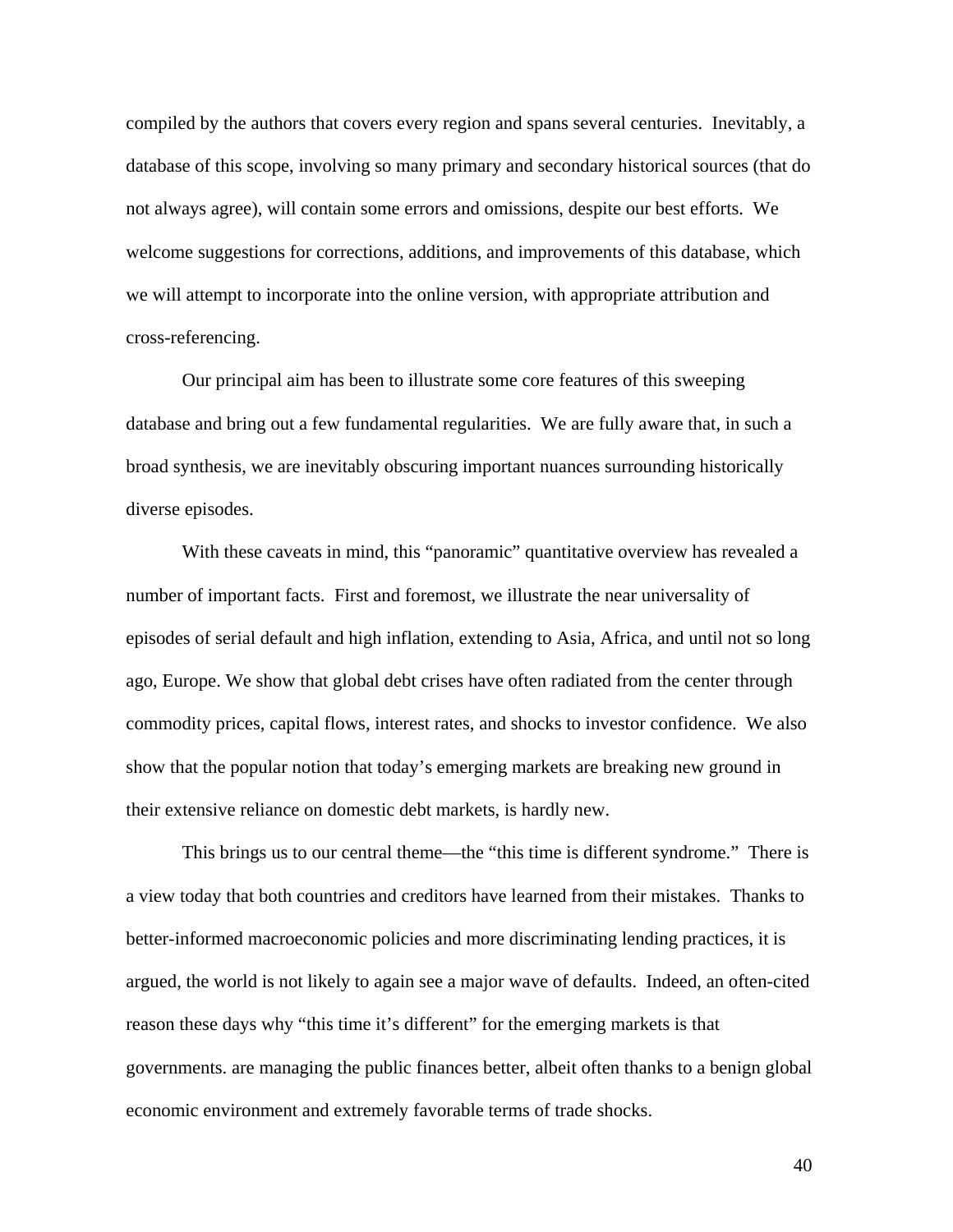Such celebration may be premature. Capital flow/default cycles have been around since at least 1800—if not before. Technology has changed, the height of humans has changed, and fashions have changed. Yet the ability of governments and investors to delude themselves, giving rise to periodic bouts of euphoria that usually end in tears, seems to have remained a constant.<sup>21</sup> As Kindelberger wisely titled the first chapter of his classic book "Financial Crisis: A Hardy Perennial."

On a more positive note, our paper at least raises the question of how a country might "graduate" from a history of serial default. Although the case of seventeenth-century England has been much studied, it appears to be exceptional. It is not clear how well the institutional innovations noted by North and Weingast (1996) would have fared had Britain been less fortunate in the many wars it fought in subsequent years. For example, had Napoleon not invaded Russia and France prevailed in the Napoleonic War, would Britain really have honored its debts?

Interesting more recent cases include Greece and Spain, countries that appear to have escaped a severe history of serial default not only by reforming institutions, but by benefiting from the anchor of the European Union. Austria, too, managed to emerge from an extraordinarily checkered bankruptcy history by closer integration with post-war Germany, a process that began even before European integration began to accelerate in the 1980s and 1990s.

In Latin America, Chile has seemingly emerged from serial default despite extraordinary debt pressures through the simple expedient of running large and sustained current account surpluses. These surpluses allowed the country to significantly pay down its external debt. True graduation, of course, would mean that Chile could start raising its

 $21$ 21 Of course, as Neal (1993) shows in his study of Europe's financial development, financial crises can sometimes stimulate the evolution of capital markets,.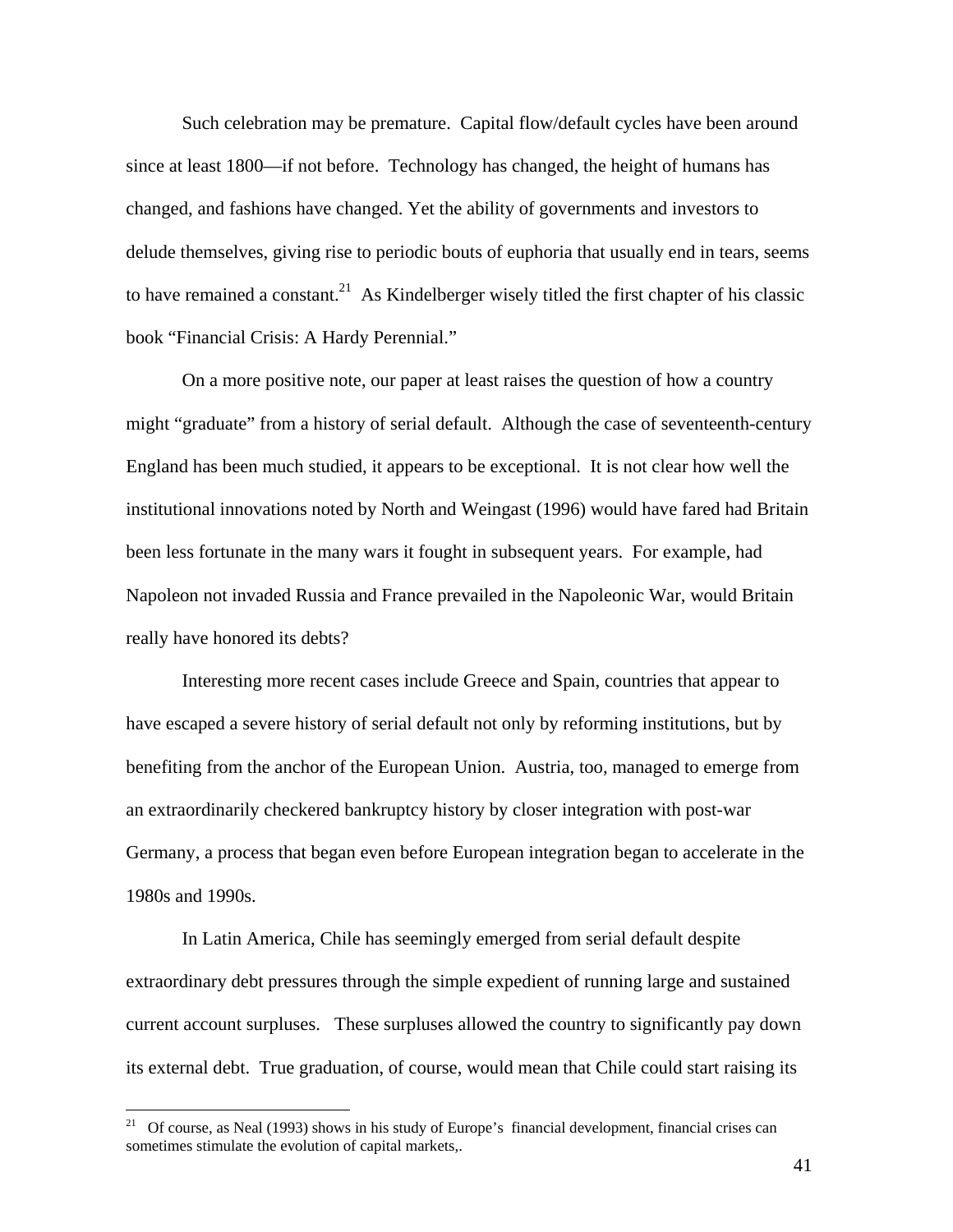debt levels if needed (say, to benefit from countercyclical fiscal policy) without slipping back into problems. Mexico is an interesting case where, despite profound failure to engage in deep institutional reform, the country stands on the verge of graduation thanks to a combination of better monetary and fiscal policy, as well as the North American Free Trade Agreement. Will deeper economic integration with the United States offer the same pull to Latin American countries as the European Union did in its early days? Of course, if history tells us anything, it is that we cannot jump to "this time is different" conclusions. In particular, assuming that countries like Hungary and Greece will never default again because "this time is different due to the European Union" may prove a short-lived truism.

## **BIBLIOGRAPHY**

Aguire, Mark and Gita Gopinath, "Emerging Market Business Cycles: The Cycle is the Trend," *Journal of Political Economy* 115, 2007,

Allen Robert C. and Richard W. Unger, "European Commodity Prices 1260–1914," at http://www2.history.ubc.ca/unger/htm\_files/new\_grain.htm.

Baptista, Asdrubal, *Bases Cuantitativas de la Economia Venezolana, 1830–2005,* (Caracas: Ediciones Fundacion Polar, 2006).

Bordo, Michael, Barry Eichengreen, "Is Our Current International Economic Environment Unusually Crisis Prone?" (with Barry Eichengreen). Prepared for the Reserve Bank of Australia Conference on Private Capital. Sydney. August 1999.

Bordo, Michael, Barry Eichengreen, Daniela Klingebiel, Maria Soledad Martinez-Peria, "Is the Crisis Problem Growing More Severe?" *Economic Policy* 16, April 2001, 51–82.

Brahmananda, P.R., *Money, Income and Prices in 19th Century India*, (Dehli: Himalaya Publishing House, 2001).

Bulow, Jeremy, and Kenneth Rogoff, "A Constant Recontracting Model of Sovereign Debt," *Journal of Political Economy* 97, 1989, 155-178.

Bulow, Jeremy, and Kenneth Rogoff, "Cleaning Up Third-World Debt Without Getting Taken To the Cleaners," *Journal of Economic Perspectives* 4 (Winter 1990), 31-42.

Cagan, Philip, "The Monetary Dynamics of Hyperinflation," in Milton Friedman, ed. *Studies in the Quantity Theory of Money* (University of Chicago Press,1956), 25–117.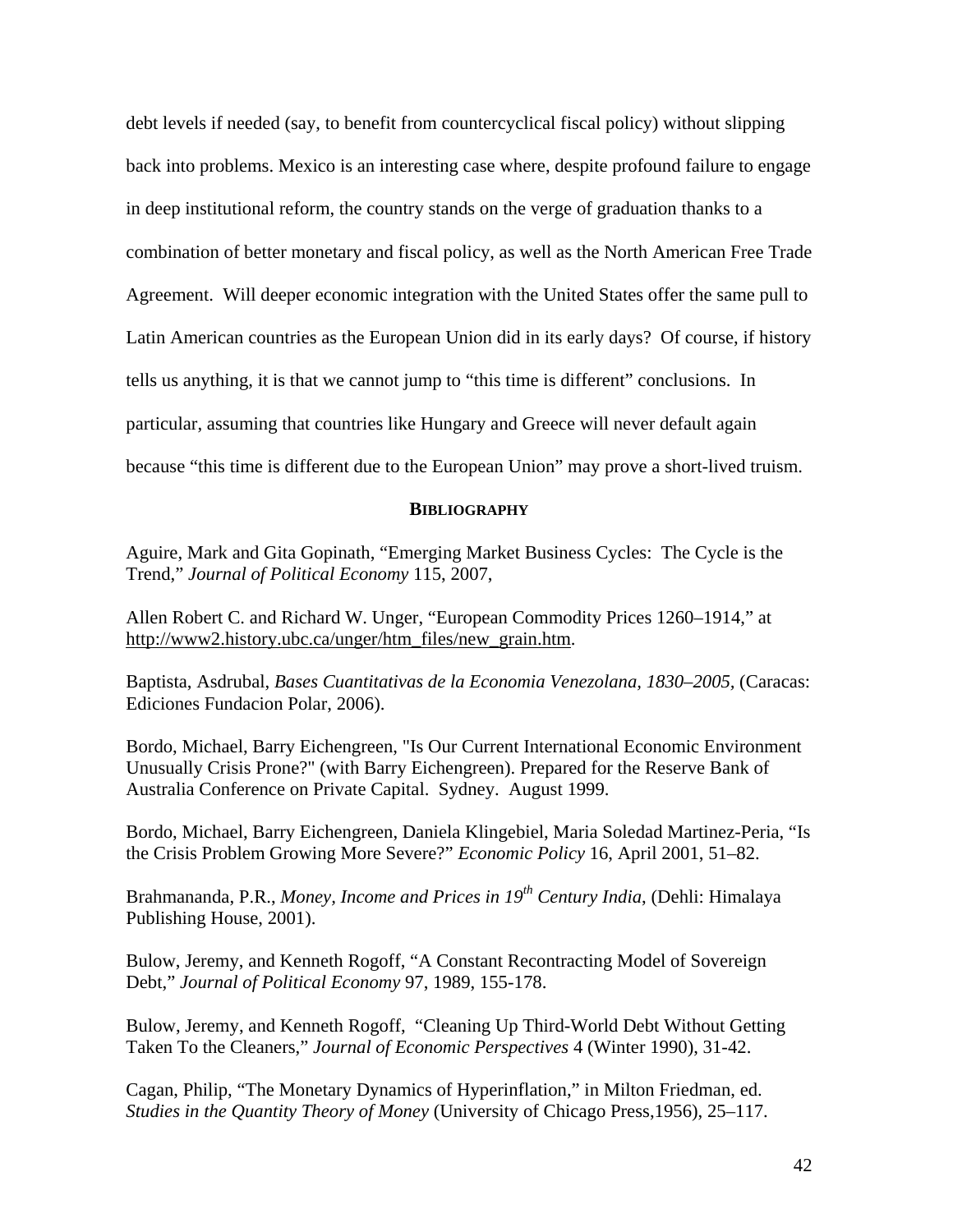Camprubi Alcazar, Carlos, *Historia de los Bancos en el Peru, 1860--1879*, (Lima, Peru, 1957).

Caprio, Gerard and Daniela Klingebiel, Luc Laeven and Guillermo Noguera, "Banking Crisis Database." In Patrick Honohan and Luc Laeven (eds.), *Systemic Financial Crises*, Cambridge: Cambridge University Press, 2005.

Carter, Susan B., Scott S. Gartner, Michael R. Haines, Alan L. Holmestead, Richard Sutch, and Gavin Wright, eds*. Historical Statistics of the United States: Millennial Edition*  (Cambridge: Cambridge University Press, 2006).

Catão, Luis and Sandeep Kapur, "Volatility and the Debt Intolerance Paradox," *IMF Staff Papers* 53, 2006, 195–218*.*

Cheng, Linsun, *Banking in Modern China: Entrepreneurs, Professional Managers, and the Development of Chinese Banks, 1897*–*1937* (Cambridge University Press, 2003).

Cowan, Kevin, Eduardo Levy-Yeyati, Ugo Panizza, and Federico Sturzenegger, "Sovereign Debt in the Americas: New Data and Stylized Facts," Inter-American Development Bank, Research Department, Working Paper #577.

De la Paolera, Gerardo and Alan M. Taylor, *Straining at the Anchor: The Argentine Currency Board and the Search for Macroeconomic Stability, 1880–1935*, (Chicago: University of Chicago Press, 2001).

Díaz, José B., Rolf Lüders S., Gert Wagner H, *Chile, 1810--2000, La República en Cifras*. Mimeograph, Instituto de Economía, Pontificia Universidad Católica de Chile, May 2005.

Eichengreen, Barry, *Golden Fetters The Gold Standard and the Great Depression 1919– 1939*, (New York: Oxford University Press, 1992).

Eichengreen, Barry, and Peter H. Lindert, eds., *The International Debt Crisis in Historical Perspective* (Cambridge: MIT Press, 1989).

European State Finance Data Base, http://www.le.ac.uk/hi/bon/ESFDB/frameset.html.

Fischer, Stanley, Ratna Sahay, and Carlos A. Végh, "Modern Hyper- and High Inflations," *Journal of Economic Literature,* (2002).

Flandreau, Marc and Frederic Zumer, *The Making of Global Finance, 1880-1913*, (Paris: OECD, 2004.)

Frankel, Jeffrey A., and Andrew K. Rose, Currency Crashes in Emerging Markets: An Empirical Treatment, *Journal of International Economics* 41, November 1996, 351–368.

Friedman, Milton, and Anna Jacobson Schwartz, *A Monetary History of the United States 1867–1960*, (Princeton: Princeton University Press, 1963).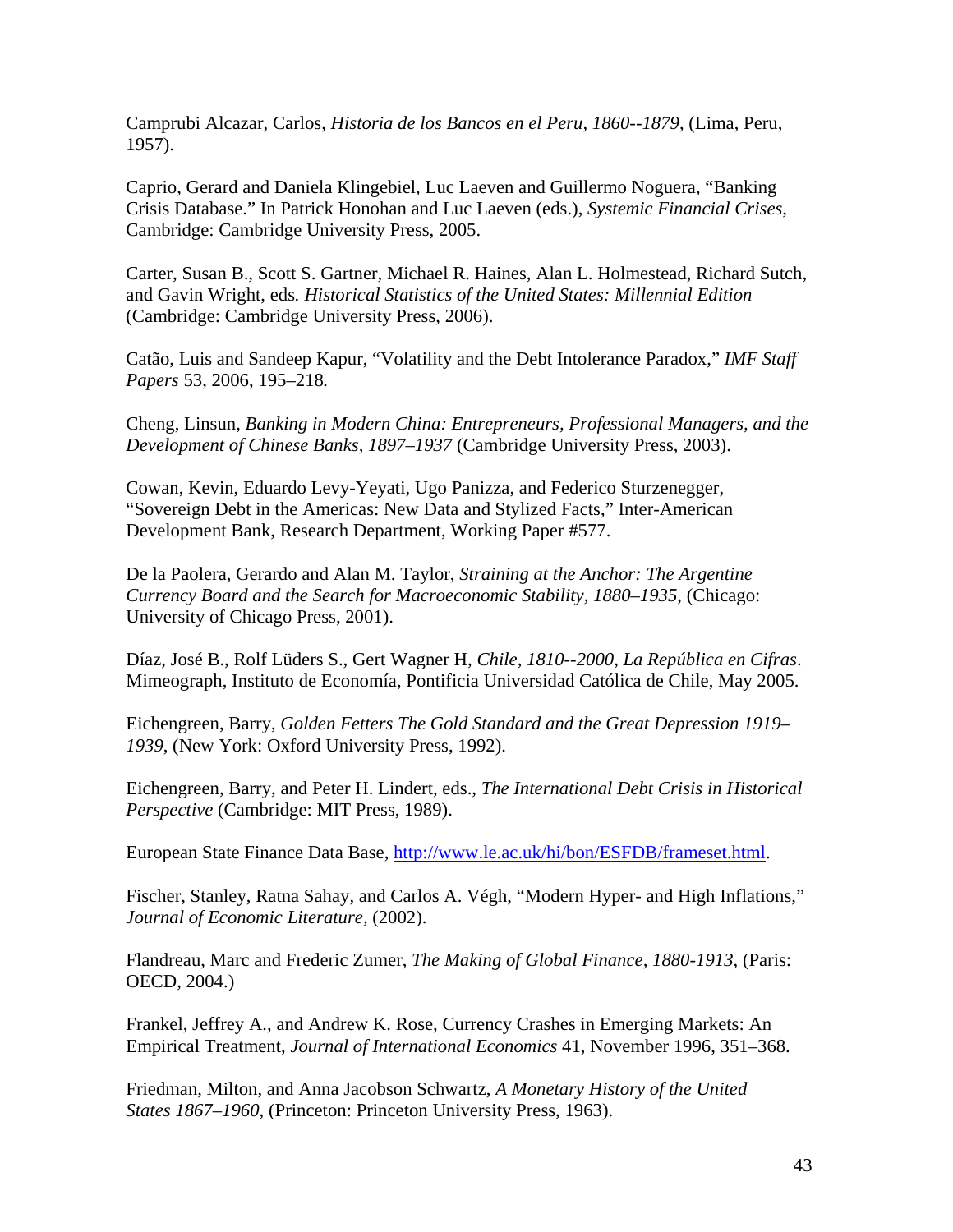Gardner, Richard, "Economic History Data Desk: Economic History of Latin America, United States and New World, 1500–1900," at http://home.comcast.net/~richardgarner04/.

Global Price and Income History Group, http://gpih.ucdavis.edu/.

Groningen Growth and Development Centre and the Commerce Department, "Total Economy Database," 2007, http://www.ggdc.net. Imlah, A.H., *Economic Elements in the Pax Britannica*, (Cambridge: MIT Press, 1958).

International Institute of Social History, http://www.iisg.nl/.

International Monetary Fund, *International Financial Statistics,* various issues.

International Monetary Fund, *World Economic Outlook,* various issues.

Kaminsky, Graciela L. and Carmen M. Reinhart, "The Twin Crises: The Causes of Banking and Balance of Payments Problems," *American Economic Review,* Vol. 89 No. 3, June 1999, 473–500.

Kaminsky, Graciela L ., Carmen M. Reinhart, and Carlos A.Végh, "When It Rains, It Pours: Procyclical Capital Flows and Policies," in Mark Gertler and Kenneth S. Rogoff, eds. *NBER Macroeconomics Annual 2004*, Cambridge, Mass: MIT Press, 11–53.

Kindleberger, Charles P., *Manias, Panics and Crashes*: *A History of Financial Crises* (New York: Basic Books, 1989).

League of Nations, *Statistical Yearbook: 1926–1944.* All issues. (Geneva: League of Nations, various years).

Lindert, Peter H. and Peter J. Morton, "How Sovereign Debt Has Worked," in Jeffrey Sachs, ed., *Developing Country Debt and Economic Performance, Vol. 1* (University of Chicago Press), 39–106.

Lloyd, Wildon, *The European War Debts and Their Settlement*, (Washington DC: Ransdell, Inc., 1934).

MacDonald, James, *A Free Nation Deep in Debt: The Financial Roots of Democracy* (New York: Farrar, Straus, and Giroux, 2003).

Maddison, Angus, *Historical Statistics for the World Economy: 1–2003 AD*, (Paris: OECD, 2004), http://www.ggdc.net/maddison/.

Marichal, Carlos, *A Century of Debt Crises in Latin America: From Independence to the Great Depression*, 1820–1930, (Princeton: Princeton University Press, 1989).

Mauro, Paolo, Nathan Sussman, and Yishay Yafeh, *Emerging Markets and Financial Globalization: Sovereign Bond Spreads in 1870–1913 and Today,* (London: Oxford University Press, 2006).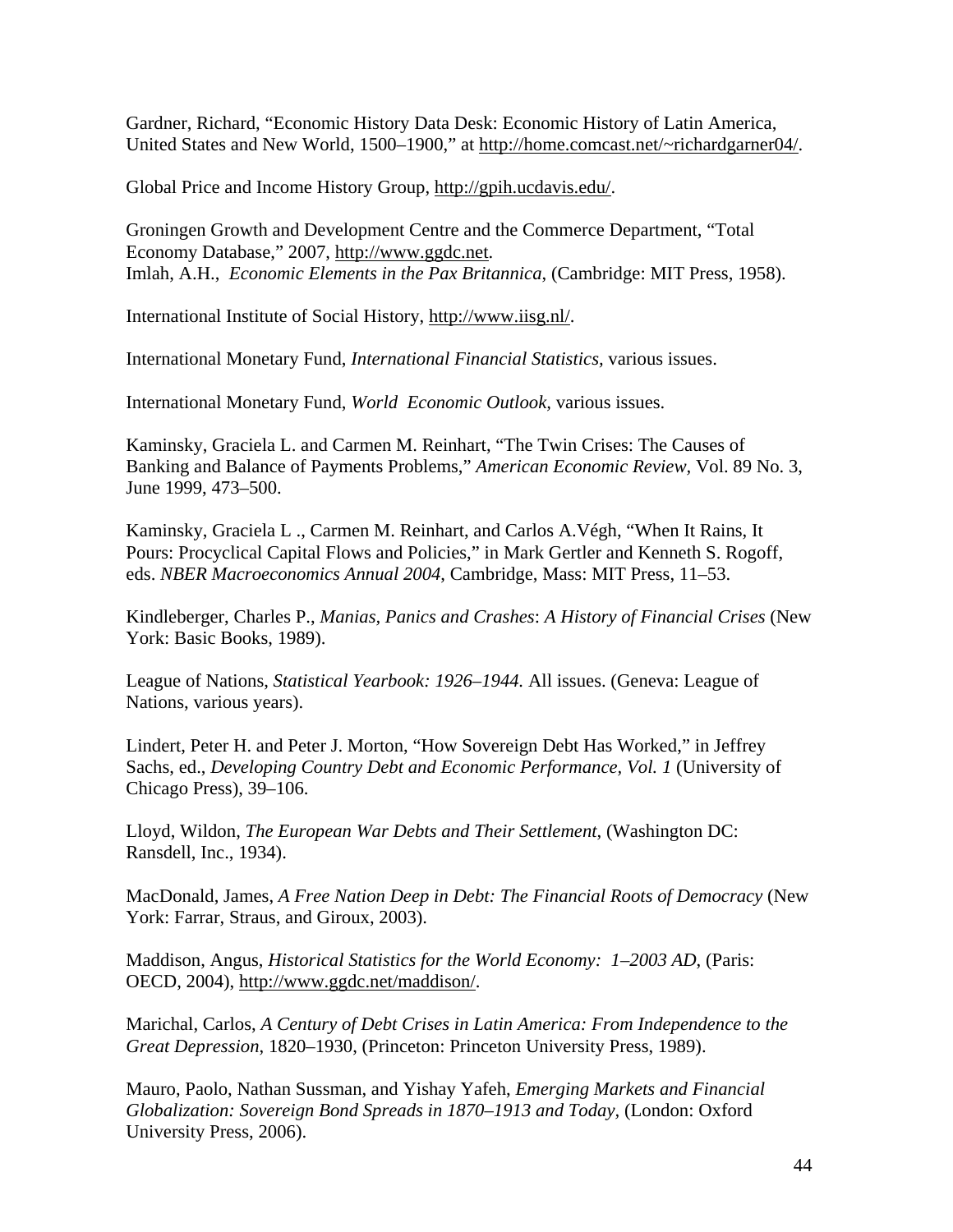Mitchell, Brian R., *International Historical Statistics: Africa, Asia, and Oceania, 1750– 2000*, (London: Palgrave MacMillan, 2003).

Neal, Larry, *The Rise of Financial Capitalism: International Capital Markets in the Age of Reason*. (Cambridge: Cambridge University Press, 1993).

Noel, Maurer, *The Power and the Money—The Mexican Financial System, 1876–1932*, (Stanford: Stanford University Press, 2002).

North, Douglas and Barry Weingast, :Constitutions and Commitment: The Evolution of Institutions Governing Public Choice in Seventeenth Century England," in Lee Alston, Thrainn Eggertsson and Douglas North (eds.) *Empirical Studies in Institutional Change*. (Cambridge: Cambridge University Press: 1996).

Obstfeld, Maurice, and Alan M. Taylor, *Global Capital Markets: Integration, Crisis, and Growth*, Japan-U.S. Center Sanwa Monographs on International Financial Markets (Cambridge: Cambridge University Press, 2004).

Oxford Economic Latin American History Data, http://oxlad.qeh.ox.ac.uk/references.php

Purcell, John F. H., and Jeffrey A. Kaufman, *The Risks of Sovereign Lending: Lessons from History*, (New York: Salomon Brothers, 1993).

Reinhart, Carmen M., Kenneth S. Rogoff, and Miguel A. Savastano, "Debt Intolerance," *Brookings Papers on Economic Activity,* Vol.1, Spring 2003, 1–74.

Reinhart, Carmen M., and Kenneth S. Rogoff, "The Modern History of Exchange Rate Arrangements: A Reinterpretation" *Quarterly Journal of Economics*, Vol. CXIX No. 1, February 2004, 1–48.

Reinhart, Carmen M., and Kenneth S. Rogoff, "This Time is Different: A Panoramic View of Eight Centuries of Financial Crises", NBER Working Paper 13882, March 2008a.

Reinhart, Carmen M., and Kenneth S. Rogoff, "Domestic Debt: The Forgotten History," NBER Working Paper 13882, March 2008b.

Reinhart, Carmen M., and Kenneth S. Rogoff, "Is the 2007 U.S. Subprime Crisis So Different? An International Historical Comparison," forthcoming in *American Economic Review*, May 2008c.

Sturzenegger, Federico, and Jeromin Zettlemeyer, *Debt Defaults and Lessons from a Decade of Crises* (Cambridge: MIT Press, 2006).

Suter, Christian, *Debt Cycles in the World-Economy: Foreign Loans, Financial Crises, and Debt Settlements*, 1820–1990 (Boulder: Westview Press, 1992).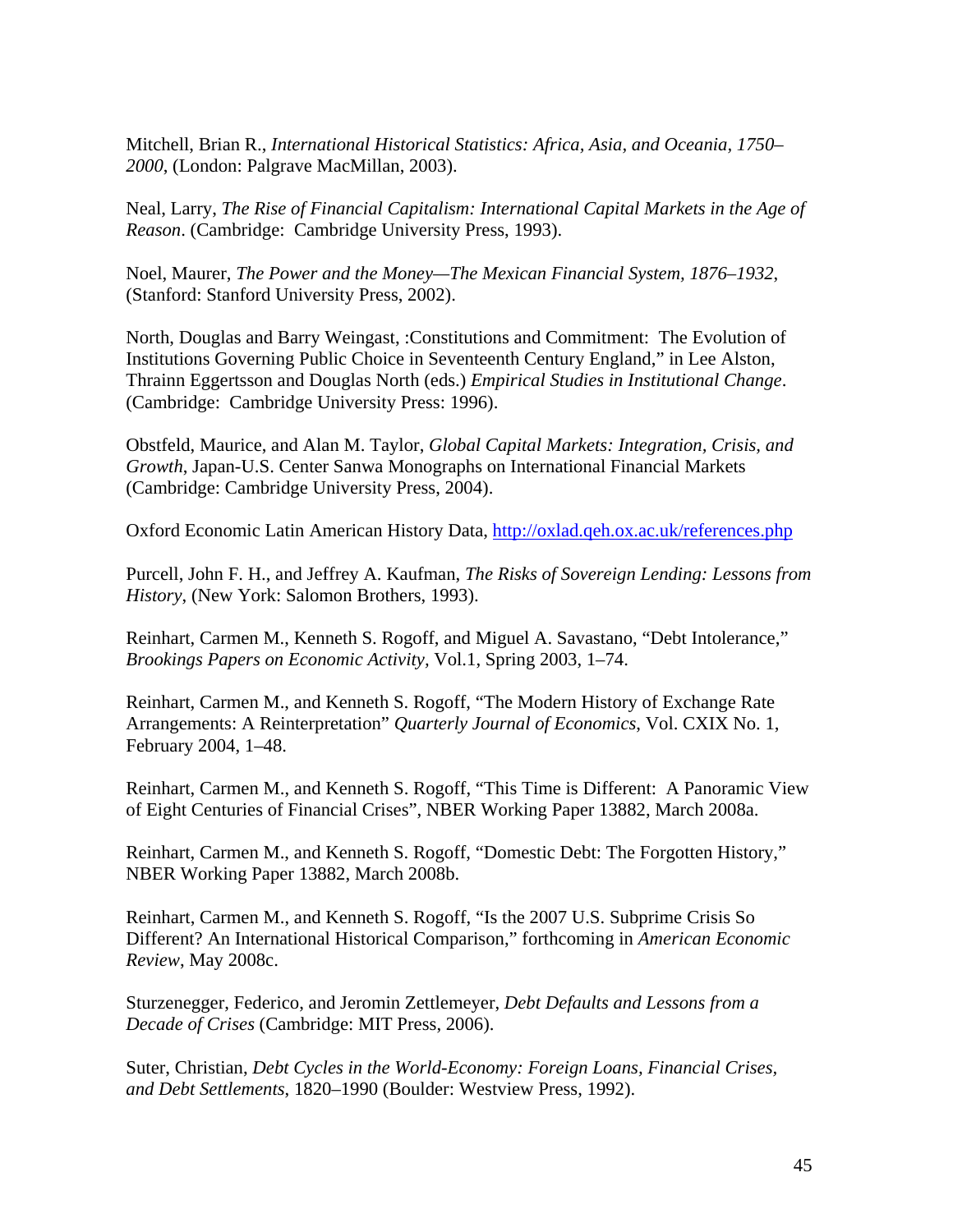Tomz, Michael, *Reputation and International Cooperation, Sovereign Debt Across Three Centuries*, (Princeton: Princeton University Press, 2007).

United Nations, Department of Economic Affairs, *Public Debt, 1914–1946* (New York: United Nations, 1948).

Williamson, Jeffrey, "Real Wages, Inequality, and Globalization in Latin America Before 1940," *Revista de Historia Economica,* 17, 1999, 101–142.

Williamson, Jeffrey, "Globalization, Factor Prices and Living Standards in Asia Before 1940," in A.J.H. Latham and H. Kawakatsu, eds., *Asia Pacific Dynamism 1500–2000*  (London: Routledge, 2000), 13–45.

Willis, Parker H., and B.H. Beckhart, *Foreign Banking Systems*, (New York: Henry Holt and Company, Inc., 1929).

Winkler, Max, *Foreign Bonds: An Autopsy*, (Philadelphia: Roland Sway Co., 1933).

Wynne, William H., *State Insolvency and Foreign Bondholders: Selected Case Histories of Governmental Foreign Bond Defaults and Debt Readjustments* Vol. II (London: Oxford University Press, 1951).

Yousef, Tarik M., "Egypt's Growth Performance Under Economic Liberalism: A Reassessment with New GDP Estimates, 1886–1945," *Review of Income and Wealth* 48, 2002, 561–579.

## **Appendix: A Global Database with a Long-term View: Sources and Methodology**

This appendix presents a broad-brush description of the comprehensive database used in this study and evaluates its main sources, strengths, and limitations. Since the theme of this work is that the devil lurks in the details, further documentation on the coverage and numerous sources for individual time series by country and by period is provided in Data Appendices I and II in the working paper version of this paper.

The remainder of this appendix is organized as follows: The first section describes the compilation of the family of time series that are brought together from different major and usually well-known sources. These series include prices, modern exchange rates (and earlier metal-based ones), real GDP, and exports. For the recent period, the data are primarily found in standard large-scale databases. For earlier history, we relied on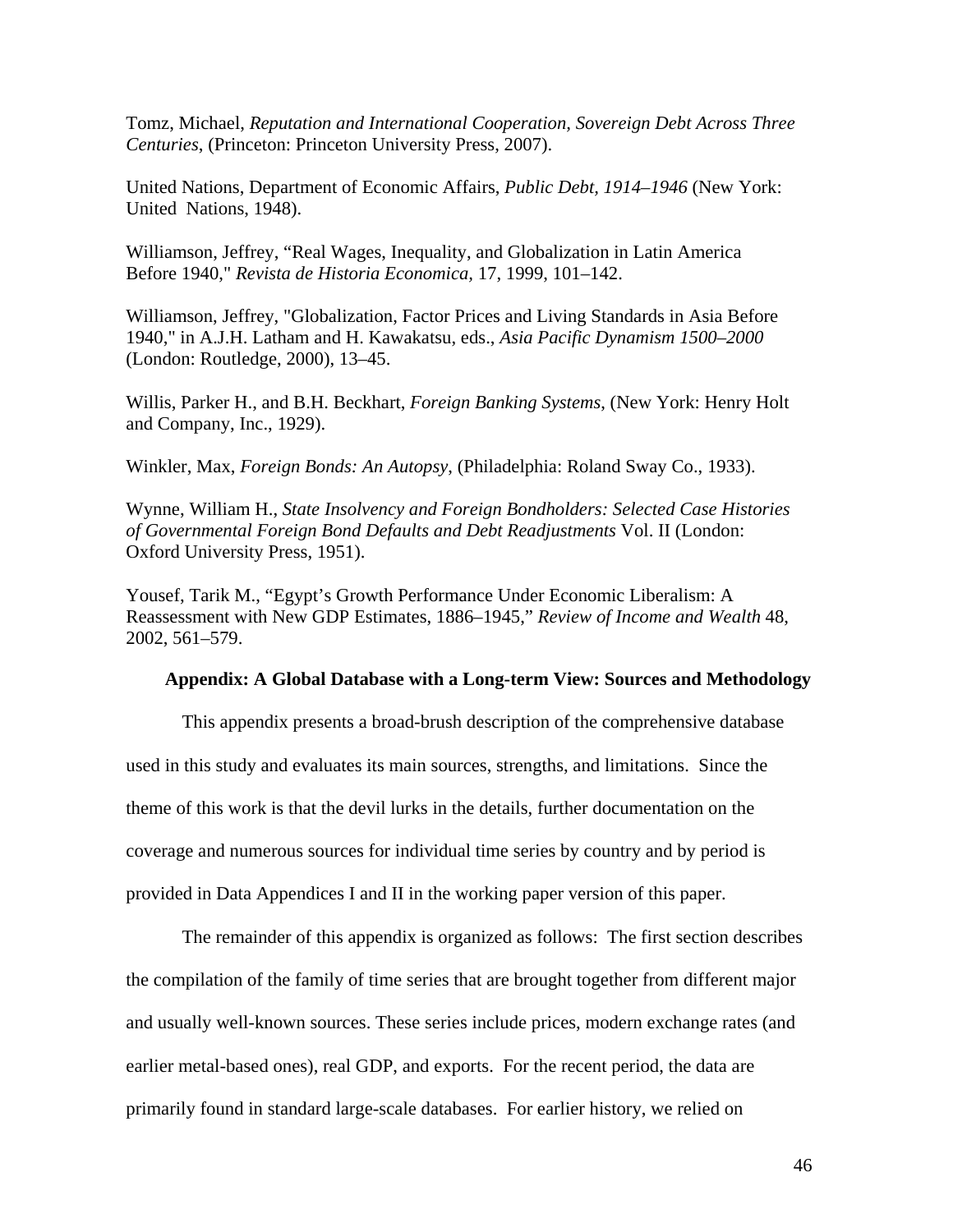individual scholars or groups of scholars. Next, we describe the data that is more heterogeneous in both its sources and methodologies. These are series on government finances, and individual efforts to construct national accounts—notably nominal and real GDP, particularly pre-1900. The remaining two sections are devoted to describing the particulars of building a cross-country, multi-century database on public debt and its characteristics and the various manifestations and measurements of economic crises. Those include domestic and external debt defaults, inflation and banking crises, and currency crashes and debasements. The construction of the public domestic and external debt database can be best described as more akin to archeology than economics. The compilation of crises episodes encompasses both mechanical rules of thumb to date a crisis as well as arbitrary judgment calls on the interpretation of historical events as described by the financial press and scholars over the centuries.

## *I. Prices, Exchange Rates, Currency Debasement, and Real GDP*

Our preferred measures are consumer price indices or their close relative, cost-of-living indices (as those constructed by Williamson et al. in several "regional" papers).<sup>22</sup> Our data sources for the modern period are standard databases of the International Monetary Fund— *International Financial Statistics* (IFS) and *World Economic Outlook* (WEO)*.* For pre– World War II coverage (from the late 1800s), *Global Financial Data* (GFD), Williamson et al., and the Oxford Latin American History Database (OXLAD) are key sources.

Since our analysis spans several earlier centuries, we rely on the meticulous work of a number of economic historians who have constructed such price indices item by item, most often by city rather than by country, from primary sources. In this regard, the scholars participating in the Global Price and Income History Group project at the University of

 $^{22}$  These papers provided time series for numerous developing countries for the mid-1800s to pre–WWII.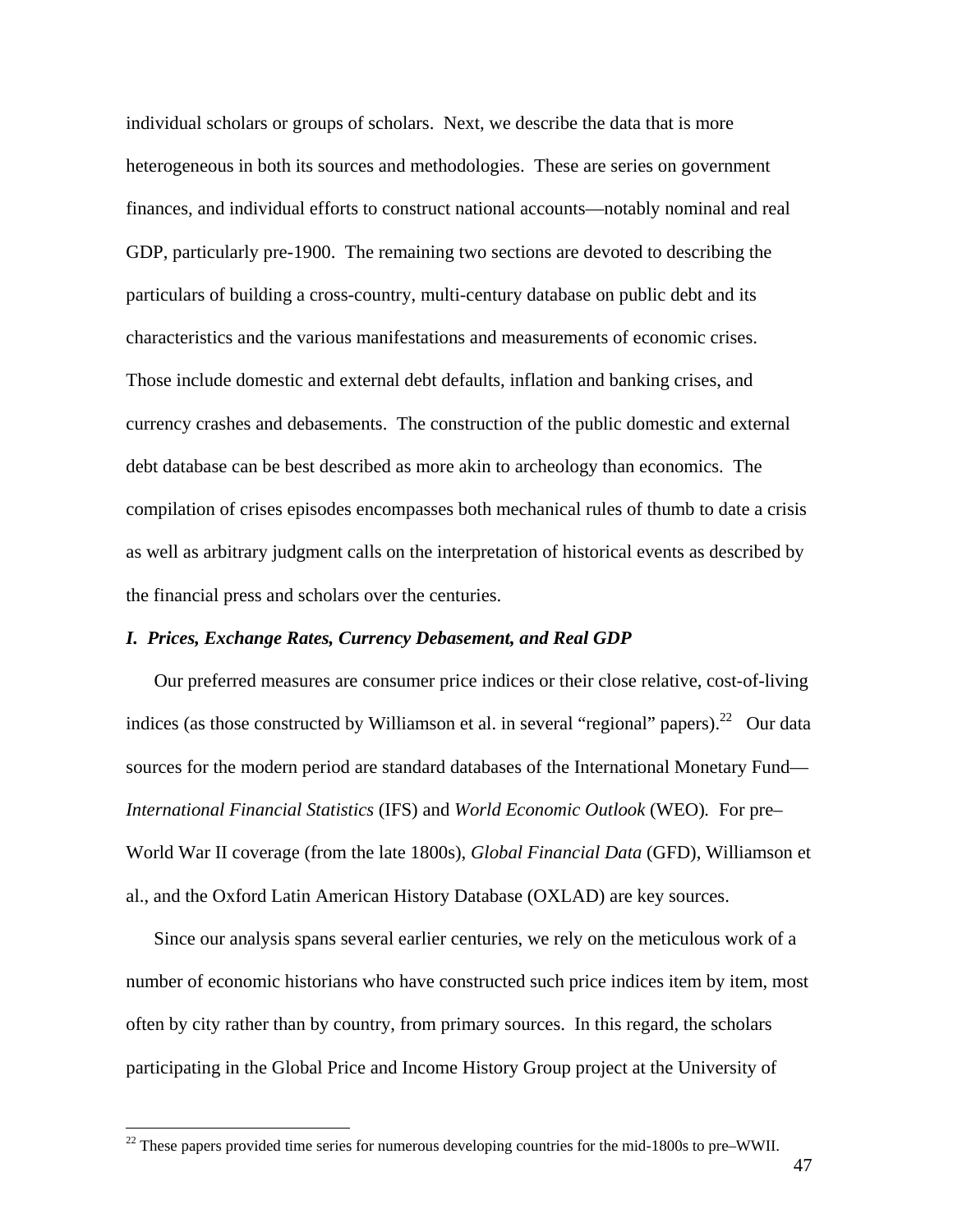California, Davis and their counterparts at the Dutch International Institute of Social History have been an invaluable source for prices is Europe and Asia.<sup>23</sup> The complete references by author to this body of scholarly work are given in the references to the working paper. For colonial America, the Historical Statistics of the United States (HSUS), while Richard Gardner (Economic History of Latin America, the United States and the New World, 1500–1900) covers key cities.

When more than one index is available for a country, we work with the simple average. This is most useful when there are price series for more than one city for the same country, such as in the pre-1800s data. When no such consumer price indices are available, we turn to wholesale or producer prices indices (as, for example, China in the 1800s and the U.S. in the 1720s). Absent any composite index, we fill in the holes in coverage with individual commodity prices. This almost always takes the form of wheat prices for Europe and rice prices for Asia. Finally, from 1980 to the present the WEO data dominates all other sources, as it enforces uniformity.

 For post–World War II data, our primary sources for exchange rates are IFS for official rates and market-based rates, as quantified and documented in Reinhart and Rogoff (2004). For modern pre-war rates GFD, OXLAD, HSUS, and the League of Nations Annual Reports are the primary sources. These are sometimes supplemented with scholarly sources for individual countries. The exchange rates for the late1600s–early1800s encompass a handful of European currencies, and are taken from John Castaing's Course of Exchange, which appeared twice a week from 1698 throughout the following century or so.

 $\overline{a}$ 

 $^{23}$  While our analysis of inflation crises begins in 1500, many of the price series begin much earlier.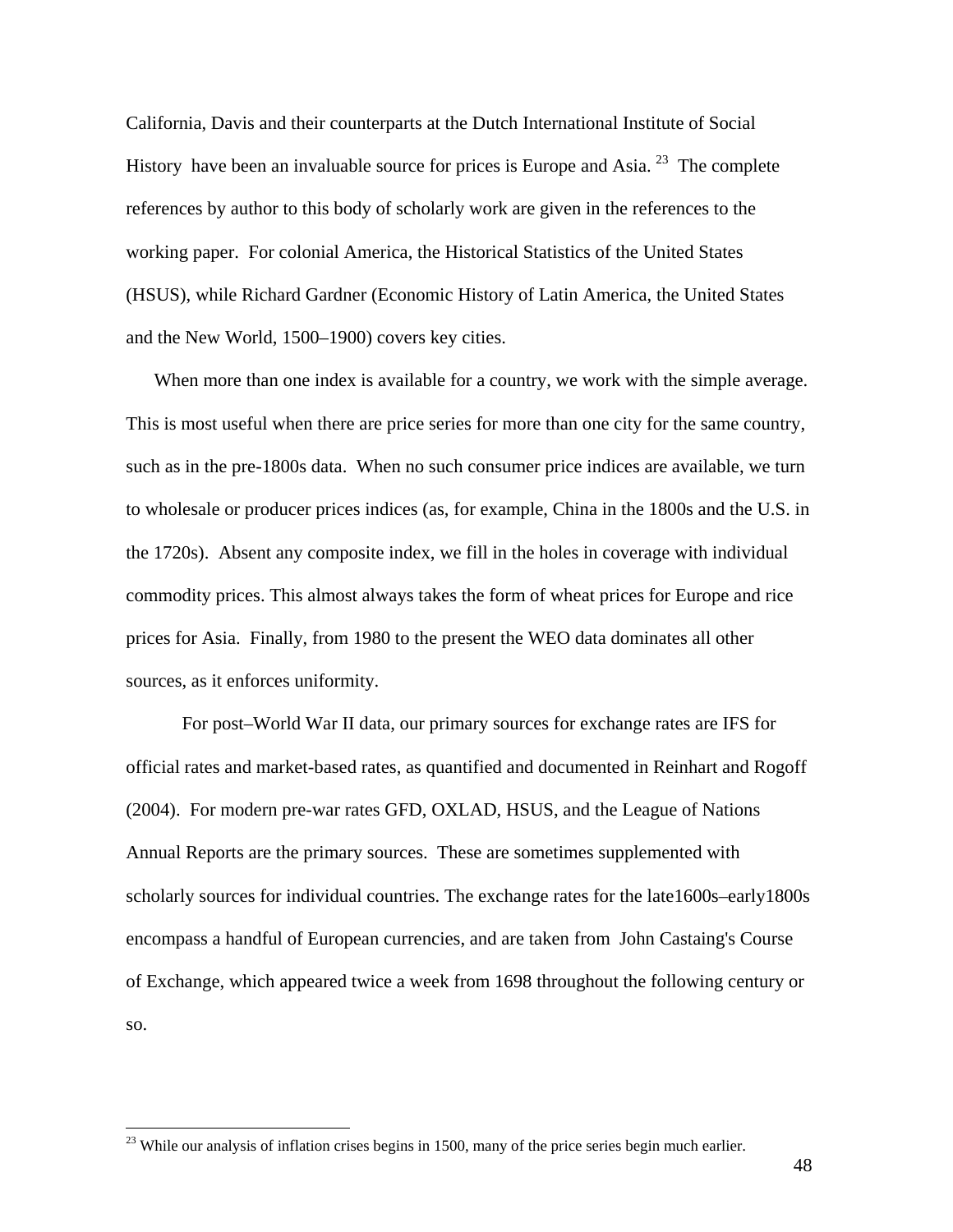The earlier "silver-based" exchange rates were calculated by these authors (trivially) from the time series provided primarily by Robert Allen or other sources see (see working paper), who constructed continuous annual series on the silver content of several European currencies. The earliest series begin in the mid-13<sup>th</sup> century for Italy and England. As noted, these series are the foundation for dating the "debasement crises" the precursors of modern devaluations.

 To maintain homogeneity, inasmuch as possible for our large sample of countries over the course of approximately 200 years, we employ as a primary source Angus Maddison's data, spanning 1820–2003 (depending on the country), and its updated version through 2006 by the Total Economy Database (TED). GDP is calculated on the basis of PPP 1990 International Geary–Khamis dollars. TED contains, among other things, series on levels of real GDP, population, and GDP per capita, for up to 125 countries from 1950 to the present. These countries represent about 96 percent of the world population. As the smaller and poorer countries are not in the database, the sample represents an even larger share of world GDP (99 percent). In general, we do not attempt to include in our study aggregate measures of real economic activity prior to 1800.

 To calculate a country's share of world GDP continuously over the years, we sometimes found it necessary to interpolate the Maddison data. For most countries, GDP is reported only for selected benchmark years (1820, 1850, 1870, etc.). Interpolation took three forms, ranging from the best or preferred practice to the most rudimentary. When we had actual data for real GDP (from either official sources or other scholars) for periods for which the Maddison data is missing and periods for which both series are available, we ran auxiliary regressions of the Maddison GDP series on the available GDP series for that particular country. This allowed us to fill in the gaps for the Maddison data, thus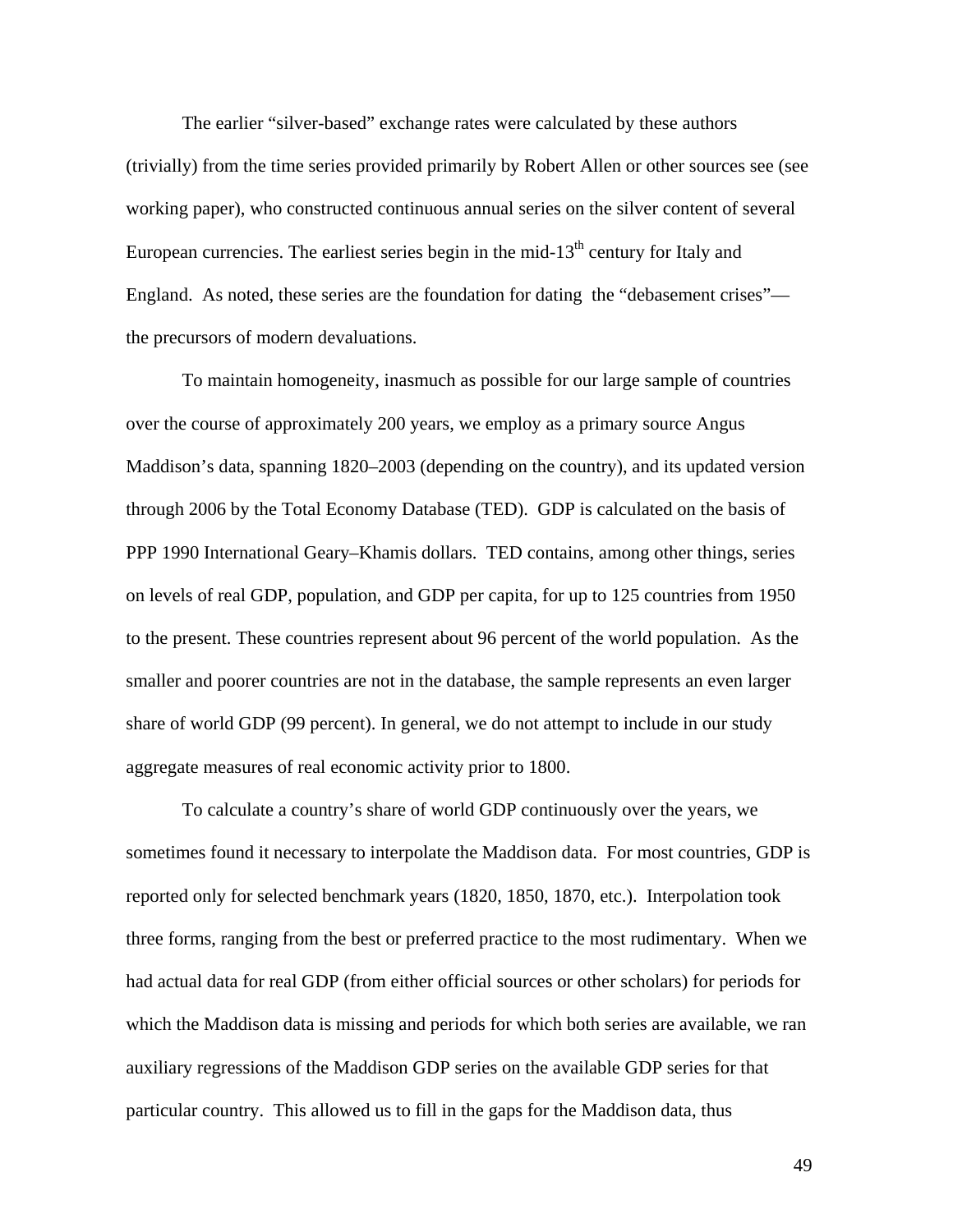maintaining cross-country comparability and enabling us to aggregate GDP by region or worldwide. When no other measures of GDP were available to fill in the gaps, the auxiliary regressions linked the Maddison measure of GDP to other indicators of economic activity, such as an output index or, most often, central government revenues—for which we have long continuous time series.  $^{24}$  As a last resort, if no potential regressors were available, interpolation simply connected the dots of the missing Maddison data assuming a constant annual growth rate in between the reported benchmark years. While this method of interpolation is, of course, useless from the vantage point of discerning any cyclical pattern, it provides a reasonable measure of a country's share of world GDP, as this share usually does not change drastically from year to year.

Though subject to chronic misinvoicing problems, $^{25}$  the external accounts are most often available for longer periods. Misinvoicing not withstanding, those accounts can be considered more reliable than many other series of economic activity. The series used in this study are taken from the IMF, while the earlier data come primarily from GFD and OXLAD. Official historical statistics and assorted academic studies complement the main databases. Trade balances provide a rough measure of the country-specific capital flow cycle—particularly for the earlier periods when data on capital account balances are nonexistent. Exports are also used to scale debt—particularly external debt.

## *II. Government Finances and National Accounts*

 Government finances are primarily taken from Mitchell for the pre-1963 period and from Kaminsky, Reinhart, and Végh (2004). The web pages of the central banks and finance ministries of the many countries in our sample provide the most up-to-date data. For many of the countries in our sample, particularly in Asia and Africa, the time series on

 $\overline{a}$ 

<sup>&</sup>lt;sup>24</sup> It is well known that revenues are intimately linked to the economic cycle.  $^{25}$  See, for example, Reinhart and Rogoff (2004).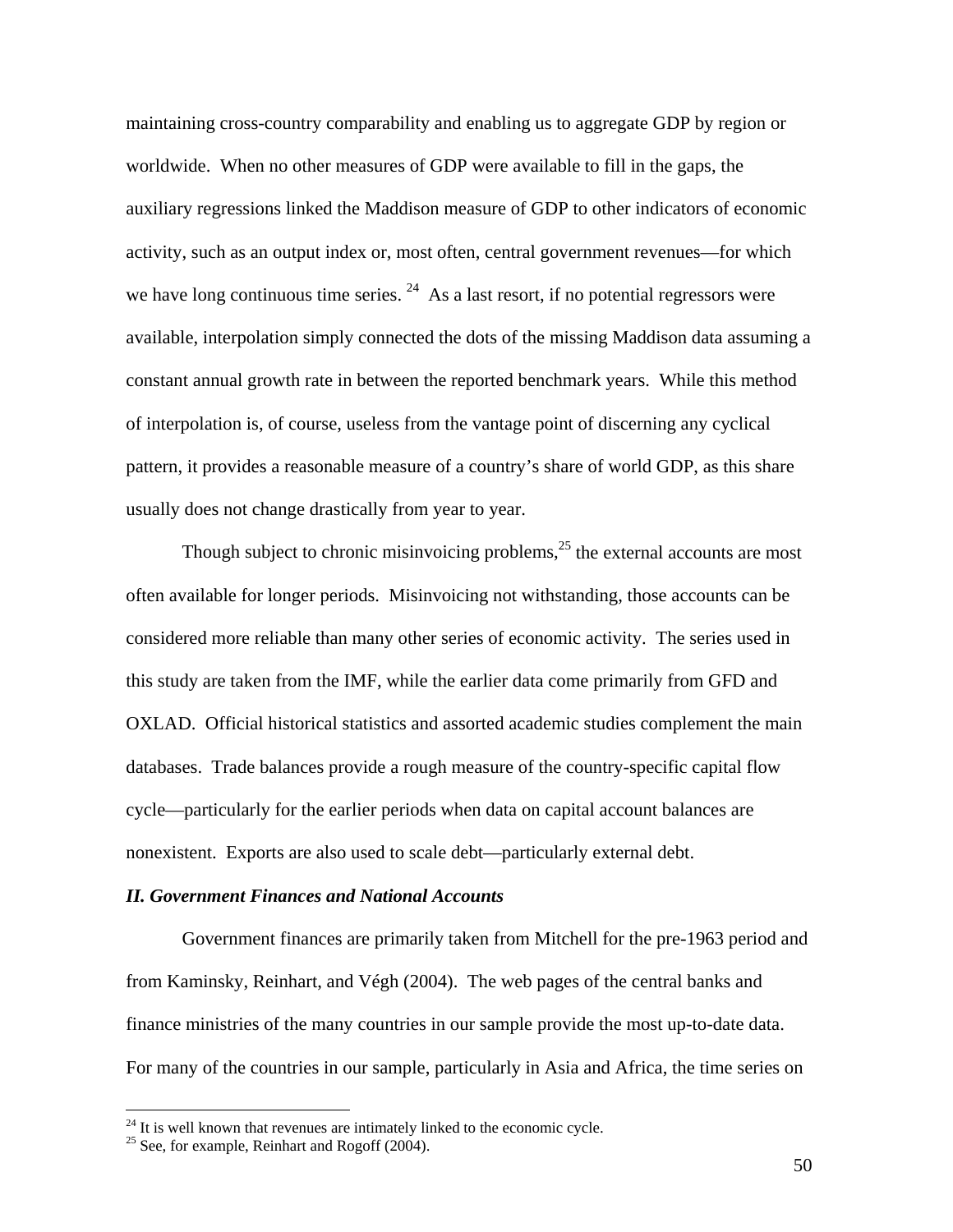central government revenues and expenditures date back to the colonial period. Details on individual country coverage are presented in Reinhart and Rogoff (2008a). In nearly all cases, the Mitchell data goes back to the 1800s, enabling us to calculate debt-to-revenue ratios for many of the earlier crises. Richard Bonney's European State Finance Data Base (ESFDB), which brings together the data provided by many authors, is an excellent source for the larger European countries for the pre-1800 era.

Besides the standard sources, such as the IMF, United Nations, and World Bank, which provide data on national accounts for the post–World War II period (with different starting points depending on the country), we consult other multicountry databases such as OXLAD for earlier periods. As with other time series used in this study, the constructed national account series (usually for pre–World War I) from many scholars around the world, such as, Baptista (2006) for Venezuela, Brahmananda (2001) for India, Diaz et. al. (2005) for Chile, and Yousef (2002) for Egypt.

#### *III. Public Debt and its Composition*

 $\overline{a}$ 

Data for domestic debt are detailed in Reinhart and Rogoff (2008b), who draw heavily on largely forgotten data kept by the now-defunct League of Nations and its successor, the United Nations. For data prior to 1914 (including several countries that were then colonies), we consulted numerous sources, both country-specific statistical and government agencies and individual scholars. 26 The working paper version provides details or the sources by country and time period. When no public debt data is available prior to 1914, we proceed to approximate the foreign debt stock by reconstructing debt from individual international debt issues. This debenture data also provide a proximate measure of gross international capital inflows. Much of the data come from scholars

<sup>&</sup>lt;sup>26</sup> For Australia, Ghana, India, Korea, South Africa, among others, we have put together debt data for much of the colonial period.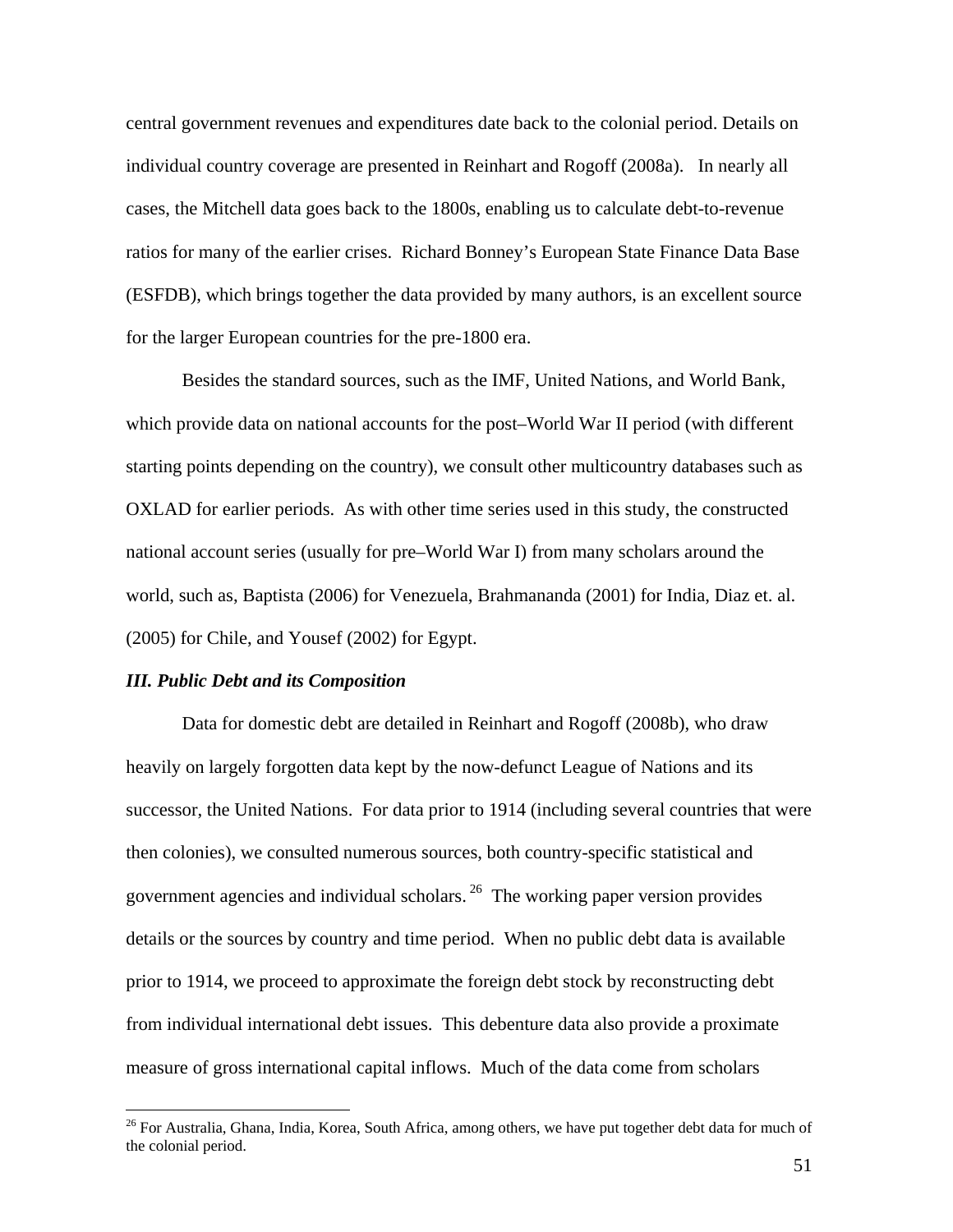including Lindert and Morton, Marichal, Miller, and Wynne, among others. From these data, we construct a foreign debt series (but, not total debt).<sup>27</sup> This exercise allows us to examine standard debt ratios for default episodes for several newly-independent nations in Latin America as well as Greece and important defaults such as that of China in 1921, and Egypt and Turkey in the 1860s–1870s. These data are most useful for filling holes in the external debt time series, when countries first tap international capital markets. Their usefulness (as measures of debt) is acutely affected by repeated defaults, write-offs, and debt restructurings that introduce disconnects between the amounts of debt issued and the subsequent debt stock. $^{28}$ 

To update the data for post-1983, we mostly rely on GFD for external debt. Two very valuable recent studies facilitate the update: Jeanne and Guscina (2006) compile detailed date on the composition of domestic and external debt for 19 important emerging markets for 1980–2005; Cowan, Levy-Yeyati, Panizza, Sturzenegger (2006) perform a similar exercise for all the developing countries of the Western hemisphere for 1980–2004. Last, but certainly not least, are the official government sources themselves, which are increasingly forthcoming in providing public debt data, often under the IMF's 1996 initiative, *Special Data Dissemination Standard.* 

## *IV. Global variables*

 $\overline{a}$ 

 Global variables have two components: those indicators that are, indeed, global in scope—namely, world commodity prices, and country-specific key economic and financial indicators for the world's financial centers during 1800–2007. For commodity prices, we have time series since the late 1700s from four different sources (see Data Appendix I). The key economic indicators include the current account deficit, real and nominal GDP,

<sup>&</sup>lt;sup>27</sup> Flandreau and Zumer (2004) are an important data source for Europe, 1880–1913.

<sup>&</sup>lt;sup>28</sup> Even under these circumstances, they continue to be a useful measure of gross capital inflows, as there was relatively little private external borrowing nor bank lending in the earlier sample.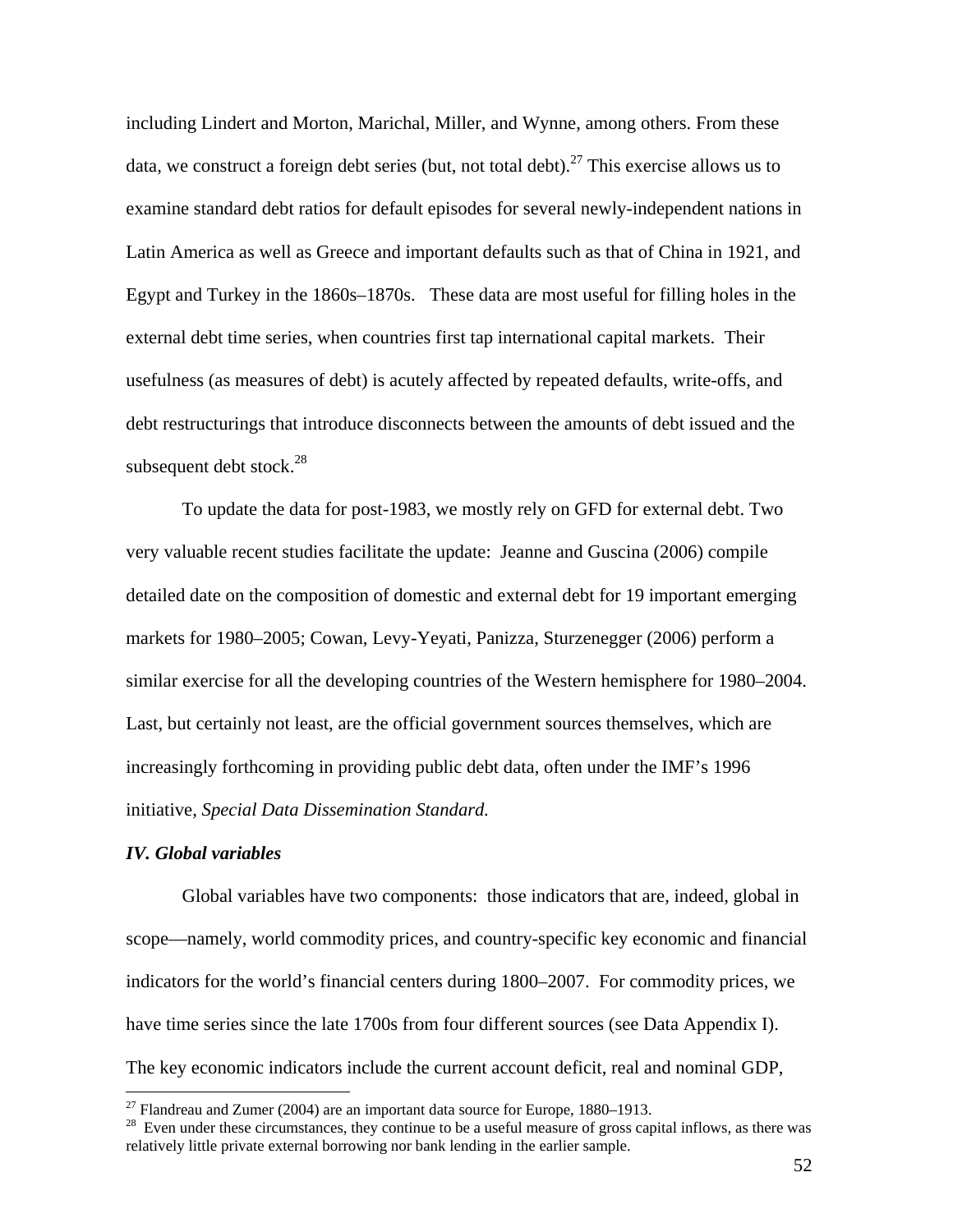and short- and long-term interest rates for the relevant financial center of the time (i.e., the U.K. prior to World War I and the U.S, subsequently).

## *V. Varieties of Economic Crises and their Dates*

To identify crisis episodes, we used two approaches, one is quantitative in nature and is discussed first, while the other is based on a chronology of events.

Since we want to study the incidence of expropriation in its various forms, we are not only interested in dating the beginning of an inflation or currency crisis episode but its duration as well. Many of the high-inflation spells can be best described as chronic lasting many years. In Reinhart and Rogoff (2004), which classified exchange rate arrangements for the post–World War II period, we used a 12-month inflation threshold of 40 or higher percent to define a "freely falling" episode. In this study, which spans a much longer period before the widespread creation of fiat currency, inflation rates well below 40 percent per annum were considered as inflation crises. Thus, we adopt an inflation threshold of 20 percent per annum. Median inflation rates before World War I were well below those of the more recent period: 0.5 for 1500–1799; 0.71 for 1800–1913; and 5.0 for 1914–2006. Furthermore, as the last column of Table A1 shows, most hyperinflations are of modern vintage, with Hungary 1946 holding the sample record.

To date currency crashes, we follow a variant of Frankel and Rose (1996), who focus exclusively on the exchange rate depreciation. This definition is the most parsimonious, as it does not rely on other variables such as reserve losses and interest rate hikes. Mirroring our treatment of inflation episodes, we are not only concerned here with the dating of the initial crash but with the full period in which annual depreciations exceed the threshold. Hardly surprising, the largest crashes shown in Table A1 are similar in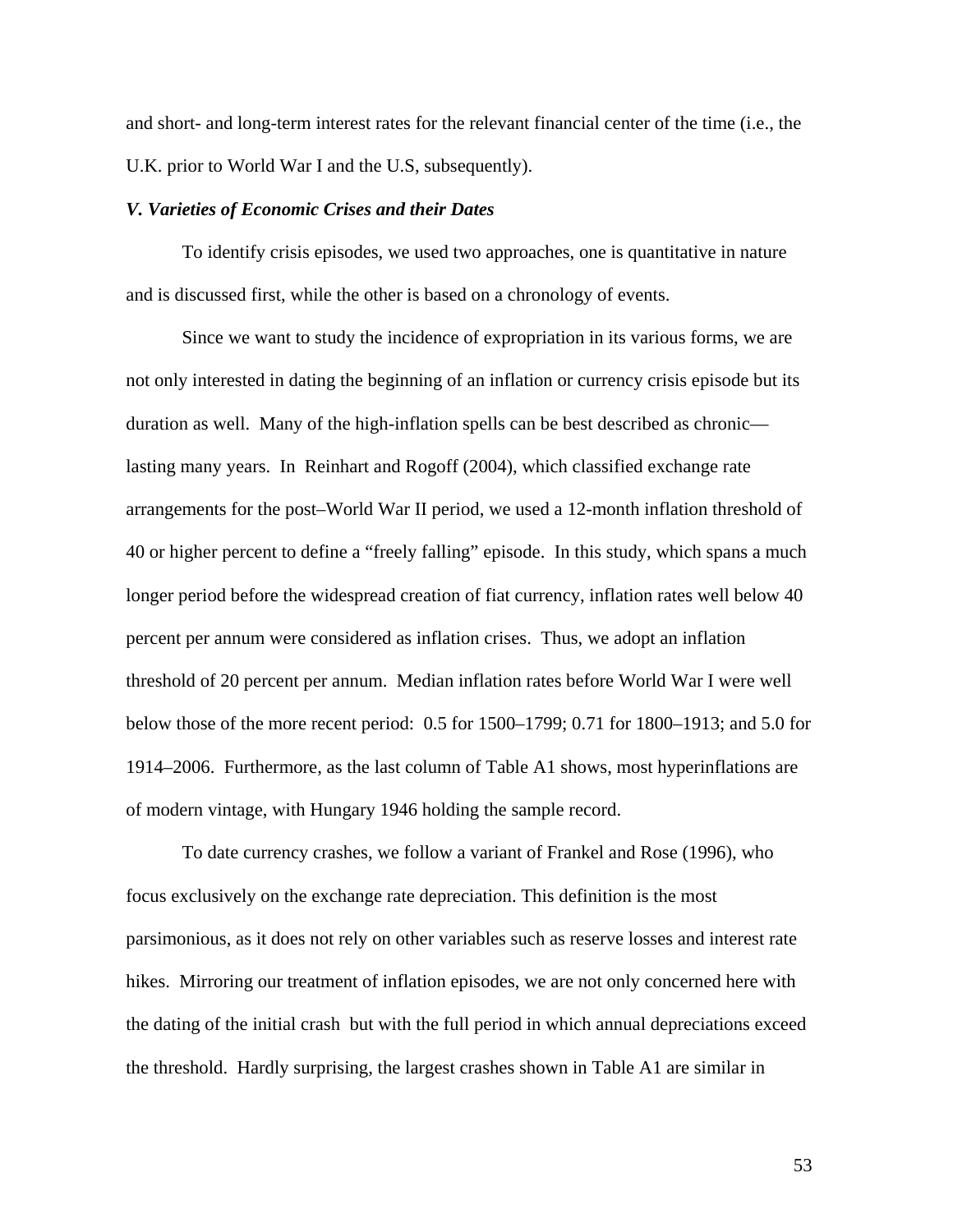timing and orders of magnitudes as the inflation profile. The "honor" of the record currency crash goes to Greece in 1944.

The predecessor of modern inflation and foreign exchange rate crises was currency debasement during the long era when the principal means of exchange were metallic coins. Debasements were particularly frequent and large during wars. Indeed, drastic reductions in the silver content of the currency provided many sovereigns with their most important source of financing.

Finally, we also date currency "reforms" or conversions and their magnitudes. Such conversions form a part of every hyperinflation episode, in effect, it is not unusual to have several conversions in quick succession. For example, in its struggle with hyperinflation, Brazil had no less than four conversions from1986 to1994. However, when it comes to the magnitude of a single conversion, the record holder is China in 1948, with a conversion rate of three-million to one. Conversions also follow spells of high inflation and these cases are also included in our list of modern debasements.

| Table A1. Defining Crises: A Summary of Quantitative Thresholds |                                                                                                                                             |                                                                                                         |              |
|-----------------------------------------------------------------|---------------------------------------------------------------------------------------------------------------------------------------------|---------------------------------------------------------------------------------------------------------|--------------|
| Crisis type                                                     | Threshold                                                                                                                                   | Period                                                                                                  | Maximum      |
| Inflation                                                       | An annual inflation rate 20 percent or higher. We                                                                                           | 1500-1790                                                                                               | 173.1        |
|                                                                 | also examine separately the incidence of more                                                                                               | 1800–1913                                                                                               | 159.6        |
|                                                                 | extreme cases where inflation exceeds 40 percent<br>per annum.                                                                              | 1914–2006                                                                                               | $9.63E + 26$ |
| Currency                                                        | An annual depreciation versus the US dollar (or the                                                                                         | 1800-1913                                                                                               | 275.7        |
| crashes                                                         | relevant anchor currency—historically the UK<br>pound, the French franc, or the German DM and<br>presently the euro) of 15 percent or more. | 1914–2006                                                                                               | $3.37E + 09$ |
| Currency                                                        | A reduction in the metallic content of coins in                                                                                             | 1258-1799                                                                                               | $-56.8$      |
| debasement:<br>Type I                                           | circulation of 5 percent or more.                                                                                                           | 1800–1913                                                                                               | $-55.0$      |
| Currency<br>debasement:<br>Tyne II                              | A currency reform where a new currency replaces a<br>much-depreciated earlier currency in circulation.                                      | The most extreme episode in our<br>sample is the 1948 Chinese<br>conversion at a rate of 3 million to 1 |              |

Next, we describe the criteria used in this study to date banking crises, external debt

crises, and their little known or understood domestic debt crises counterparts. With regard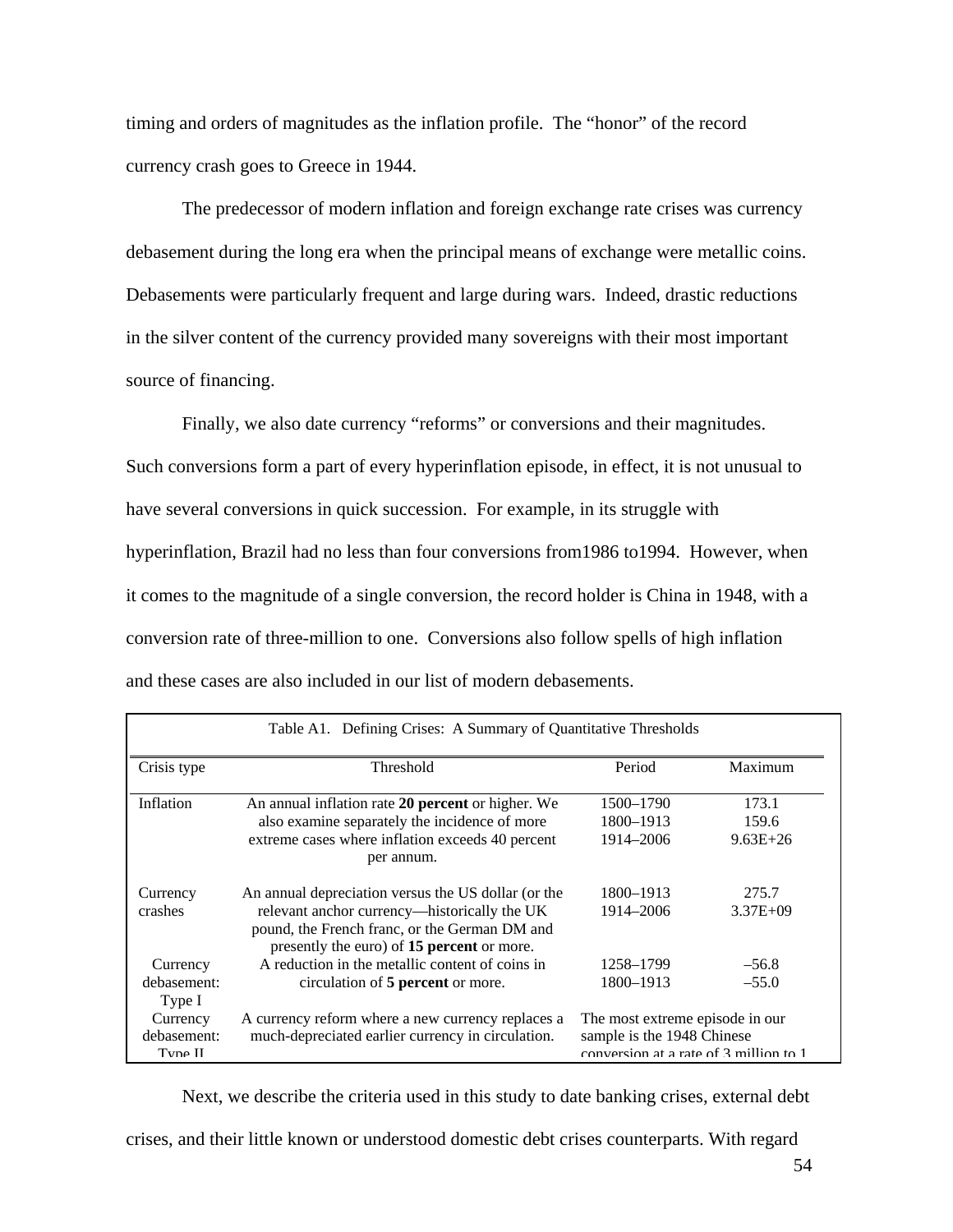to banking crises, our analysis stresses events. The reason for following this approach has to do with the lack of time series data that allows us to date banking or financial crises quantitatively along the lines of inflation or currency crashes. For example, the relative price of bank stocks (or financial institutions relative to the market) would be a logical indicator to examine. However, this is problematic, particularly for the earlier part of our sample as well as for developing countries (where many banks are not publicly traded).

If the beginning of a banking crisis is marked by bank runs and withdrawals, then changes in bank deposits could be used to date the crises. This indicator would have certainly done well in dating the numerous banking panics of the 1800s. Often, however, the banking problems do not arise from the liability side, but from a protracted deterioration in asset quality, be it from a collapse in real estate prices or increased bankruptcies in the nonfinancial sector. In this case, a large increase in bankruptcies or nonperforming loans could be used to mark the onset of the crisis. Indicators of business failures and nonperforming loans are also usually available sporadically; the latter are also made less informative by banks' desire to hide their problems for as long as possible.

Given these data limitations, we mark a banking crisis by two types of events described in Table A2.

Many country-specific studies (such as Camprubi, 1957, for Peru; Cheng, 2003, for China; and Noel, 2002, for Mexico) pick up banking crisis episodes not covered by the multicountry literature and contribute importantly to this chronology, but the main sources for cross-country dating of crises are as follows: For post-1970, the comprehensive and well-known study by Caprio and Klingebiel—which the authors updated through 2003—is authoritative, especially when it comes to classifying banking crises into systemic or more benign categories. For pre–World War II, Kindleberger (1989), Bordo et al. (2001), and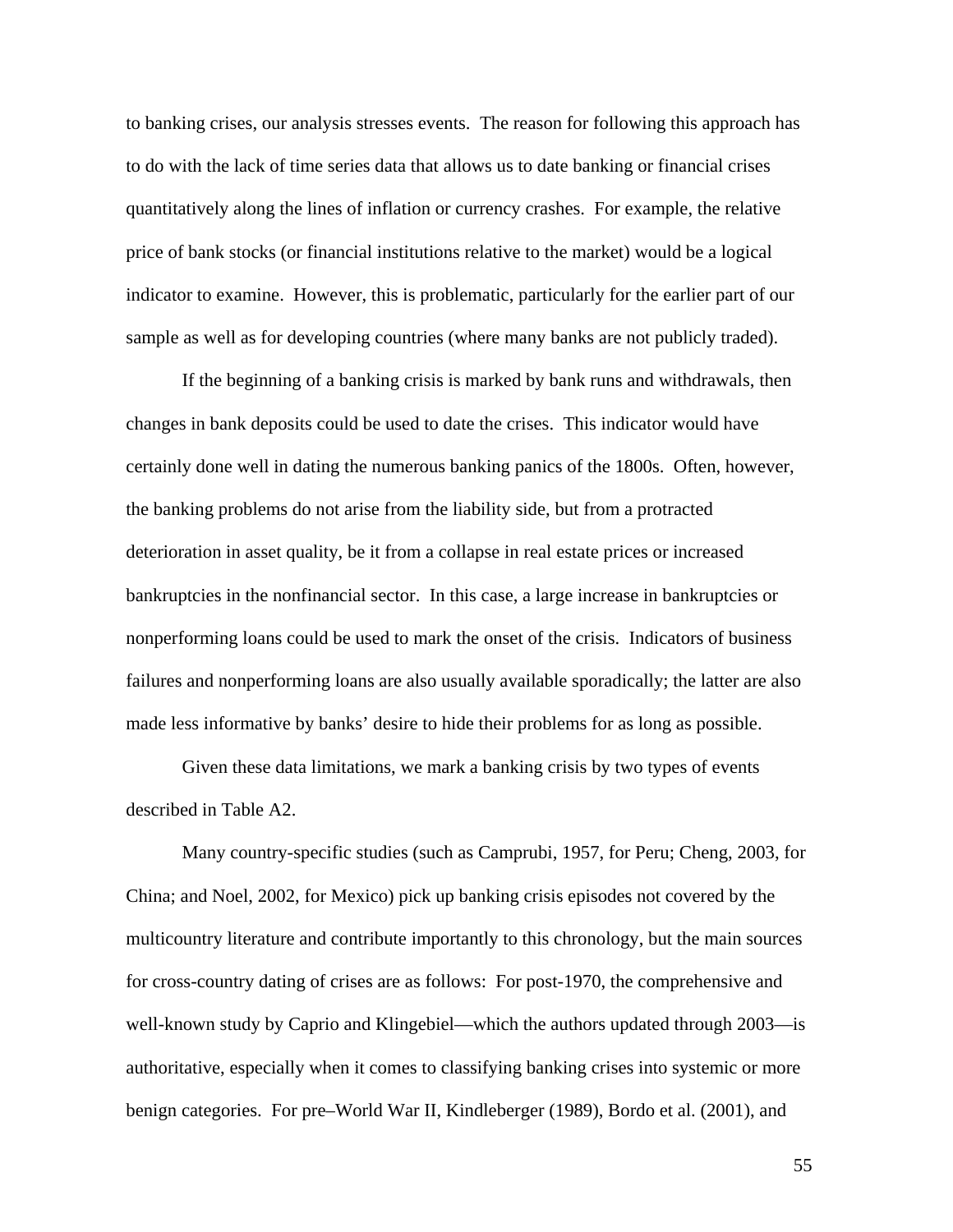Willis (1926) provide multicountry coverage on banking. For many of the early episodes it is difficult to ascertain how long the crisis lasted.

External debt crises involve outright default on payment of external debt obligations (Argentina 2001 holds the record), repudiation (as when in 1867 Mexico's Juarez repudiated all debt issued by Maximillian), or the restructuring of debt into terms less favorable to the lender than those in the original contract (India's little-known external restructurings in 1985-1972).

These events have received considerable attention in the academic literature from leading modern-day economic historians, such as Michael Bordo, Barry Eichengreen, Marc Flandreau, Lindert and Morton, and Alan Taylor.<sup>29</sup> Relative to early banking crises (not to mention domestic debt crises—which have been all but ignored in the literature) much is known about the causes and consequences of these rather dramatic episodes. The dates of sovereign defaults and restructurings are those listed in Tables 2–5. For post-1824, the dates come from several Standard and Poors studies. However, these are incomplete, missing numerous post-war restructurings and early defaults so this source has been supplemented with additional information from Lindert and Morton (1989), MacDonald (2003), Purcell and Kaufman (1993), Suter (1992), Tomz (2006). Of course, required reading in this field includes Winkler (1933) and Wynne (1951).

While the time of default is accurately classified as a crisis year there are a large number of cases where the final resolution with the creditors (if it ever did take place) seems interminable. Russia's default following the revolution holds the record, lasting 69 years. Greece's default in 1826 shut it out from international capital markets for 53 consecutive years, while Honduras's 1873 default had a comparable duration. Looking at

 $29$  This is not meant to be an exhaustive list of the scholars that have worked on historical sovereign defaults.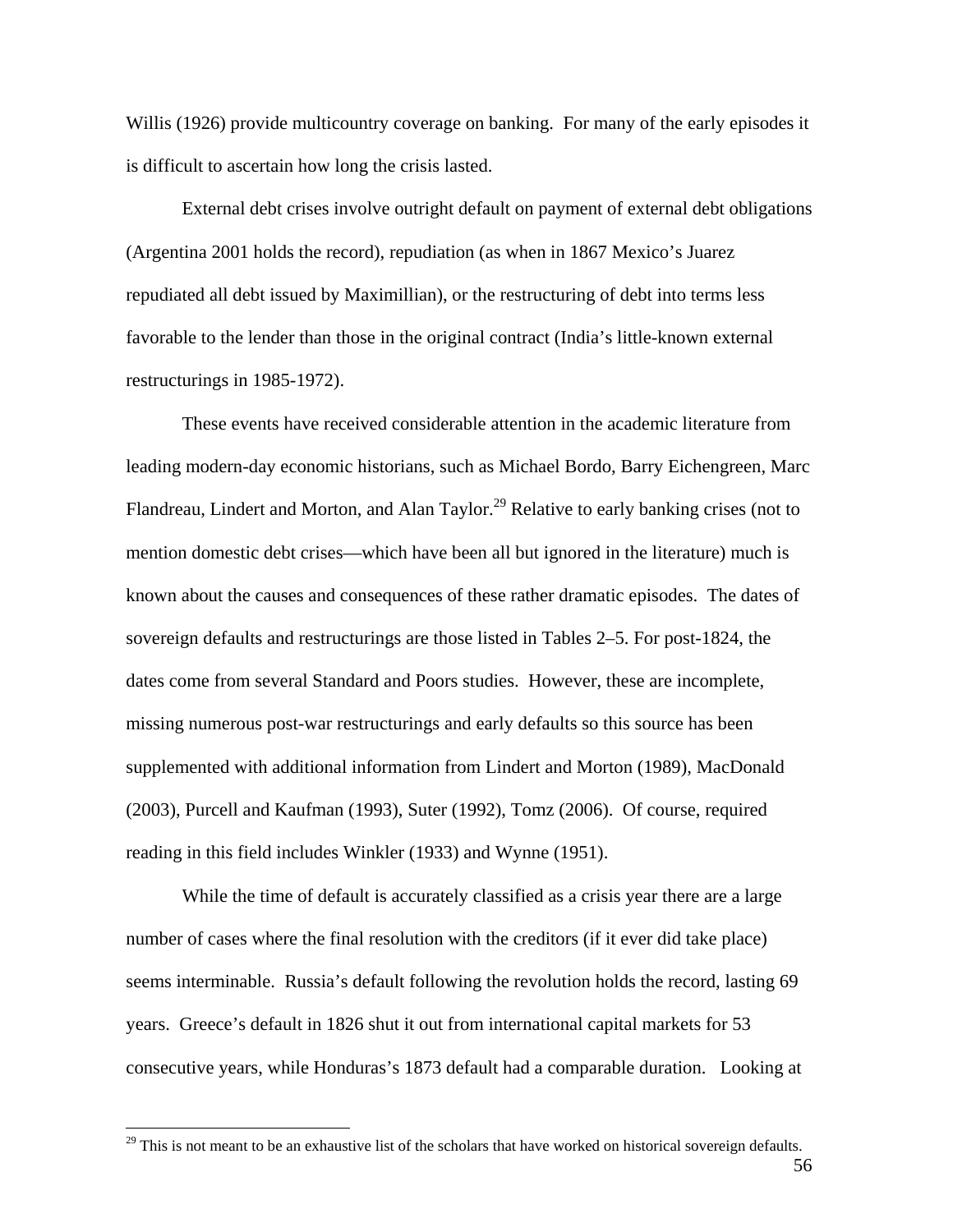the full default episode is, of course, useful for characterizing the borrowing/default cycles, calculating hazard rates, etc. But it is hardly credible that a spell of 53 years could be considered a crisis. Thus, in addition to constructing the country-specific dummy variables to cover the entire episode, we also employ two other qualitative variables. The first of these only enters as a crisis the year of default; while the second creates a seven-year window centered on the default date. The rationale is that neither the three years that precede a default nor the three years that follow it can be considered a "normal" or "tranquil" period. This allows us to analyze the behavior of various economic and financial indicators surrounding the crisis.

Information on domestic debt crises is scarce but it is not because these crises do not take place. Indeed, as Reinhart and Rogoff (2008b) show, domestic debt crises typically take place against much worse economic conditions than the average external default. Usually domestic debt crises do not involve external creditors, perhaps this may help explain why so many episodes go unnoticed. Another feature that characterizes domestic defaults is that references to arrears or suspension of payments on domestic debt are often relegated to footnotes. Lastly, some of the domestic defaults that involved the forcible conversion of foreign currency deposits into local currency have occurred during banking crises, hyperinflations, or a combination of the two (Bolivia, Peru, and Argentina are in this list). The approach toward constructing categorical variables follows that previously described for external debt default. Like banking crises and unlike external debt defaults, for many episodes of domestic default the endpoint for the crisis is not known.